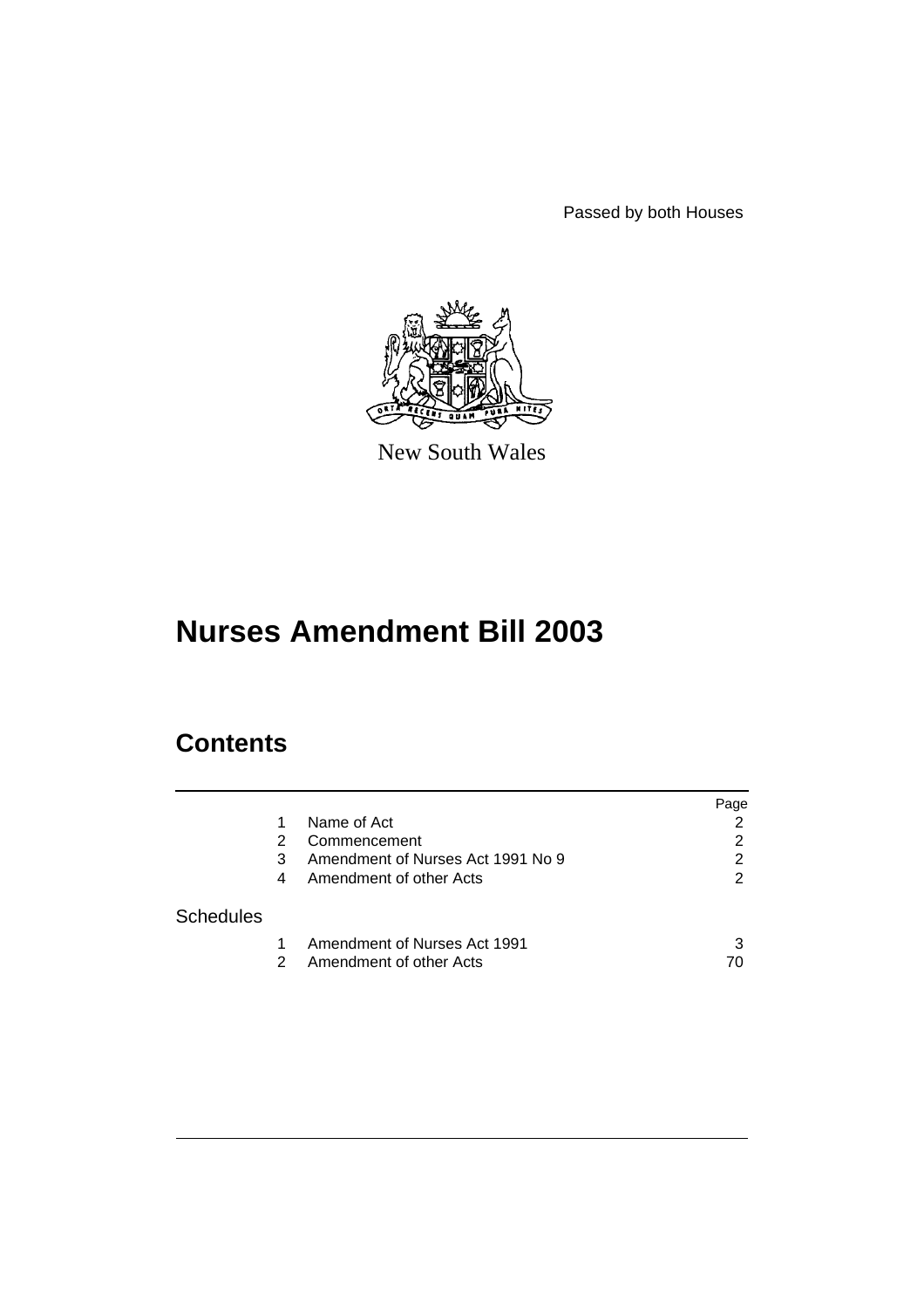*I certify that this PUBLIC BILL, which originated in the LEGISLATIVE ASSEMBLY, has finally passed the LEGISLATIVE COUNCIL and the LEGISLATIVE ASSEMBLY of NEW SOUTH WALES.*

> *Clerk of the Legislative Assembly. Legislative Assembly, Sydney, , 2003*



New South Wales

# **Nurses Amendment Bill 2003**

Act No , 2003

An Act to amend the *Nurses Act 1991* to make further provision for the registration and enrolment of nurses and midwives and to change the name of that Act; and for other purposes.

*I have examined this Bill, and find it to correspond in all respects with the Bill as finally passed by both Houses.*

*Chairman of Committees of the Legislative Assembly.*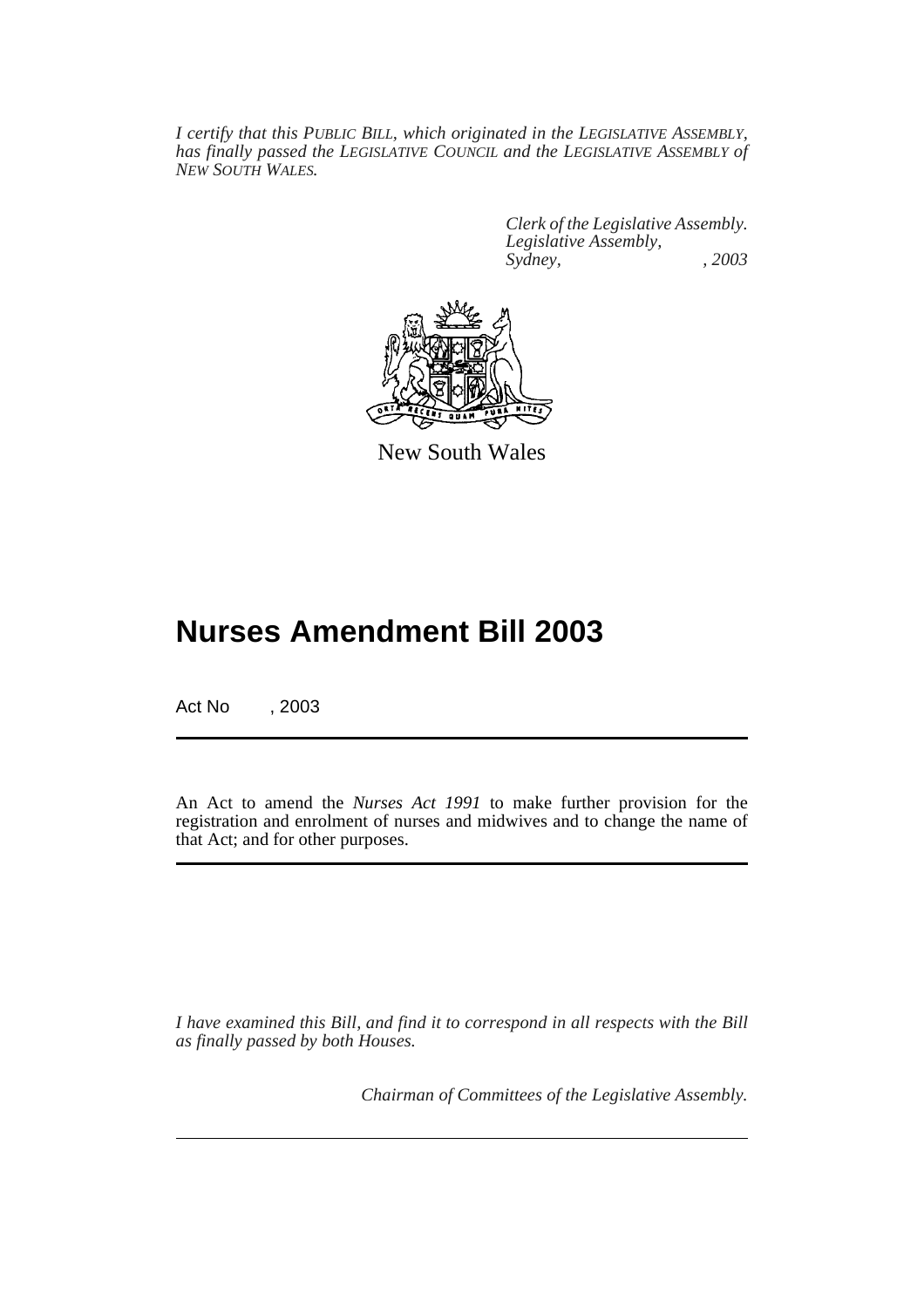# **The Legislature of New South Wales enacts:**

# **1 Name of Act**

This Act is the *Nurses Amendment Act 2003*.

# **2 Commencement**

- (1) This Act commences on a day or days to be appointed by proclamation, except as provided by subsection (2).
- (2) Schedule 2.8 and 2.11 commence:
	- (a) on the commencement of Schedule 1 [196], or
	- (b) on the commencement of Division 4 of Part 5 f the *Law Enforcement (Powers and Responsibilities) Act 2002*,

whichever is the later.

# **3 Amendment of Nurses Act 1991 No 9**

The *Nurses Act 1991* is amended as set out in Schedule 1.

# **4 Amendment of other Acts**

The Acts set out in Schedule 2 are amended as set out in that Schedule.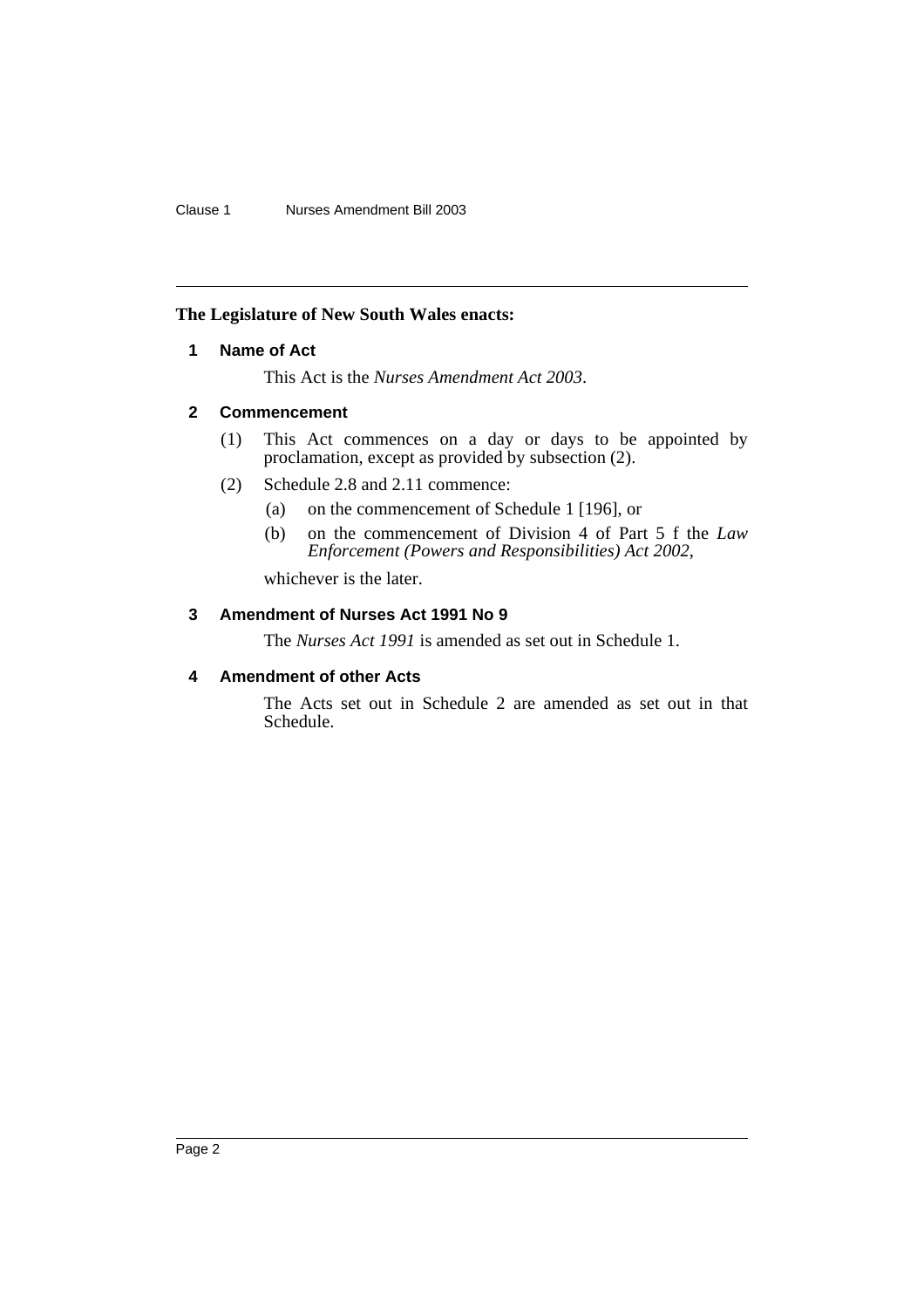Amendment of Nurses Act 1991 **Schedule 1** and the set of the Schedule 1

(Section 3)

# **Schedule 1 Amendment of Nurses Act 1991**

# **[1] Long title**

Insert "and midwifery" after "nursing".

# **[2] Section 1 Name of Act**

Omit "*Nurses Act 1991*".

Insert instead "*Nurses and Midwives Act 1991*".

# **[3] Section 2A**

Insert after section 2:

#### **2A Objects**

- (1) The objects of this Act are:
	- (a) to protect the health and safety of the public by providing mechanisms to ensure that nurses and midwives are fit to practise, and
	- (b) to provide mechanisms to enable the public and employers to readily identify nurses and midwives who are registered or enrolled under this Act.
- (2) The Board must exercise its functions under this Act in a manner that is consistent with these objects.

# **[4] Section 3 Definitions**

Omit the definitions of *accreditation*, *accredited nurse*, *Board*, *enrolled nurse*, *Register*, *registered nurse* and *Tribunal* in section 3 (1).

Insert in alphabetical order:

*Board* means the Nurses and Midwives Board.

*criminal finding* means a finding by a court that a person is guilty of an offence without proceeding to conviction.

*enrolled nurse* means a person who is enrolled under this Act in List "A" of the Roll.

*enrolled nurse (mothercraft)* means a person who is enrolled under this Act in List "B" of the Roll.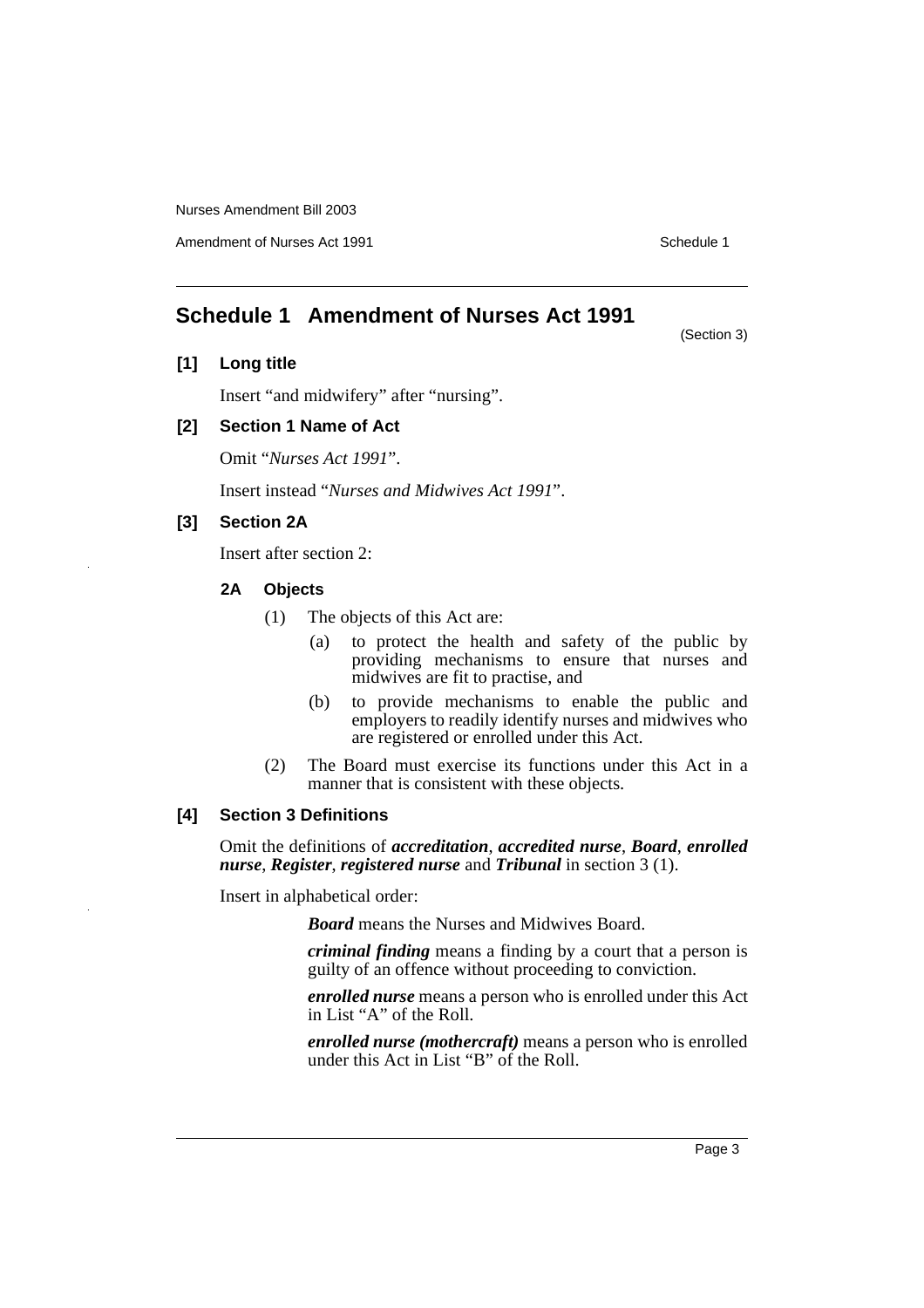Schedule 1 Amendment of Nurses Act 1991

*health registration Act* has the same meaning as in the *Health Care Complaints Act 1993*.

*midwife* means a registered midwife.

*midwife practitioner* means a midwife authorised by the Board under this Act to practise as a midwife practitioner.

*nurse* means a registered nurse or an enrolled nurse.

*Register* means the Register of Nurses or the Register of Midwives.

*Register of Midwives* means the Register of Midwives kept by the Board under this Act.

*Register of Nurses* means the Register of Nurses kept by the Board under this Act.

*registered health practitioner* means a person registered under a health registration Act.

*registered midwife* means a person who is registered in the Register of Midwives.

*registered nurse* means a person who is registered in the Register of Nurses.

*sex/violence criminal finding* means a criminal finding for a sex/violence offence.

*sex/violence offence* means an offence involving sexual activity, acts of indecency, child pornography, physical violence or the threat of physical violence.

*Tribunal* means the Nurses and Midwives Tribunal constituted under section 59.

# **[5] Section 3 (1), definition of "Panel"**

Omit "Impaired Nurses Panel".

Insert instead "Impairment Panel".

# **[6] Section 4 Meaning of "professional misconduct" and "unsatisfactory professional conduct"**

Omit "the Register" from section 4 (1).

Insert instead "a Register".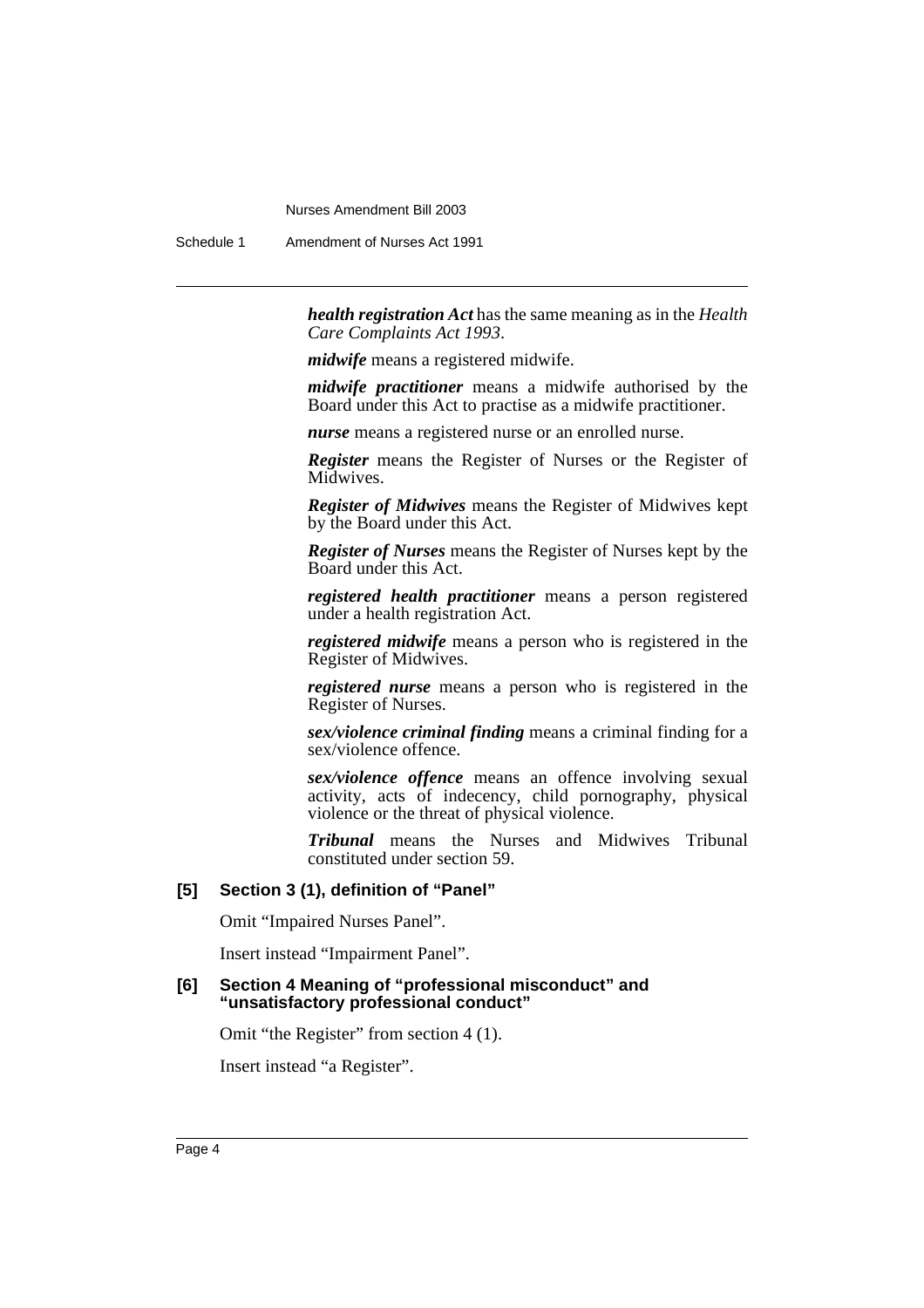Amendment of Nurses Act 1991 **Schedule 1** and the set of the Schedule 1

# **[7] Section 4 (2) (a)**

Insert "or midwife" after "the nurse".

# **[8] Section 4 (2) (c)**

Insert "or enrolment" after "registration".

# **[9] Section 4 (2) (d)**

Omit the paragraph. Insert instead:

(d) the nurse's or midwife's failure without reasonable excuse to comply with a direction by the Board to provide information with respect to a complaint under this Act against the nurse or midwife,

# **[10] Section 4**

Omit "an accredited nurse" wherever occurring.

Insert instead "a nurse or midwife".

# **[11] Section 4**

Insert "or midwife's" after "nurse's" wherever occurring.

# **[12] Section 4**

Insert "or midwifery" after "nursing" wherever occurring.

# **[13] Section 4, note**

Omit the note to the section. Insert instead:

**Note.** In the case of nurse practitioners and midwife practitioners, a contravention of any guidelines approved by the Director-General relating to the functions of nurses and midwives as nurse practitioners or midwife practitioners may constitute professional misconduct or unsatisfactory professional conduct (see section 78A).

# **[14] Section 4A Meaning of "suffer from an impairment"**

Insert "or midwifery" after "nursing".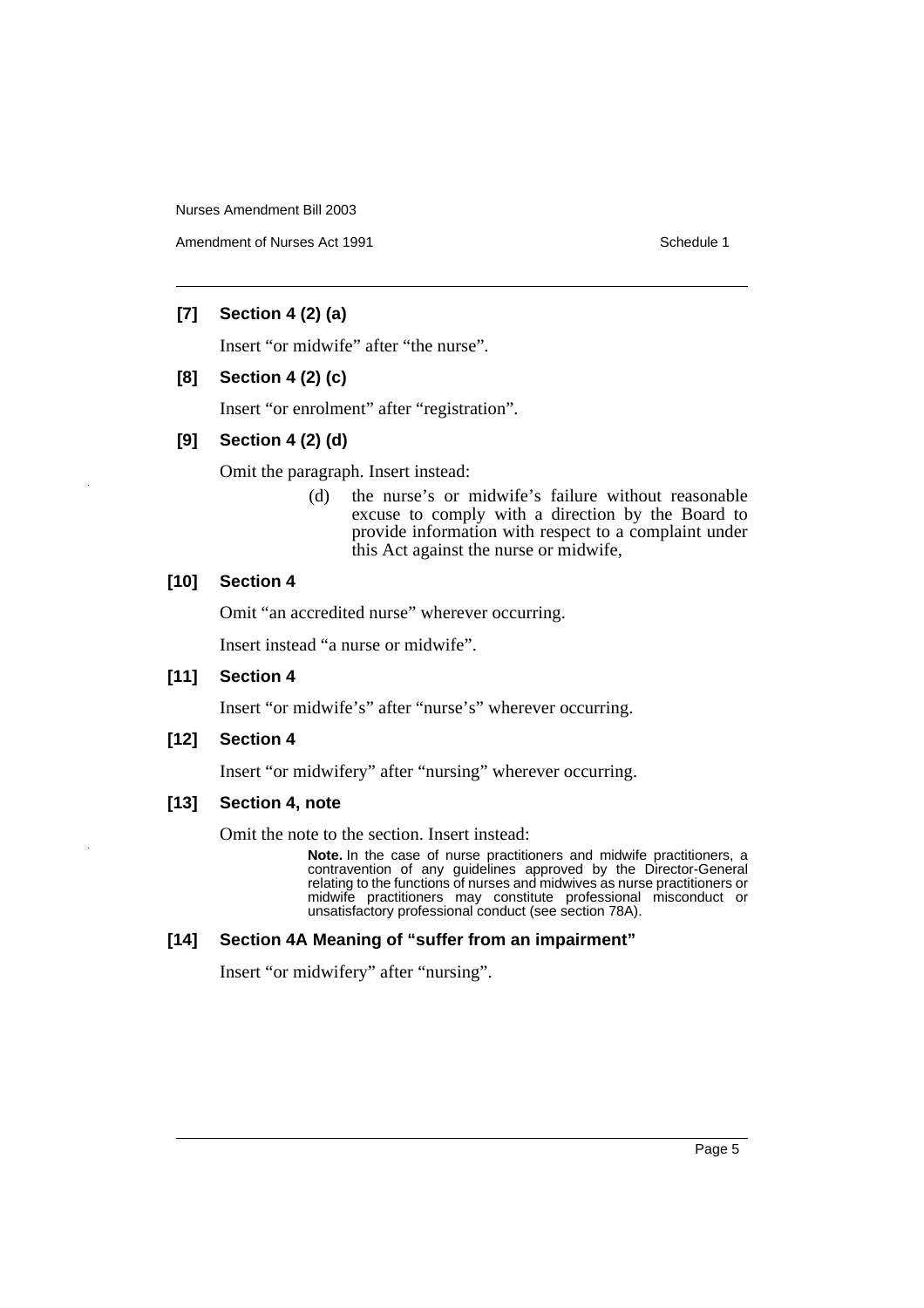Schedule 1 Amendment of Nurses Act 1991

# **[15] Section 4B**

Insert after section 4A:

#### **4B Competence to practise nursing or midwifery**

For the purposes of this Act, a person is competent to practise nursing or midwifery only if the person has sufficient physical capacity, mental capacity, knowledge and skill to practise nursing or midwifery and has sufficient communication skills for the practice of nursing or midwifery, including an adequate command of the English language.

#### **[16] Section 5 Unregistered and unenrolled persons not to hold themselves out as registered or enrolled**

Insert "registered midwife," after "registered nurse," in section 5 (1).

# **[17] Section 5 (1)**

Insert "or as a midwife (as appropriate)" after "as a nurse".

## **[18] Section 5 (2)**

Omit "an accredited nurse". Insert instead "a nurse or midwife".

# **[19] Section 5 (2)**

Omit "accredited nurses". Insert instead "nurses or midwives".

#### **[20] Section 5A Unauthorised persons not to hold themselves out as nurse practitioners or midwife practitioners**

Insert "or a midwife practitioner" after "nurse practitioner" in section 5A (a) and (b) wherever occurring.

# **[21] Section 5A**

Omit "unless the person is a registered nurse who is authorised by the Board to practise as a nurse practitioner".

Insert instead "unless the person is a nurse practitioner or a midwife practitioner (as appropriate)".

#### **[22] Section 6 Unregistered persons not entitled to hold themselves out as midwives**

Omit the section.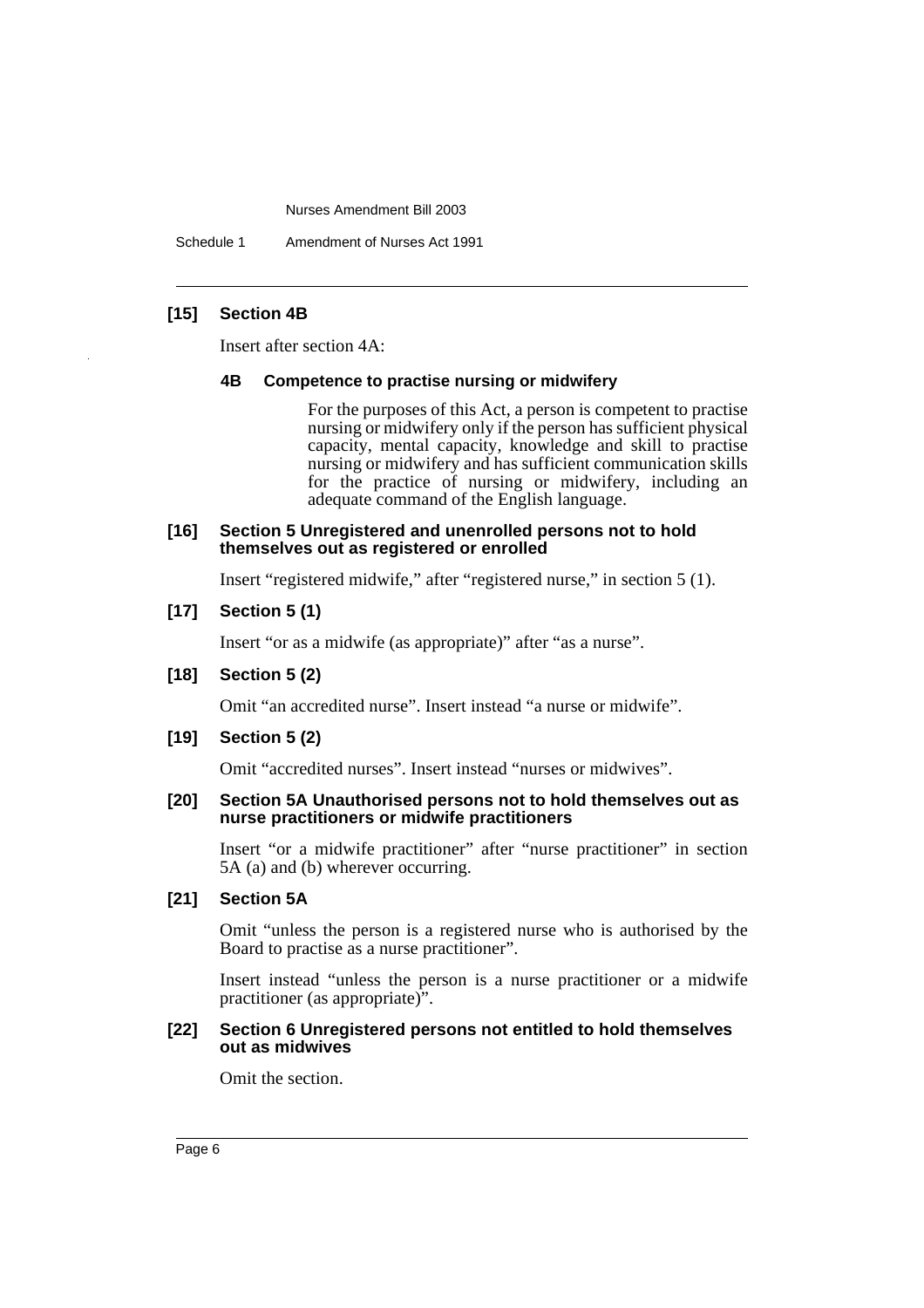Amendment of Nurses Act 1991 **Schedule 1** and the set of the Schedule 1

# **[23] Section 7 Unauthorised practice of midwifery**

Omit the section.

# **[24] Part 3, heading**

Omit the heading. Insert instead:

# **Part 3 Nurses and Midwives Board**

# **[25] Section 8 Constitution of the Board**

Omit "Nurses Registration Board".

Insert instead "Nurses and Midwives Board".

# **[26] Section 9 Membership of the Board**

Omit section 9 (1) and (2). Insert instead:

- (1) The Board is to consist of 16 members appointed by the Governor.
- (2) Of the members:
	- (a) 3 are to be registered nurses elected in accordance with the regulations by registered nurses who are eligible to vote at elections held for the purposes of this paragraph, and
	- (b) 1 is to be a registered midwife elected in accordance with the regulations by registered midwives who are eligible to vote at elections held for the purposes of this paragraph, and
	- (c) 1 is to be an enrolled nurse or enrolled nurse (mothercraft) elected in accordance with the regulations by the enrolled nurses and enrolled nurses (mothercraft) who are eligible to vote at elections held for the purposes of this paragraph, and
	- (d) 2 are to be nurses or midwives engaged in the tertiary or pre-enrolment education of nurses or midwives in New South Wales nominated by the Minister, at least one of whom is a registered nurse, and
	- (e) 1 is to be a registered nurse or registered midwife nominated by the New South Wales Nurses' Association, and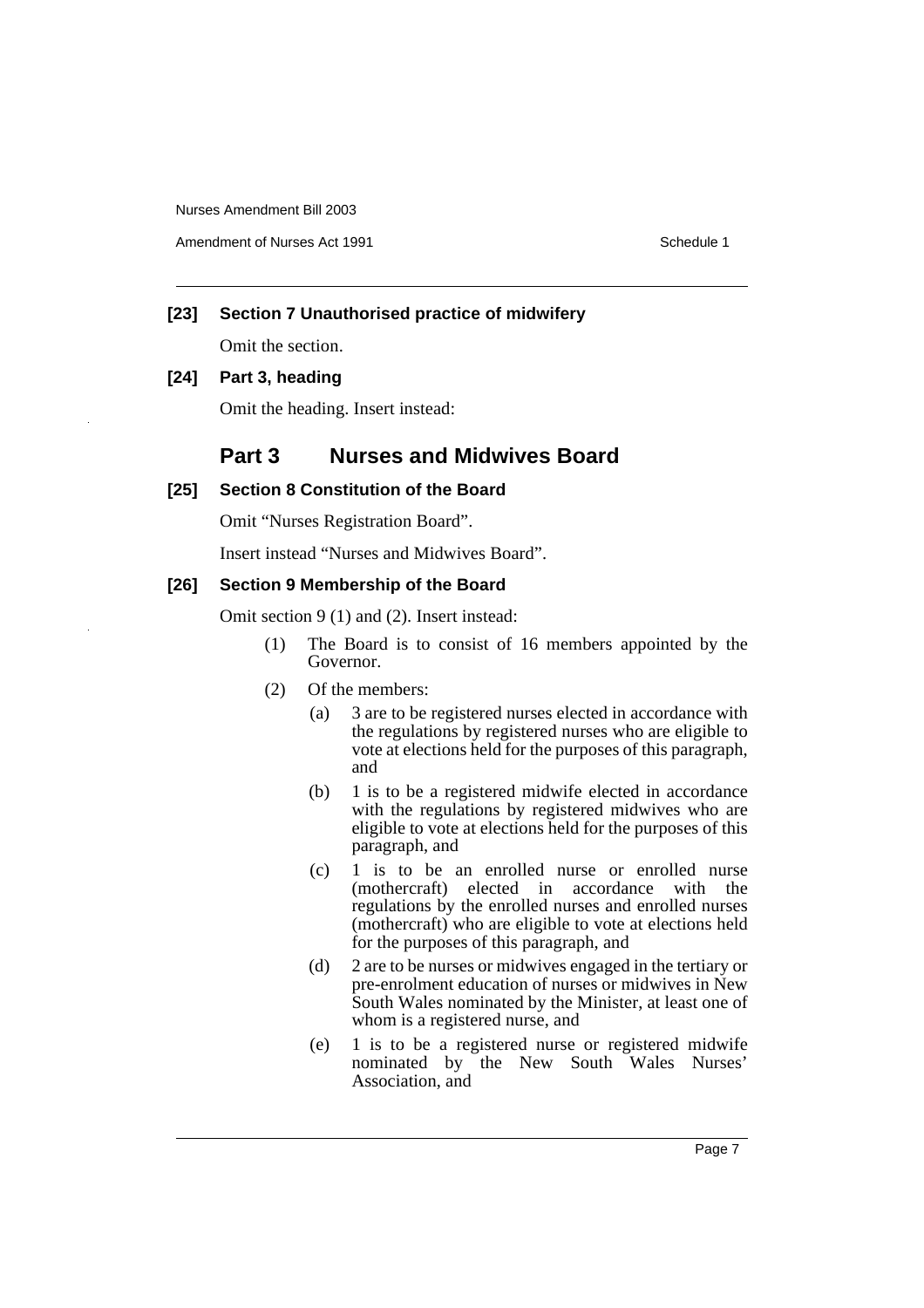- (f) 1 is to be a registered nurse or registered midwife nominated by the NSW College of Nursing, and
- $(g)$  1 is to be a registered nurse who is nominated by the Minister and who practises nursing in the area of mental health, and
- (h) 1 is to be an enrolled nurse nominated by the Minister, and
- (i) 1 is to be a registered nurse nominated by the Minister who is an officer of the Department of Health, an Area Health Service, the Ambulance Service of New South Wales or the Corporation, and
- (j) 1 is to be a legal practitioner nominated by the Minister, and
- (k) 3 are to be persons nominated by the Minister as representatives of the community.

# **[27] Section 9 (3)**

Insert "or registered midwife" after "registered nurse".

#### **[28] Section 10**

Omit the section. Insert instead:

#### **10 Functions of Board**

- (1) The Board has the following functions:
	- (a) to promote and maintain professional standards of nursing practice and midwifery practice in New South Wales,
	- (b) to promote the education of nurses and midwives and educational programs relating to nursing and midwifery,
	- (c) to advise the Minister on matters relating to the registration and enrolment of nurses and midwives, standards of nursing practice and midwifery practice and any other matter arising under or related to this Act or the regulations,
	- (d) to publish and distribute information concerning this Act and the regulations to nurses and midwives and other interested persons,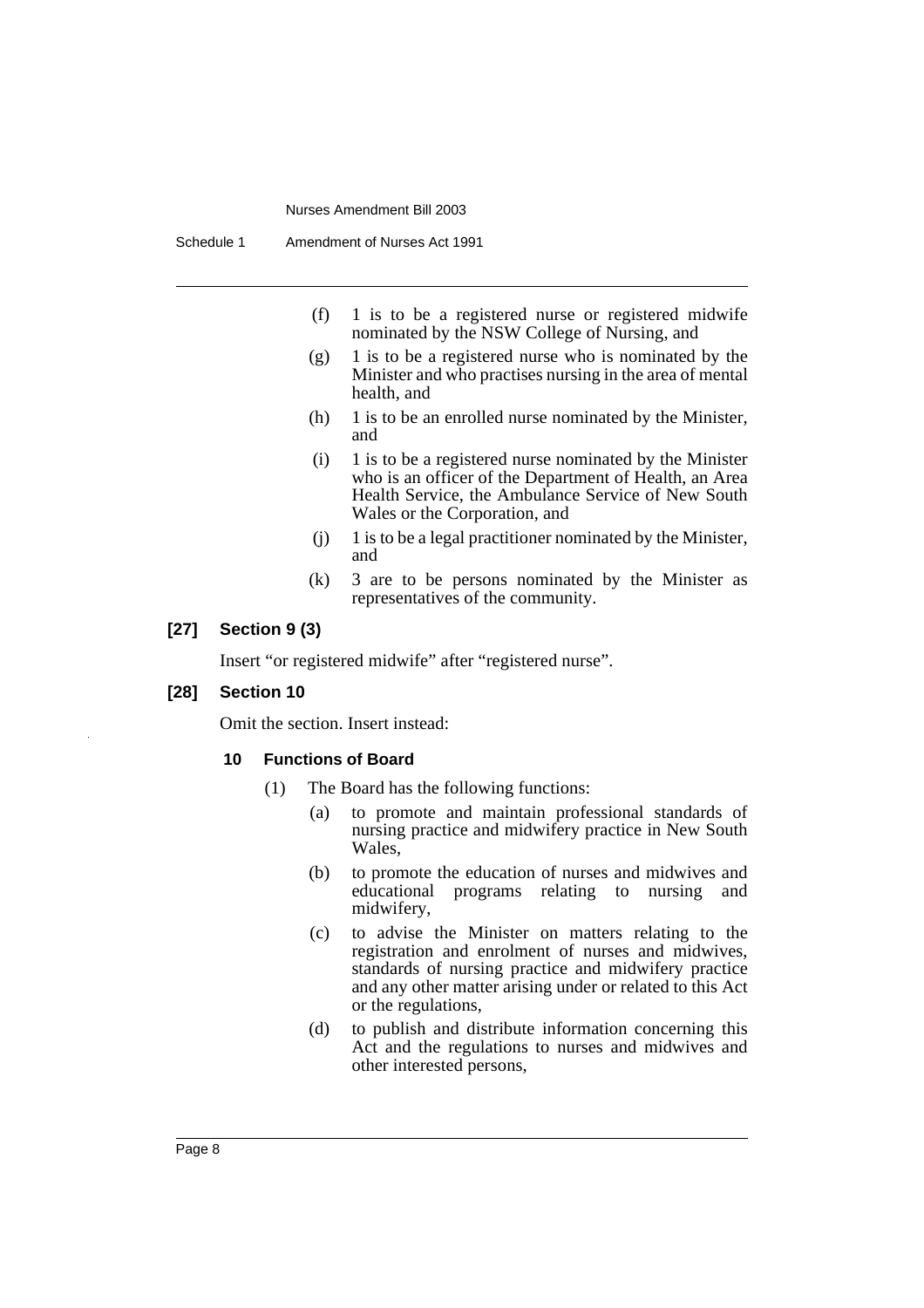Amendment of Nurses Act 1991 **Schedule 1** Schedule 1

- (e) to hold examinations for the purposes of this Act and to determine the character, subjects and conduct of those examinations,
- (f) to appoint examiners and supervisors in respect of examinations referred to in paragraph (e) and to appoint places and times at which those examinations are to be held,
- (g) for the purpose of facilitating under this Act the registration of nurses and midwives, the authorisation of registered nurses to practise as nurse practitioners, the authorisation of registered midwives to practise as midwife practitioners and the enrolment of enrolled nurses and enrolled nurses (mothercraft), to grant recognition to:
	- (i) hospitals, nursing homes and educational and other institutions offering courses for the training of nurses, nurse practitioners, midwives, midwife practitioners and enrolled nurses and enrolled nurses (mothercraft), and
	- (ii) the curricula for such courses, and
	- (iii) diplomas, certificates and other qualifications awarded to persons who successfully complete those courses,
- (h) to recognise, if the Board considers it appropriate, areas of practice as a nurse practitioner or midwife practitioner,
- (i) to impose requirements or conditions for or relating to registration as a nurse or midwife, authorisation to practise as a nurse practitioner or midwife practitioner, or enrolment as an enrolled nurse or enrolled nurse (mothercraft),
- (j) to grant to persons in prescribed circumstances or cases exemptions from a requirement or condition for or relating to registration as a nurse or midwife, authorisation to practise as a nurse practitioner or midwife practitioner, or enrolment as an enrolled nurse or enrolled nurse (mothercraft),
- (k) to cause the relevant particulars of qualified nurses or midwives to be entered in the appropriate Register or Roll in such manner as the Board may direct,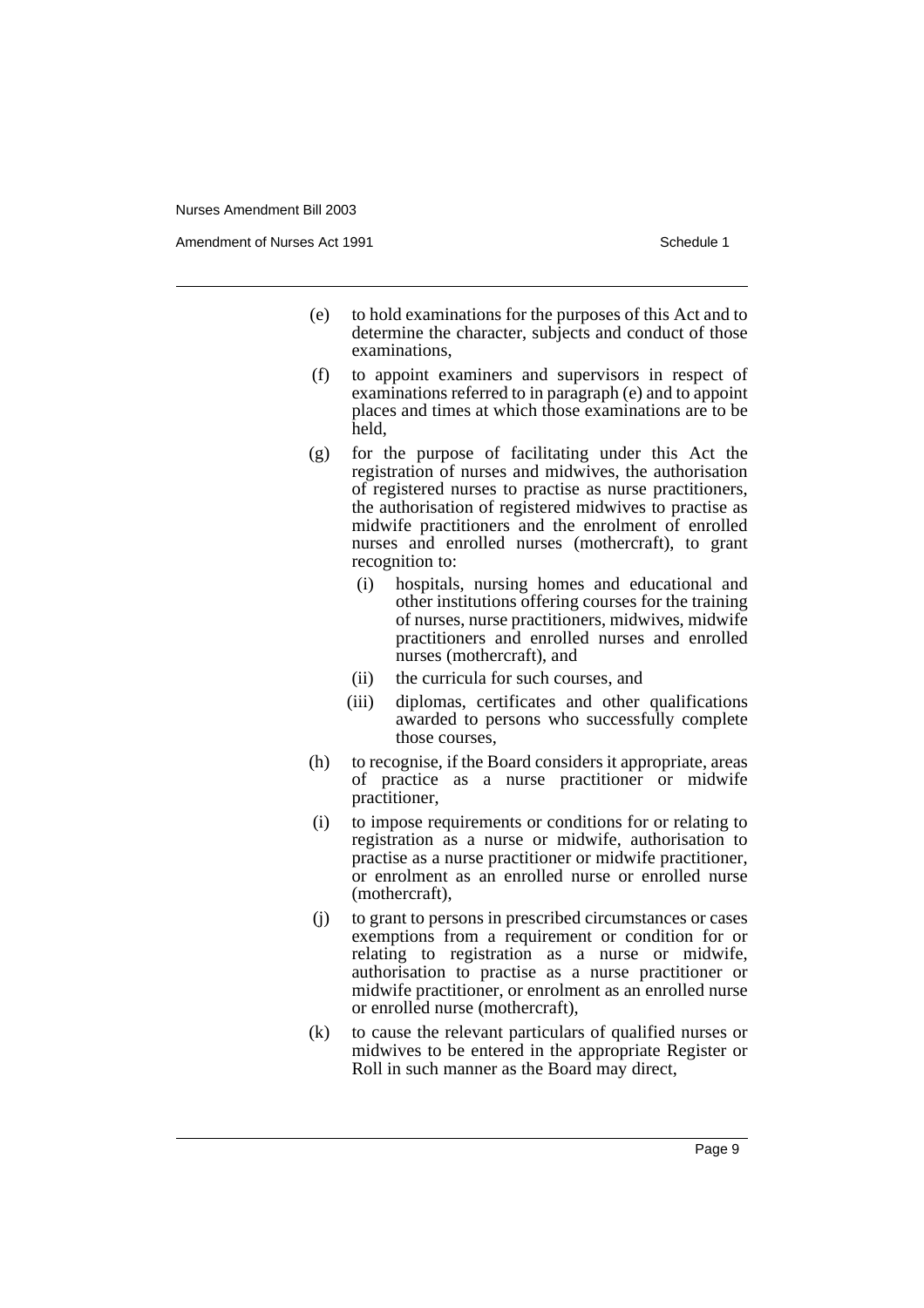Schedule 1 Amendment of Nurses Act 1991

- (l) to cause the relevant particulars of the qualifications and experience of registered nurses or midwives who are authorised by the Board to practise as nurse practitioners or midwife practitioners to be entered in the appropriate Register,
- (m) to determine in accordance with this Act applications for registration as a nurse or midwife, for authorisation to practise as a nurse practitioner or midwife practitioner, and for enrolment as an enrolled nurse or enrolled nurse (mothercraft),
- (n) to issue certificates of registration to registered nurses and registered midwives, certificates of authorisation to registered nurses or registered midwives who are authorised by the Board to practise as nurse practitioners or midwife practitioners, and certificates of enrolment to enrolled nurses and enrolled nurses (mothercraft),
- (o) to issue authorities to practise as a nurse or midwife as provided by section 33,
- (p) generally, to do any other act or to exercise any other functions necessary for carrying the provisions of this Act into effect.
- (2) The Board is empowered:
	- (a) to terminate or vary, as it considers appropriate, any appointment made under subsection (1), and
	- (b) to withdraw, or vary the conditions of, any recognition or exemption granted under that subsection, and
	- (c) in accordance with this Act, to cancel or suspend any registration as a nurse or midwife, authorisation to practise as a nurse practitioner or midwife practitioner, or enrolment as an enrolled nurse or enrolled nurse (mothercraft) or, where appropriate, to restore any such registration, authorisation or enrolment, and
	- (d) in accordance with this Act, to cancel certificates of the kinds referred to in subsection (1) (n).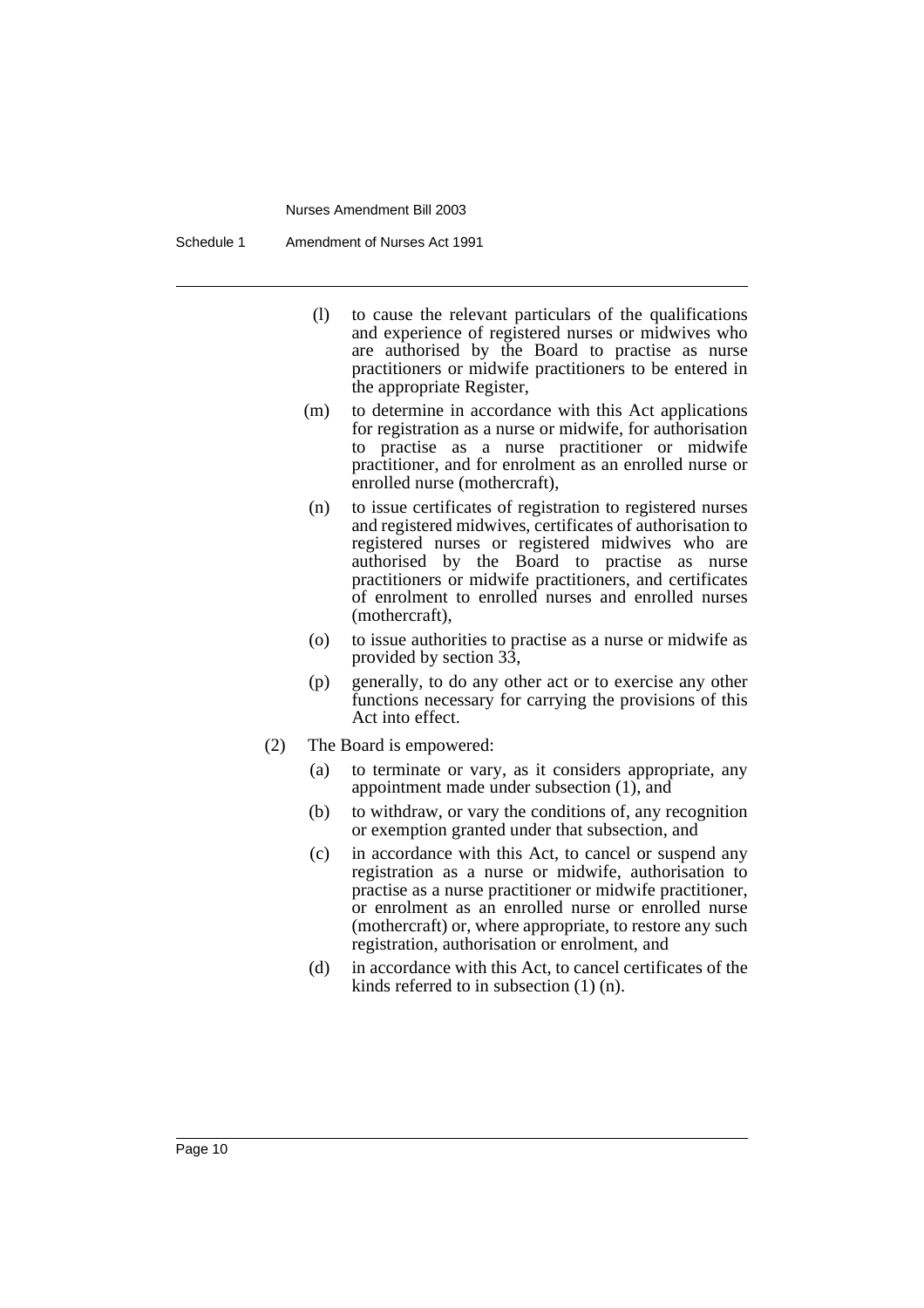Amendment of Nurses Act 1991 **Schedule 1** and the set of the Schedule 1

# **[29] Section 12 Committees**

Omit section 12 (4). Insert instead:

(4) It does not matter if all the members of a committee are not nurses or midwives, but the majority of members of a committee must be nurses or midwives.

#### **[30] Section 12A**

Insert after section 12:

#### **12A Practice Committees**

- (1) The following committees are established as Practice Committees of the Board:
	- (a) the Nurses Practice Committee (*NPC*),
	- (b) the Midwives Practice Committee (*MPC*).
- (2) The Practice Committees have the following functions:
	- (a) the provision of advice to the Board in relation to the accreditation of courses of education and training, and matters of education generally, in connection with the registration or enrolment of nurses (in the case of the NPC) and the registration of midwives (in the case of the MPC),
	- (b) such other functions in connection with the practice of nursing (in the case of the NPC) or midwifery (in the case of the MPC) as the Board may from time to time determine.
- (3) The members of the NPC and the MPC are appointed by the Board.
- (4) The membership of the NPC is as follows:
	- (a) 2 members of the Board selected by the Board,
	- (b) 1 nurse engaged in the tertiary education of nurses in New South Wales selected by the Board,
	- (c) 1 nurse engaged in the pre-enrolment education of nurses in New South Wales selected by the Board,
	- (d) 1 registered nurse engaged in nursing in New South Wales selected by the Board,
	- (e) 1 enrolled nurse engaged in nursing in New South Wales selected by the Board,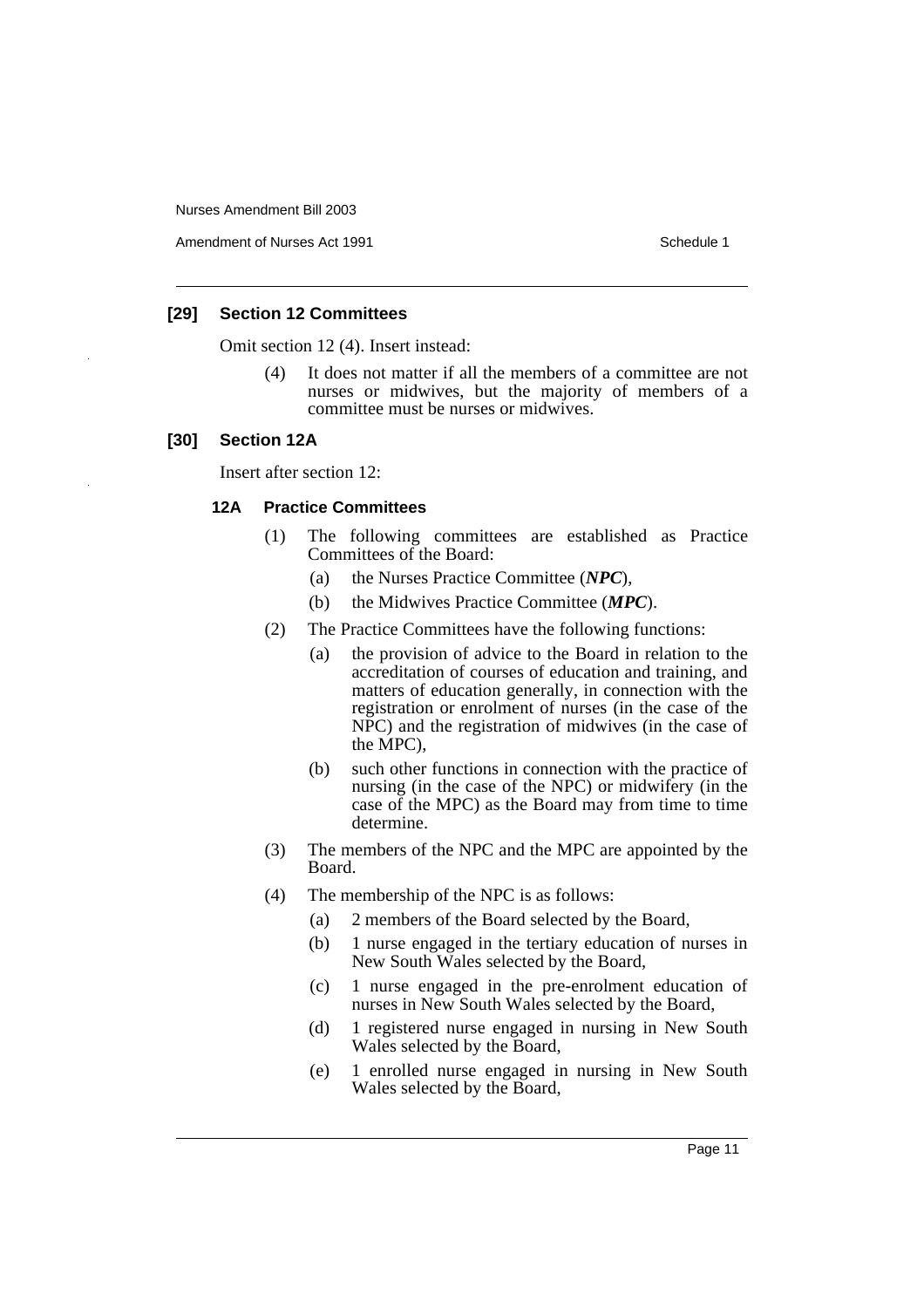- (f) 1 nurse nominated by the Congress of Aboriginal and Torres Strait Islander Nurses,
- (g) such other members as the Board may from time to time determine.
- (5) The membership of the MPC is as follows:
	- (a) 2 members of the Board selected by the Board,
	- (b) 1 registered midwife engaged in the tertiary education of midwives in New South Wales selected by the Board,
	- (c) 1 registered midwife engaged in midwifery in New South Wales selected by the Board,
	- (d) 1 registered midwife nominated by the Congress of Aboriginal and Torres Strait Islander Nurses,
	- (e) such other members as the Board may from time to time determine.
- (6) If the Congress of Aboriginal and Torres Strait Islander Nurses fails to nominate a person for appointment to the NPC or MPC under this section within such time or in such manner as may be specified by the Board by notice in writing to the Congress, the Board may instead select a person for that appointment.
- (7) Of the members of a Practice Committee one is (in and by the member's instrument of appointment as a member or by another instrument executed by the Board) to be appointed as Chairperson of the Practice Committee.
- (8) Schedule 1A has effect with respect to the members and procedure of a Practice Committee.

#### **[31] Part 4, Division 1, heading**

Omit the heading. Insert instead:

#### **Division 1 Register of Nurses and Register of Midwives**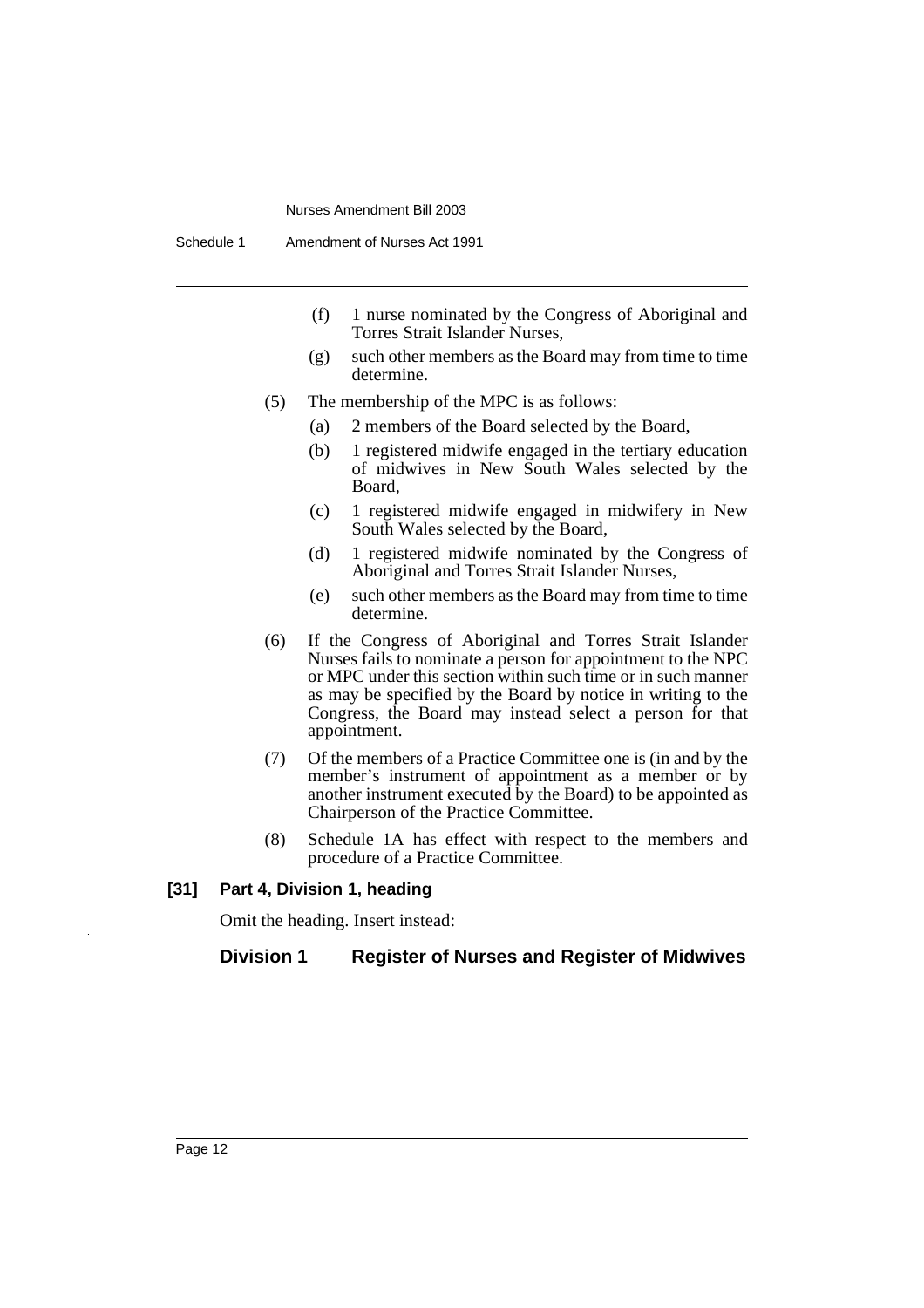Amendment of Nurses Act 1991 **Schedule 1** and the set of the Schedule 1

# **[32] Section 16**

Omit the section. Insert instead:

#### **16 The Registers**

- (1) The Board is to keep a Register of Nurses (containing particulars of registered nurses) and a Register of Midwives (containing particulars of registered midwives).
- (2) There is to be entered in the appropriate Register the following particulars of each person who is registered (including provisionally registered or temporarily registered) under this Act as a nurse or midwife:
	- (a) the full name of the person,
	- (b) the date of the person's registration,
	- (c) particulars of the qualification or qualifications by virtue of which the person is registered,
	- (d) particulars of any authorisation authorising the person to practise as a nurse practitioner or midwife practitioner, and particulars of the qualifications and experience by virtue of which the authorisation was granted,
	- (e) particulars of such further or additional qualifications held by the person that the Board decides are appropriate to be entered in the Register,
	- (f) such other particulars as are directed by or under this Act or the regulations to be entered in the Register in relation to the person.
- (3) The Board is to keep a separate record of the address of each person registered as a nurse or midwife. The separate record is not to be made available to members of the public for inspection.
- (4) A Register must be available for inspection by any person:
	- (a) in person at the office of the Board at all reasonable times, and
	- (b) by such other means (such as Internet access) and at such other times as the Board determines.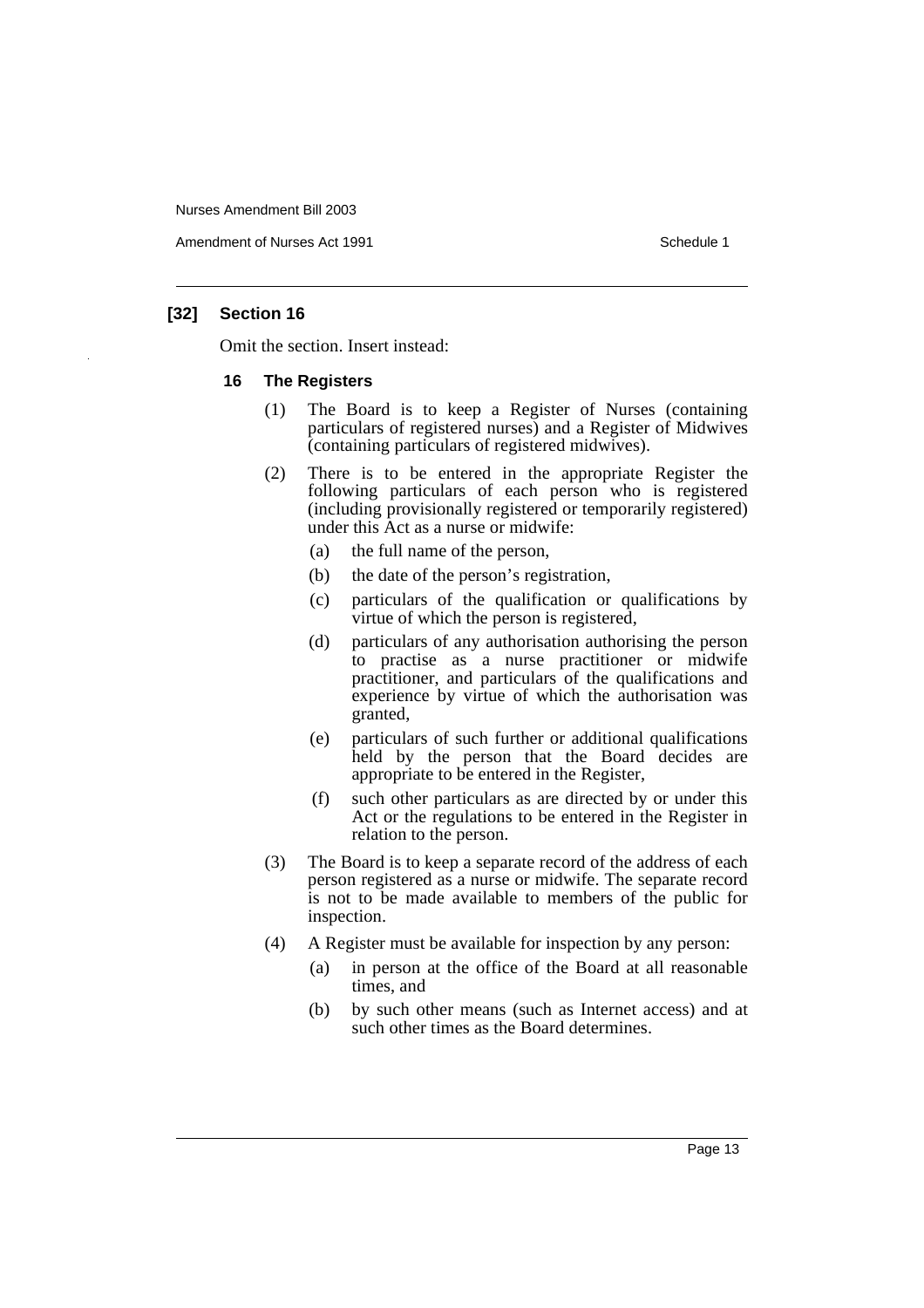Schedule 1 Amendment of Nurses Act 1991

- (5) The Board may charge a fee for an inspection of a Register, not exceeding such amount as may be prescribed by the regulations.
- (6) The Board may carry out searches of a Register on a person's behalf and may charge such fee as it determines for the search.

# **[33] Section 17**

Omit the section. Insert instead:

# **17 Certificate of registration and authority to practise**

- (1) The Registrar is to issue a registered nurse or midwife with a certificate of registration and is to issue a nurse practitioner or midwife practitioner with a certificate of authority to practise as a nurse practitioner or midwife practitioner.
- (2) A certificate of registration or authority to practise as a nurse practitioner or midwife practitioner is to be in a form approved by the Board.

# **[34] Section 18 Qualifications for registration as a nurse**

Omit "has attained the prescribed age (if any) and".

**[35] Section 18**

Omit "in List "A" of the Register" wherever occurring.

**[36] Section 18 (a)**

Omit the paragraph. Insert instead:

(a) the person satisfies the Board that he or she has completed a course of training as a nurse at an institution in Australia, being a course of training that is recognised by the Board as entitling the person to registration as a nurse, and is the holder of a degree, diploma, certificate or other qualification to the effect that the person has successfully completed that course, or

# **[37] Section 18 (c) (i)**

Omit ", other than New South Wales,". Insert instead "outside Australia".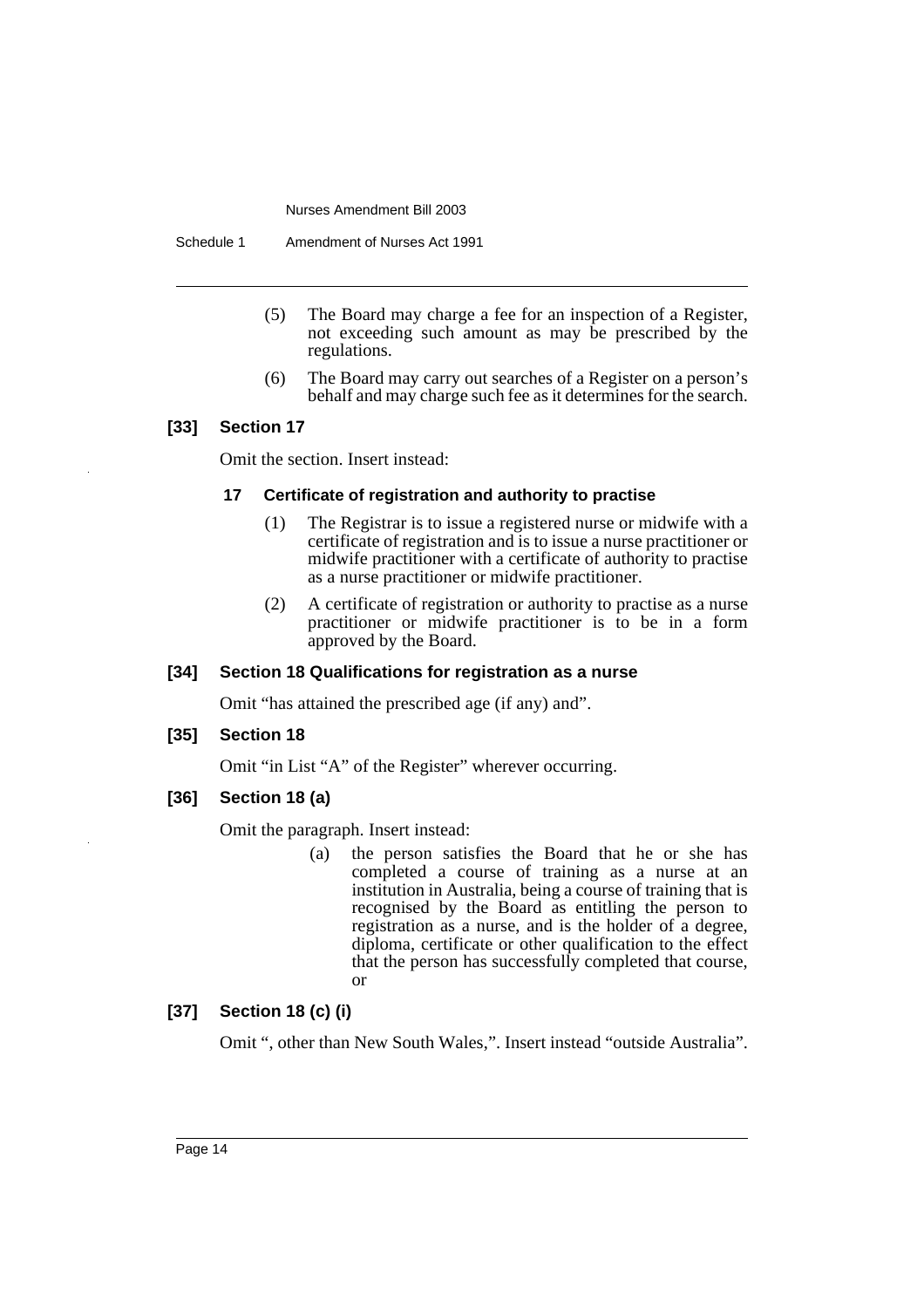Amendment of Nurses Act 1991 **Schedule 1** Schedule 1

# **[38] Section 18 (c)**

Insert "degree," before "diploma" wherever occurring.

# **[39] Section 18 (d) and (e)**

Omit section 18 (d). Insert instead:

- (d) the person satisfies the Board that he or she:
	- (i) has undergone a course of training as a nurse, and
	- (ii) is the holder of a degree, diploma, certificate or other qualification approved by the Board from an institution, person or body in any place (in or outside Australia) to the effect that the person has successfully completed the course of training, and
	- (iii) the person has passed such examinations, and has successfully completed such additional training, as the Board may in the particular case require,

and the Board is satisfied that the qualifications of the person are adequate for the purposes of registration as a nurse, or

(e) the person was previously registered as a nurse under this Act or the *Nurses Registration Act 1953*, being registration properly granted on the basis of qualifications actually possessed by the person at the time of that previous registration.

# **[40] Section 18 (2) and (3)**

Insert at the end of section 18:

- (2) Registration granted pursuant to an entitlement arising under subsection (1) (d) may be granted subject to such conditions (if any) as the Board thinks appropriate.
- (3) A training institution may apply to the Board for the recognition by the Board (for the purposes of subsection (1) (a)) of a course of training offered by the institution. The institution may apply to the Administrative Decisions Tribunal for a review of the decision of the Board on the application.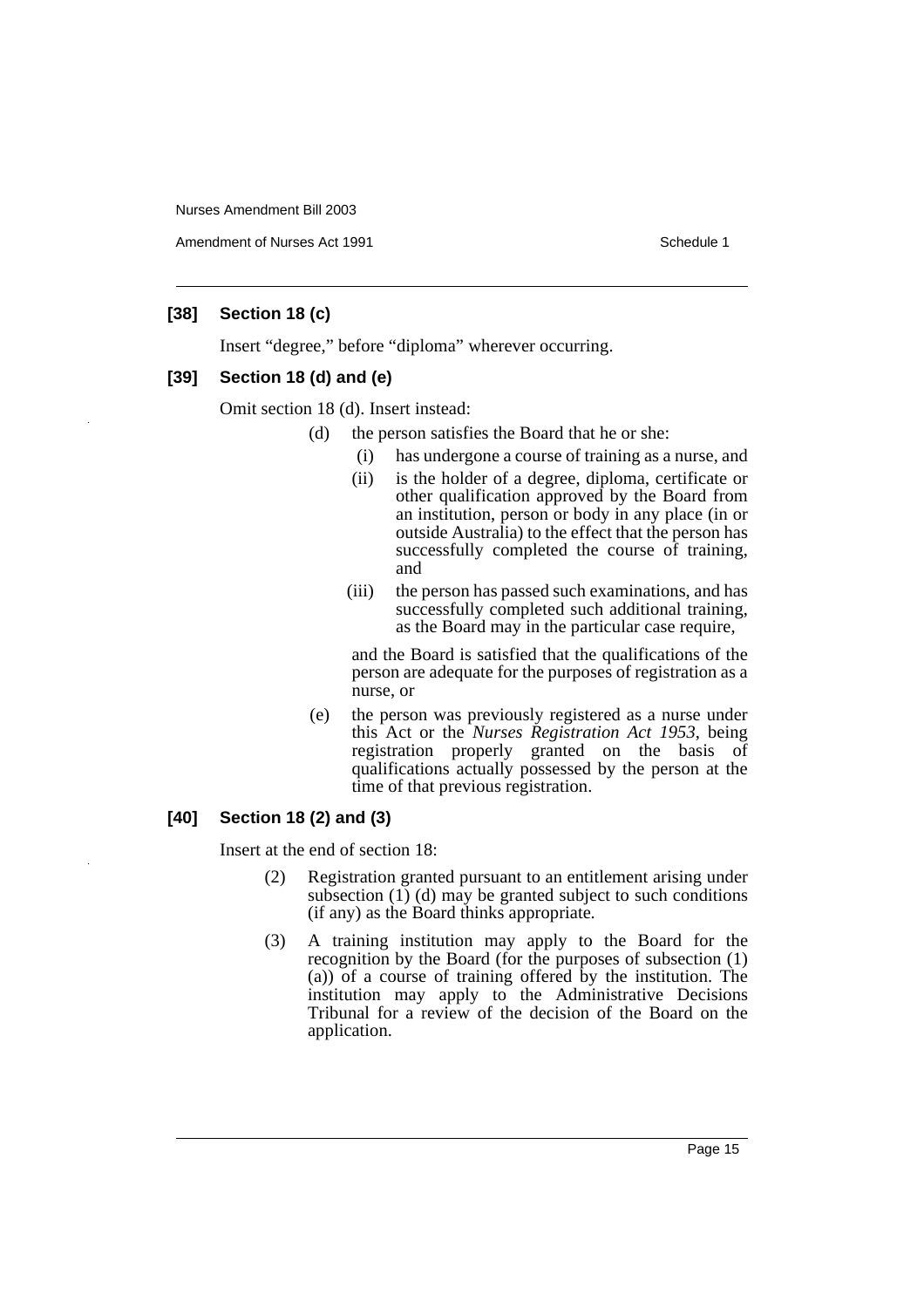Schedule 1 Amendment of Nurses Act 1991

# **[41] Section 19**

Omit the section. Insert instead:

#### **19 Qualifications for registration as a midwife**

- (1) Any person who satisfies the Board that he or she is of good character is, on making an application in writing to the Board for the purpose and on paying to the Board the prescribed fee, entitled to be registered as a midwife and to be issued with a certificate of that registration if:
	- (a) the person satisfies the Board that he or she has completed a course of training as a midwife at an institution in Australia, being a course of training that is recognised by the Board as entitling the person to registration as a midwife, and is the holder of a degree, diploma, certificate or other qualification to the effect that the person has successfully completed that course, or
	- (b) the person satisfies the Board that he or she:
		- (i) has undergone a course of training in any place outside Australia in which a law providing for the registration (or other entitlement to practise) of midwives is in force, and
		- (ii) is the holder of a degree, diploma, certificate or other qualification to the effect that the person has successfully completed the course of training, and
		- (iii) is registered (or otherwise authorised to practise) as a midwife under that law,

and the Board is of the opinion that the standards of that training and of any examinations leading to that degree, diploma, certificate or other qualification are not lower than the standards provided for by or under this Act for the registration of midwives, or

- (c) the person satisfies the Board that he or she:
	- (i) has undergone a course of training as a midwife, and
	- (ii) is the holder of a degree, diploma, certificate or other qualification approved by the Board from an institution, person or body in any place in or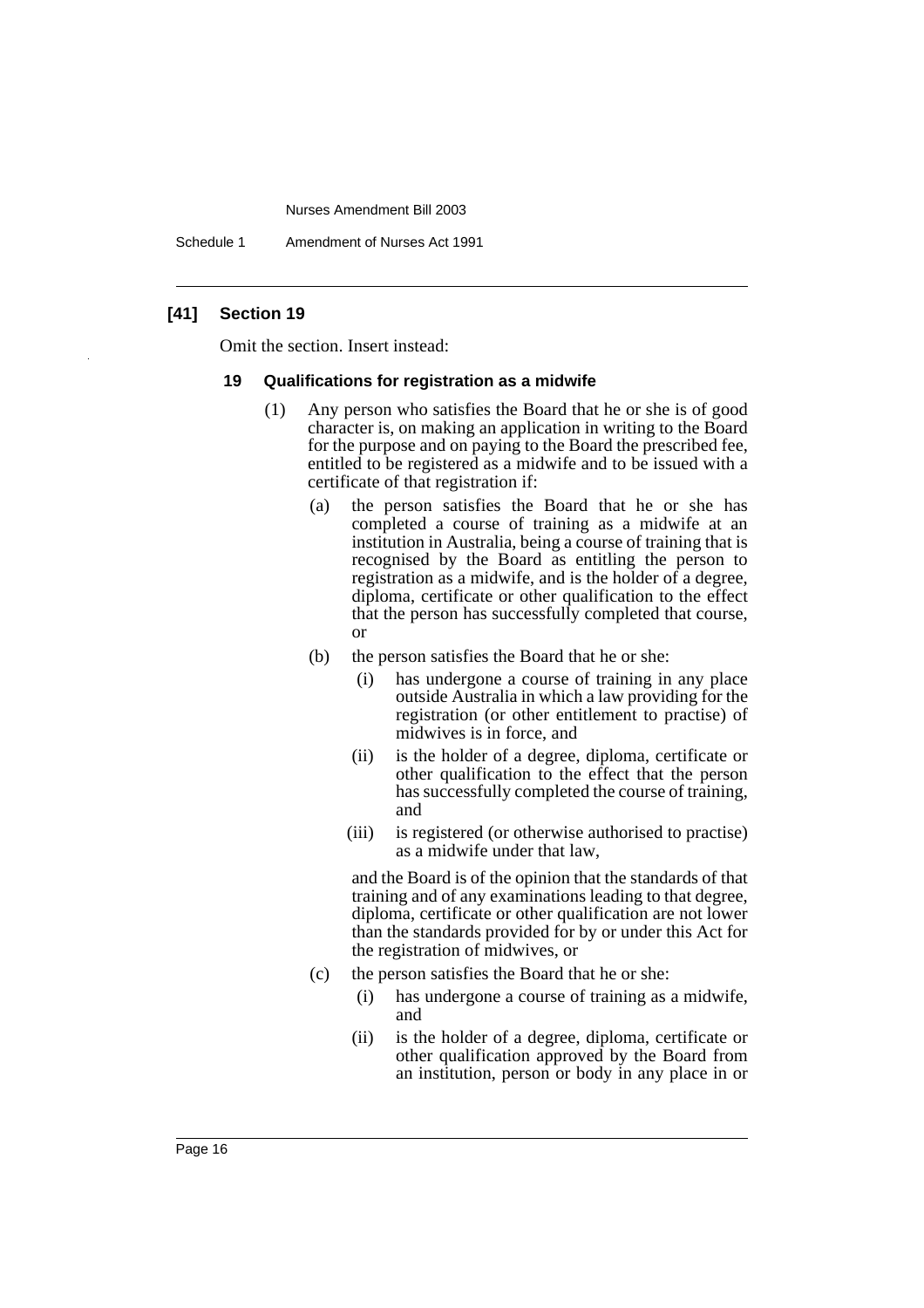Amendment of Nurses Act 1991 **Schedule 1** Schedule 1

outside Australia to the effect that the person has successfully completed the course of training, and

(iii) the person has passed such examinations, and has successfully completed such additional training, as the Board may in the particular case require,

and the Board is satisfied that the qualifications of the person are adequate for the purposes of registration as a midwife, or

- (d) the person was previously registered as a nurse under this Act or the *Nurses Registration Act 1953*, being registration properly granted on the basis of qualifications actually possessed by the person at the time of that previous registration.
- (2) Registration granted pursuant to an entitlement arising under subsection  $(1)$  (c) may be granted subject to such conditions (if any) as the Board thinks appropriate.
- (3) A person who is eligible to be registered as a nurse cannot be registered as a midwife unless the person is also registered as a nurse.
- (4) A training institution may apply to the Board for the recognition by the Board (for the purposes of subsection (1) (a)) of a course of training offered by the institution. The institution may apply to the Administrative Decisions Tribunal for a review of the decision of the Board on the application.

# **[42] Section 19A Nurse practitioners**

Omit "3 years" from section 19A (3). Insert instead "5 years".

# **[43] Section 20**

Omit the section. Insert instead:

#### **20 Midwife practitioners**

(1) Any person who is registered or entitled to be registered as a midwife may apply to the Board for authorisation to practise as a midwife practitioner.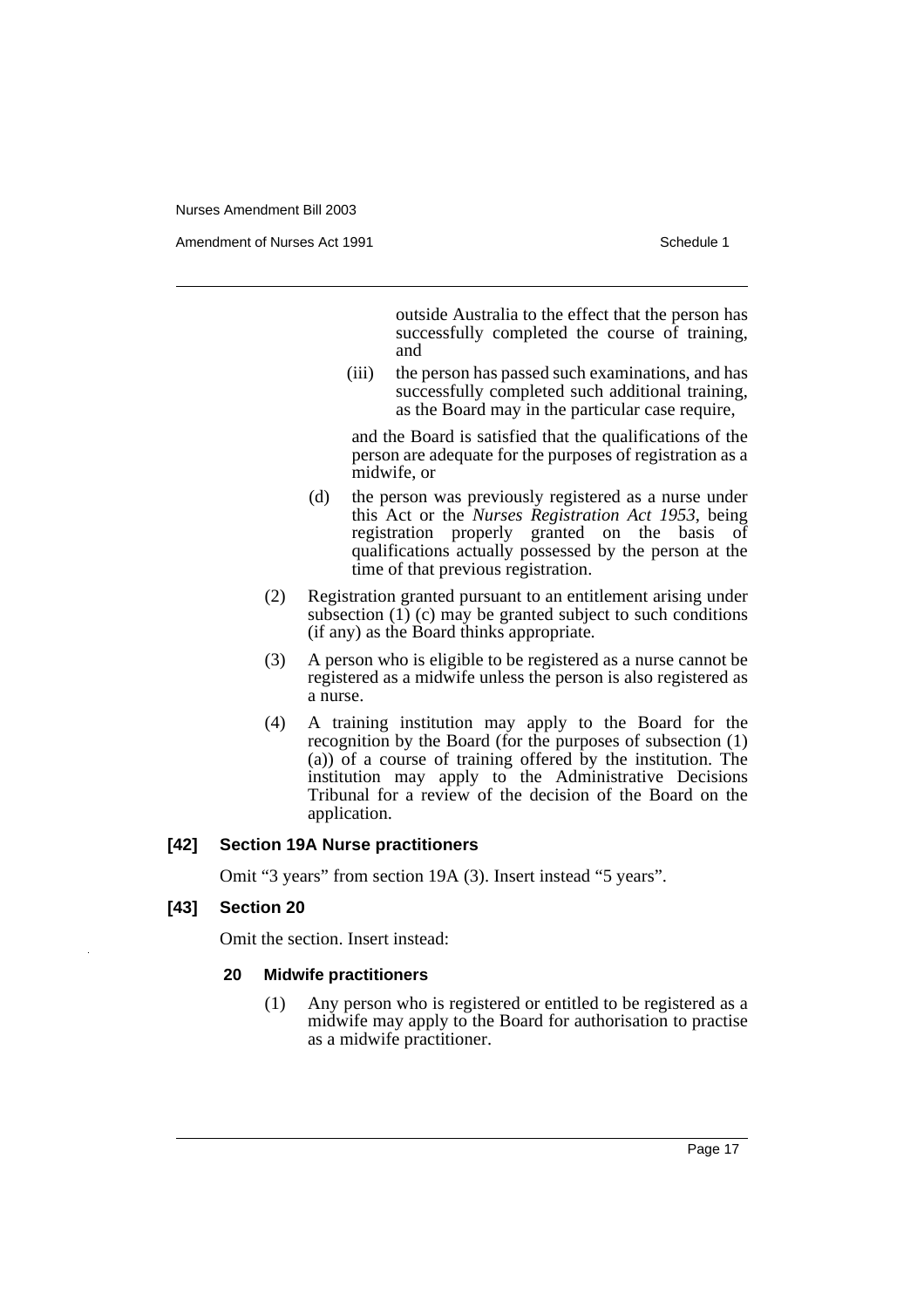Schedule 1 Amendment of Nurses Act 1991

- (2) The Board may authorise a person to practise as a midwife practitioner only if the Board is satisfied that the person has sufficient qualifications and experience to be entitled to be authorised to practise as a midwife practitioner.
- (3) An authorisation to practise as a midwife practitioner has effect for the period specified in the authorisation (not exceeding 5 years), unless sooner cancelled or suspended under this Act.
- (4) An application for authorisation to practise as a midwife practitioner is to be in writing and is to be accompanied by the fee prescribed by the regulations.

**Note.** Section 78A provides that the Director-General may approve guidelines relating to the functions of registered midwives as midwife practitioners. The guidelines may include provision for the possession, use, supply or prescription of certain substances by midwife practitioners.

# **[44] Section 21 Consideration and determination of applications**

Omit "to practise midwifery" from section 21 (1).

Insert instead "as a midwife practitioner".

**[45] Section 21 (1)**

Omit "part of the".

**[46] Section 21 (5)**

Insert after section 21 (4):

(5) The Board need not afford the applicant an opportunity to be heard under this section if under section 29A the Board refuses the application because the Board is of the opinion, following an inquiry under Schedule 1B, that the applicant is not competent to practise nursing or midwifery.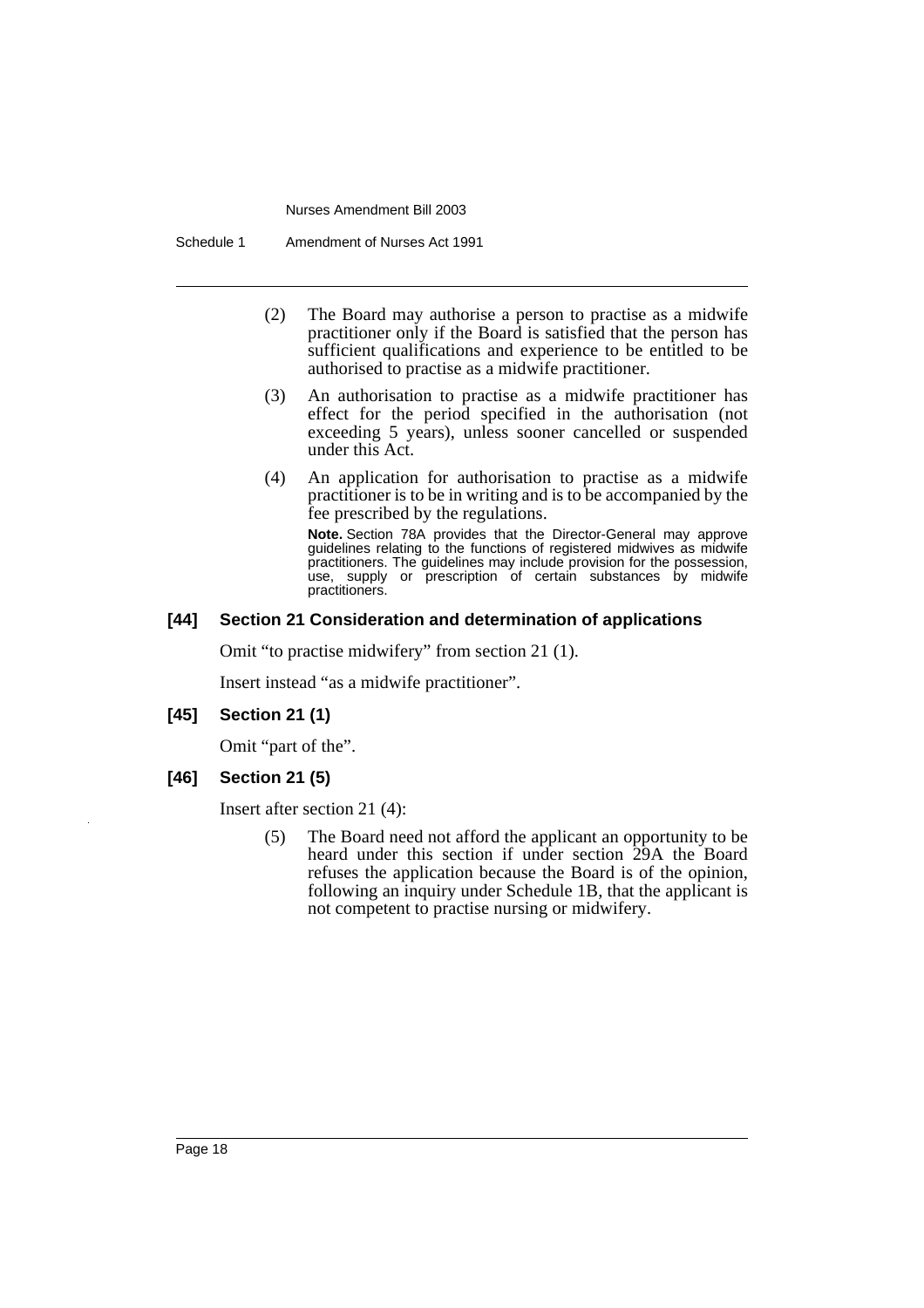Amendment of Nurses Act 1991 and the control of the Schedule 1

# **[47] Section 22**

Omit the section. Insert instead:

# **22 Registration of additional qualifications**

- (1) A person who is registered or entitled to be registered as a nurse or midwife may apply to the Board for a direction to the Registrar to enter in the appropriate Register further or additional qualifications relating to the person.
- (2) The Board may, if it thinks fit, give the direction applied for.
- (3) An application for such a direction must be accompanied by the fee prescribed by the regulations.

# **[48] Section 23 Provisional registration**

Insert "or a midwife" after "nurse" in section 23 (1) wherever occurring.

# **[49] Section 23 (1)**

Insert "degree," before "diploma" wherever occurring.

# **[50] Section 23 (1) (a)**

Omit "section 18 (a) or (d) (ii)".

Insert instead "section 18 (1) (a) or (d) (ii) or 19 (1) (a) or (c) (ii)".

# **[51] Section 24 Temporary registration**

Insert "or to practise midwifery" after "practise nursing" in section 24 (1) (a).

# **[52] Section 24 (1) (a)**

Insert "or in midwifery" after "in nursing".

# **[53] Section 24 (1) (b)**

Insert "or to practise midwifery" after "nursing".

# **[54] Section 24 (2) (a)**

Insert "or as a midwife" after "nurse".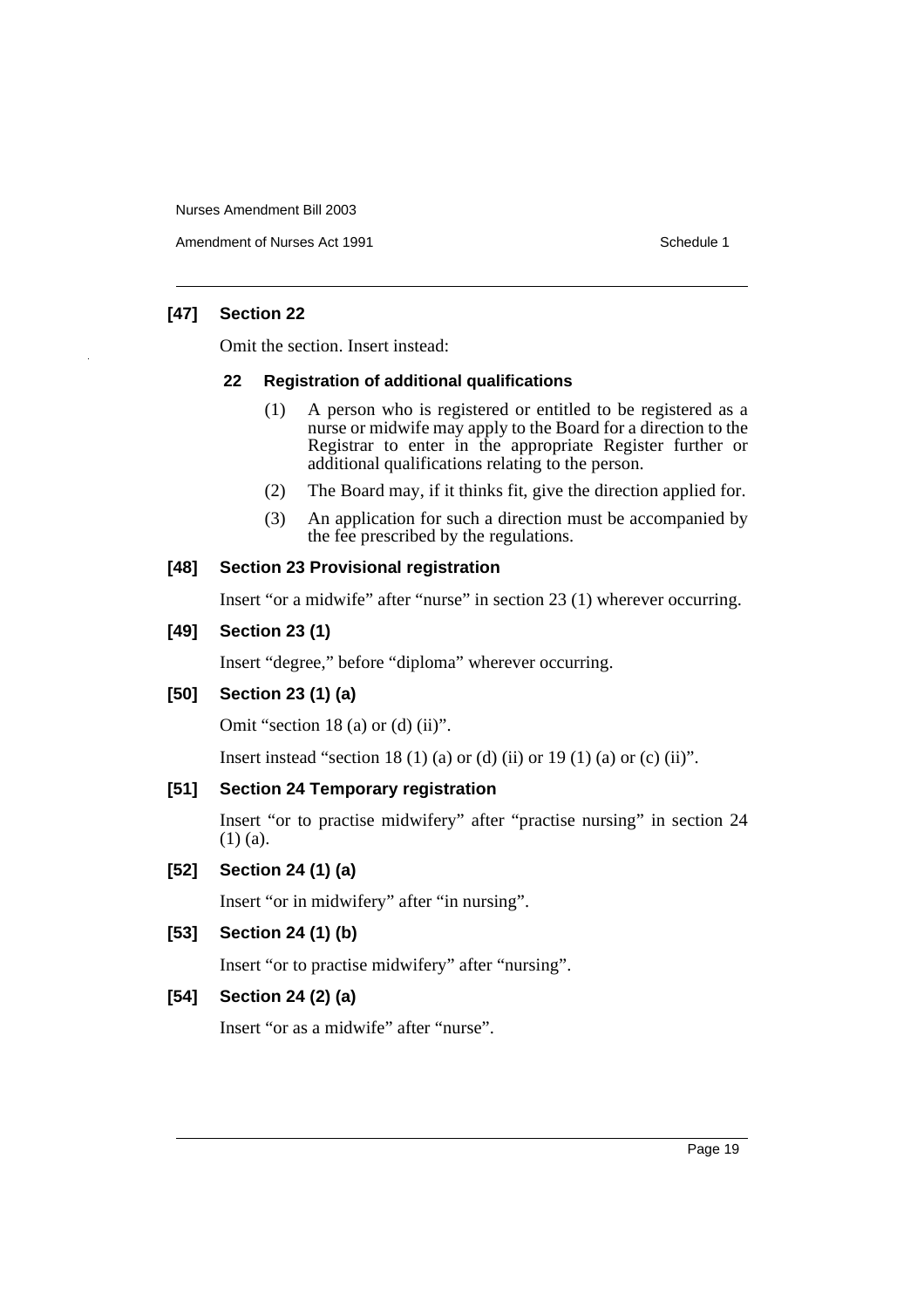Schedule 1 Amendment of Nurses Act 1991

# **[55] Section 24 (2) (b)**

Omit "or to practise midwifery".

Insert instead "or as a midwife practitioner".

# **[56] Section 24 (3)**

Insert "or as a midwife (as appropriate)" after "registered as a nurse".

#### **[57] Section 24 (3)**

Omit "sections 5A, 6 and 7 to be a registered nurse authorised to practise as a nurse practitioner, or to practise midwifery, as the case requires".

Insert instead "section 5A to be a nurse practitioner or a midwife practitioner (as appropriate)".

# **[58] Section 25 When registration not required**

Insert "or as a midwife" after "nurse" in section 25 (a) and (b) wherever occurring.

# **[59] Section 25 (a)**

Omit "registration of nurses".

Insert instead "registration (or other authorisation to practise) of nurses or midwives".

# **[60] Section 25**

Insert "or a registered midwife (as appropriate)" after "registered nurse".

# **[61] Section 26 Roll of Nurses**

Omit "nurse" from section 26 (3) wherever occurring.

Insert instead "person".

## **[62] Section 26 (3)**

Omit "in the prescribed manner".

# **[63] Section 26 (3) (b)**

Omit "nurse's". Insert instead "person's".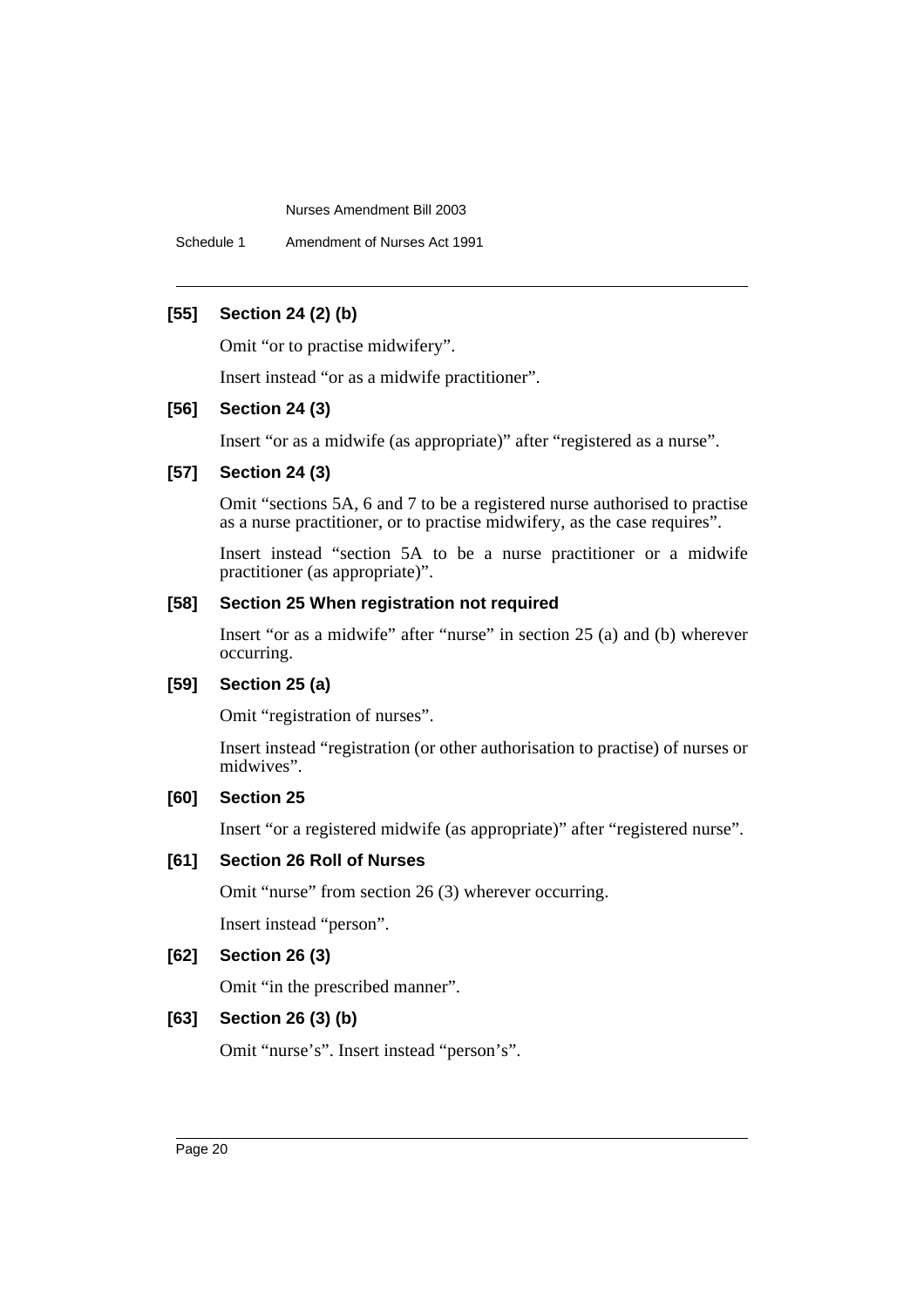Amendment of Nurses Act 1991 **Schedule 1** Schedule 1

# **[64] Section 26 (6)–(9)**

Omit section 26 (6). Insert instead:

- (6) The Roll must be available for inspection by any person:
	- (a) in person at the office of the Board at all reasonable times, and
	- (b) by such other means (such as Internet access) and at such other times as the Board determines.
- (7) The Board may charge a fee for an inspection of the Roll, not exceeding such amount as may be prescribed by the regulations.
- (8) The Board may carry out searches of the Roll on a person's behalf and may charge such fee as it determines for the search.
- (9) The provisions of this section extend to provisional and temporary enrolment.

# **[65] Section 27 Qualifications for enrolment—List "A" of the Roll**

Omit "has attained the prescribed age (if any) and".

# **[66] Section 27 (a) (i)**

Omit the subparagraph. Insert instead:

(i) has undergone training as a nurse at one or more hospitals or institutions in Australia, being training that is recognised by the Board as entitling the person to enrolment as a nurse in List "A" of the Roll, and is the holder of a certificate to the effect that the person has undergone that training, and

# **[67] Section 27 (c)**

Omit "in any place, other than New South Wales".

Insert instead "in any place outside Australia".

# **[68] Section 27 (d) (ii)**

Omit "in any place, other than New South Wales,".

Insert instead "in any place in or outside Australia".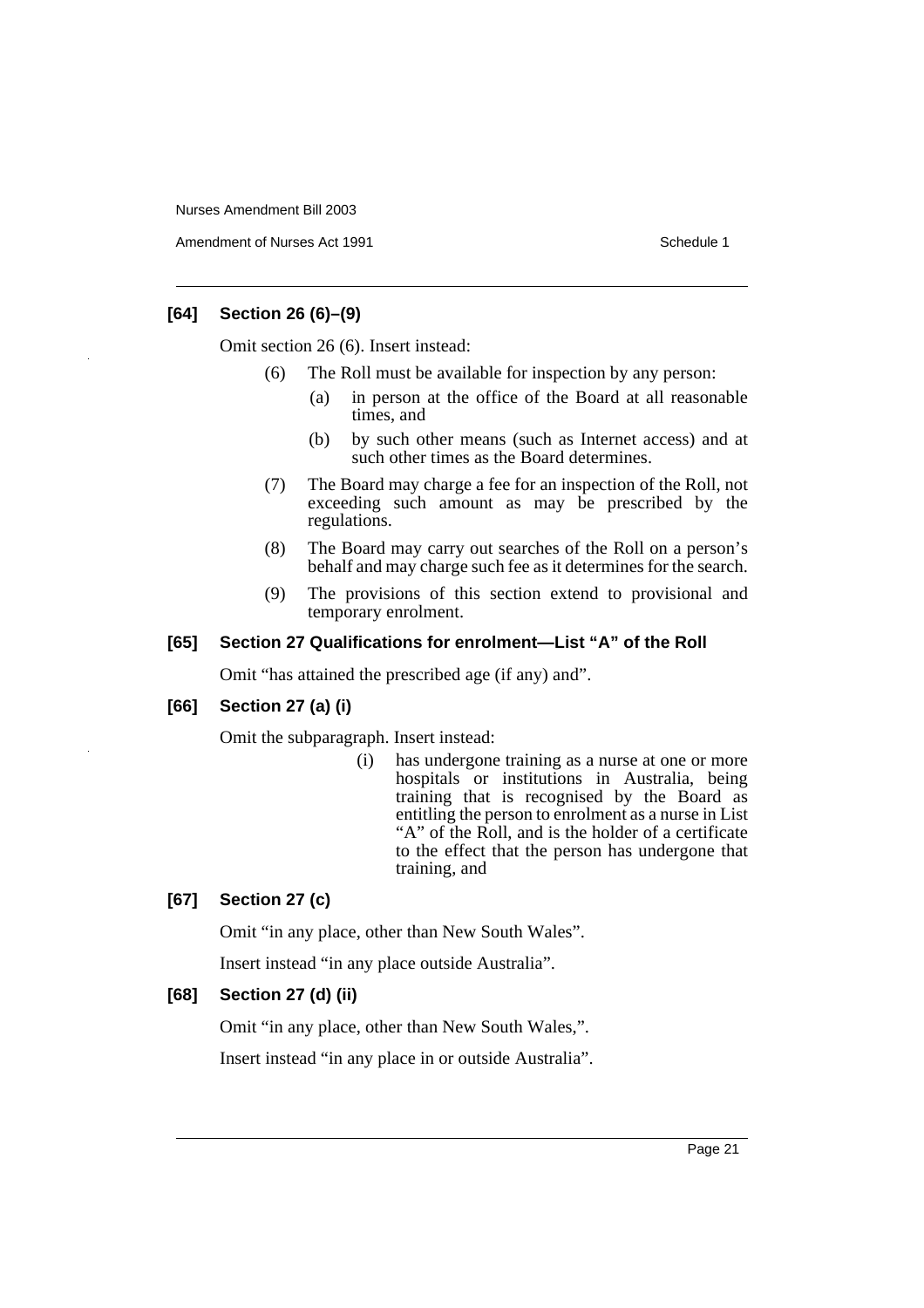Schedule 1 Amendment of Nurses Act 1991

# **[69] Section 27 (e)**

Insert after section 27 (d):

, or

(e) the person was previously enrolled as a nurse under this Act or the *Nurses Registration Act 1953*, being enrolment properly granted on the basis of qualifications actually possessed by the person at the time of that previous enrolment.

# **[70] Section 27 (2) and (3)**

Insert at the end of section 27:

- (2) A hospital or training institution may apply to the Board for the recognition by the Board (for the purposes of subsection (1) (a)) of a course of training offered by the hospital or institution. The hospital or institution may apply to the Administrative Decisions Tribunal for a review of the decision of the Board on the application.
- (3) Enrolment pursuant to an entitlement arising under subsection (1) (d) may be made subject to such conditions (if any) as the Board thinks appropriate.

#### **[71] Section 28 Qualifications for enrolment—List "B" of the Roll**

Omit "has attained the prescribed age (if any) and".

# **[72] Section 28 (a)**

Omit the paragraph. Insert instead:

(a) the person satisfies the Board that he or she holds a certificate approved by the Board stating that he or she has, for the period approved by the Board, attended the practice of such one or more hospitals or homes for children or such similar institutions as are approved by the Board and has passed such examinations as the Board approves, or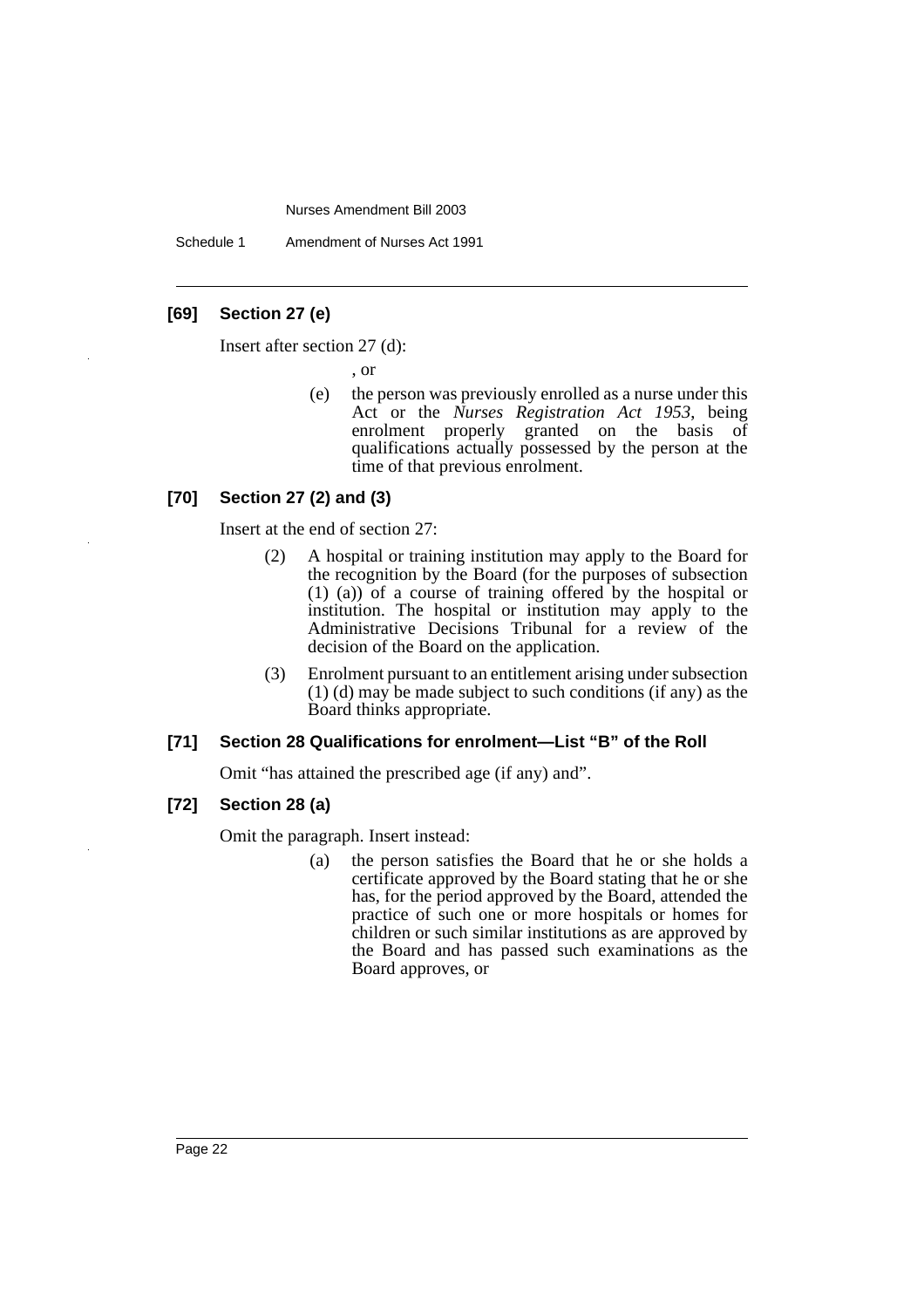Amendment of Nurses Act 1991 **Schedule 1** Schedule 1

# **[73] Section 28 (e)**

Insert after section 28 (d):

, or

(e) the person was previously enrolled as a nurse under this Act or the *Nurses Registration Act 1953*, being enrolment properly granted on the basis of qualifications actually possessed by the person at the time of that previous enrolment.

#### **[74] Sections 28A–28C**

Insert after section 28:

# **28A Provisional enrolment**

- (1) The President may grant to a person a certificate of provisional enrolment as a nurse if the person:
	- (a) is entitled to a diploma, certificate or other qualification referred to in section 27 (a) or (d), and
	- (b) will have the diploma, certificate or other qualification conferred or granted in due course according to the practice of the body, association or institution conferring or granting the diploma, certificate or other qualification, and
	- (c) is of good character, and
	- (d) applies to be enrolled as a nurse and pays the fee prescribed by the regulations.
- (2) A certificate of provisional enrolment has effect until it is cancelled or expires.
- (3) The President is to set an expiry date, not later than 6 months after the certificate takes effect, for each certificate of provisional enrolment granted by the President.
- (4) The Board may, at any time before the date of expiry, for such cause as to it seems proper, cancel a certificate of provisional enrolment without prejudice to any application for enrolment of the person who was the holder of the certificate.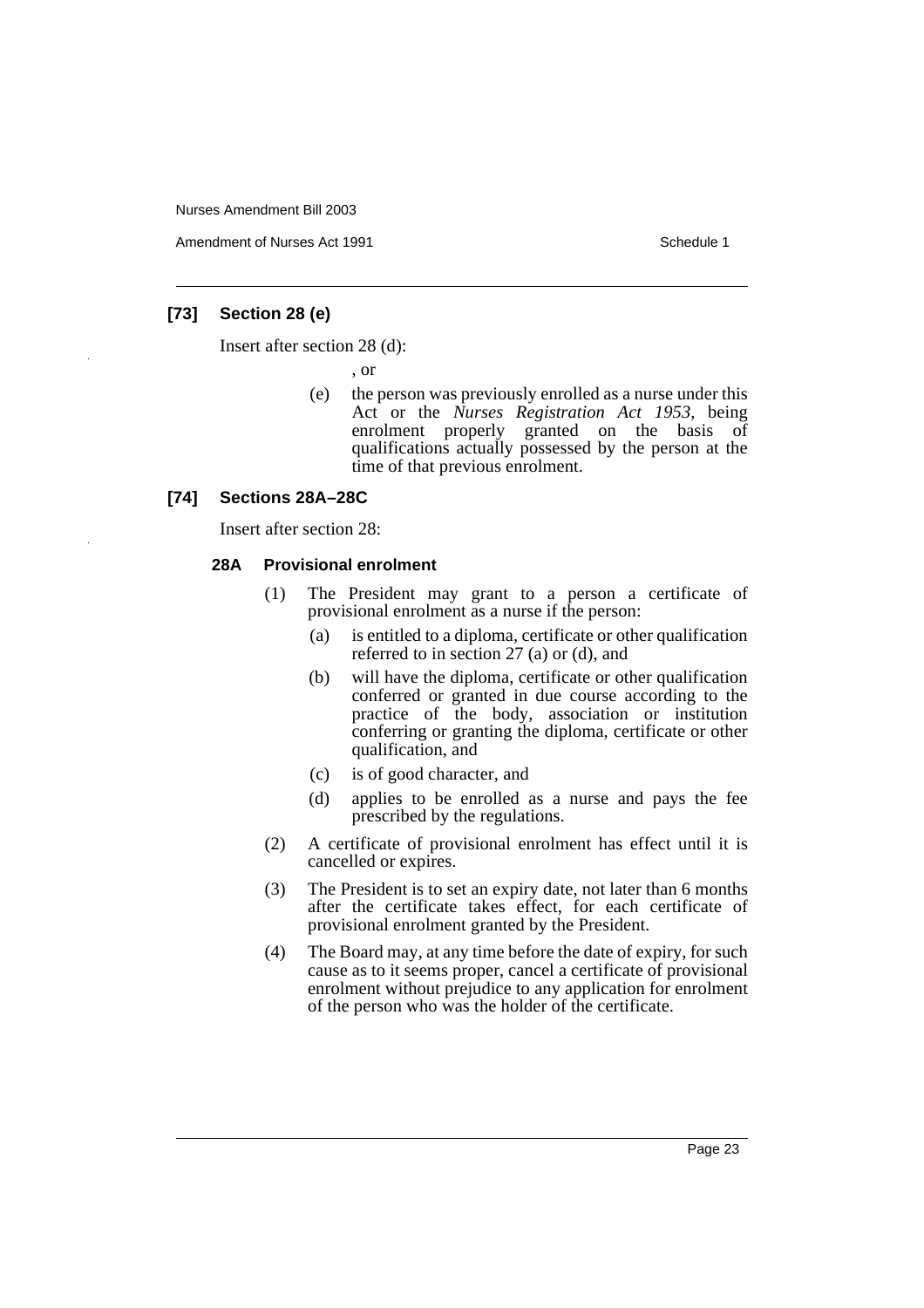Schedule 1 Amendment of Nurses Act 1991

(5) If a person to whom a certificate of provisional enrolment has been granted becomes enrolled under this Act during the currency of the certificate, the person's enrolment dates from the granting of the certificate, unless otherwise decided by the Board.

#### **28B Temporary enrolment**

- (1) The Board may, on the application in writing of any person who wishes to obtain a certificate of temporary enrolment and on being paid the prescribed fee, issue to the person a certificate of temporary enrolment in the prescribed form on being satisfied that:
	- (a) the person has adequate qualifications to practise nursing in New South Wales and proposes while in New South Wales to undertake teaching or research work in nursing, or
	- (b) for a reason accepted by the Board the person should be permitted to practise nursing in New South Wales temporarily.
- (2) A certificate of temporary enrolment may be issued unconditionally or subject to such conditions, including a condition as to the capacity in which the person to whom it is issued may practise as a nurse, as the Board considers appropriate.
- (3) A person to whom a certificate of temporary enrolment has been issued is, while the certificate is in force and the person complies with any conditions endorsed on the certificate, taken to be enrolled as a nurse for the purposes of sections 5 and 37 but, if applicable, only in the capacity specified in the certificate.
- (4) A certificate of temporary enrolment issued under this section, unless sooner cancelled under subsection (5), remains in force for such period not exceeding 12 months as the Board may determine, but the Board may from time to time renew such a certificate for a further period not exceeding 12 months.
- (5) The Board may, by notice given by post to the holder of the certificate at the last address of the holder shown in the record kept under section 26 (4), cancel a certificate of temporary enrolment in force under this section for failure to comply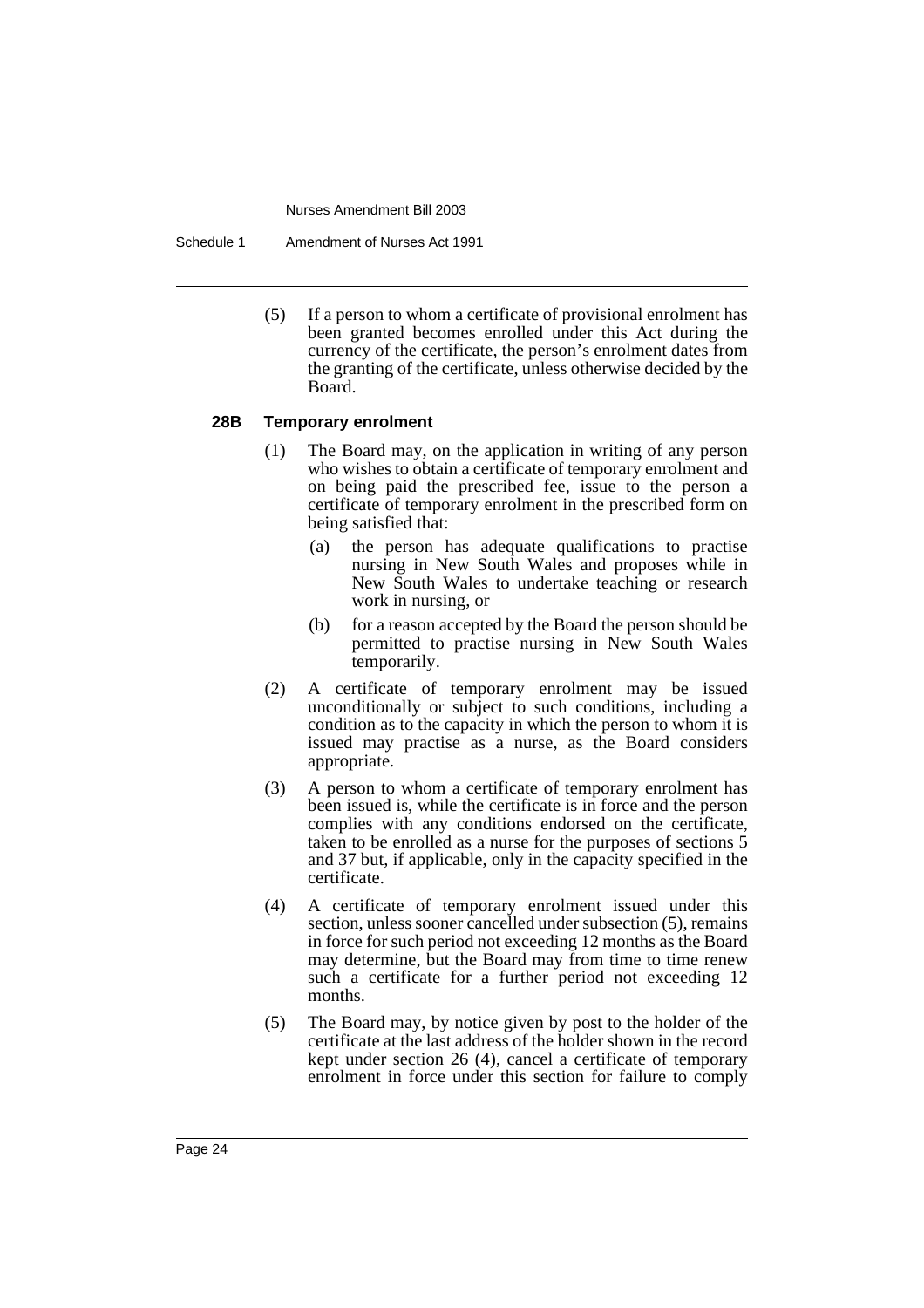Amendment of Nurses Act 1991 **Schedule 1** Schedule 1

with any condition subject to which the certificate is issued or for any other reason that it considers appropriate and, on any such notice being given to the holder of such a certificate, the certificate ceases to be in force.

(6) For the purposes of this section, a reference to a certificate of temporary enrolment includes a reference to such a certificate that is renewed under subsection (4).

# **28C Consideration and determination of application**

- (1) As soon as practicable after receiving an application made under section 27 or 28, the Board must consider the application and, if satisfied as to the entitlement of an applicant, must enrol the applicant and direct the Registrar to enter the relevant particulars of the applicant in the appropriate part of the Roll, but if the Board is not so satisfied, it must refuse the application.
- (2) The Board must not refuse an application made under section 27 or 28 unless it has afforded the applicant an opportunity to be heard in relation to the matter.
- (3) If the Board holds a hearing for the purposes of subsection (2), it:
	- (a) may conduct the hearing in such manner as it considers appropriate, and
	- (b) is not bound to observe rules of law governing the admission of evidence but may inform itself of any matter in such manner as it considers appropriate, and
	- (c) may call and receive evidence as to any matter relevant to the hearing, and
	- (d) may, from time to time as it considers appropriate, adjourn the hearing.
- (4) If the Board refuses an application made under section 27 or 28, it must forthwith notify the applicant in writing of the refusal and of the reasons for the refusal.
- (5) The Board need not afford the applicant an opportunity to be heard under this section if under section 29A the Board refuses the application because the Board is of the opinion, following an inquiry under Schedule 1B, that the applicant is not competent to practise nursing.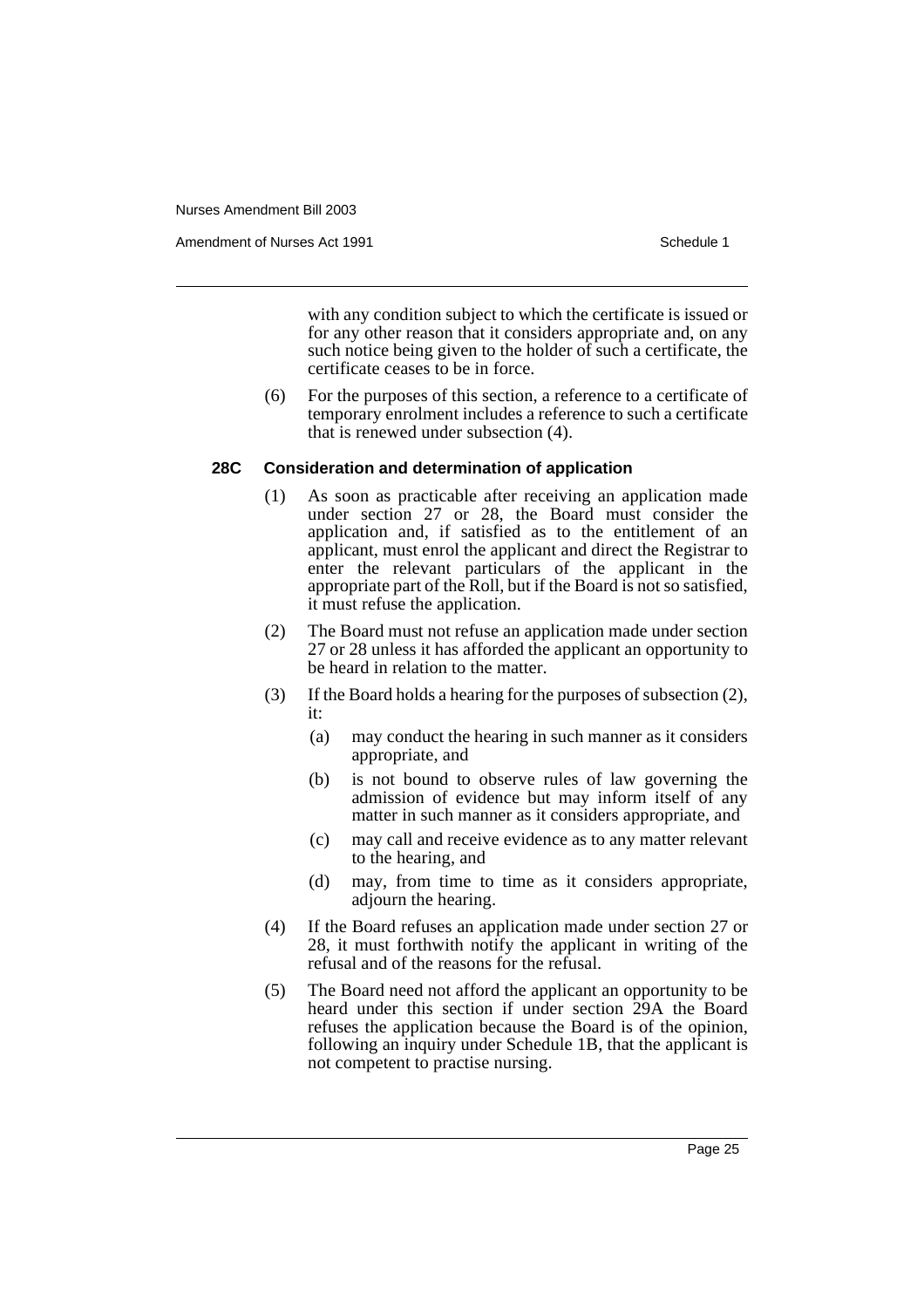Schedule 1 Amendment of Nurses Act 1991

# **[75] Section 29 Issue of certificate of enrolment**

Omit "prescribed form". Insert instead "form approved by the Board".

# **[76] Section 29A**

Omit the section. Insert instead:

## **29A Power to refuse or impose conditions on registration or enrolment**

- (1) The Board may refuse to register or enrol a person who would otherwise be entitled to registration or enrolment if:
	- (a) the Board is of the opinion, following an inquiry under Schedule 1B, that the person is not competent to practise nursing or midwifery (as appropriate), or
	- (b) the person has been convicted of or made the subject of a criminal finding for an offence (either in or outside New South Wales) and the Board is of the opinion that the circumstances of the offence render the person unfit in the public interest to practise nursing or midwifery (as appropriate).
- (2) As an alternative to refusing to register or enrol a person, the Board may grant registration or enrolment subject to conditions if the Board considers that refusal of registration or enrolment is not warranted and that the person should be granted registration or enrolment subject to appropriate conditions.
- (3) A nurse or midwife who has had conditions imposed on his or her registration or enrolment under this section (including on a review under this section) may apply to the Board for a review of the conditions.
- (4) The Board may decline to review the conditions if the application is made within 12 months after the conditions were last reviewed under this section. No appeal lies under section 32 in respect of such a decision by the Board to decline to review conditions.
- (5) On a review of conditions the Board may alter or remove conditions or impose new conditions, as it thinks appropriate.
- (6) Schedule 1B has effect.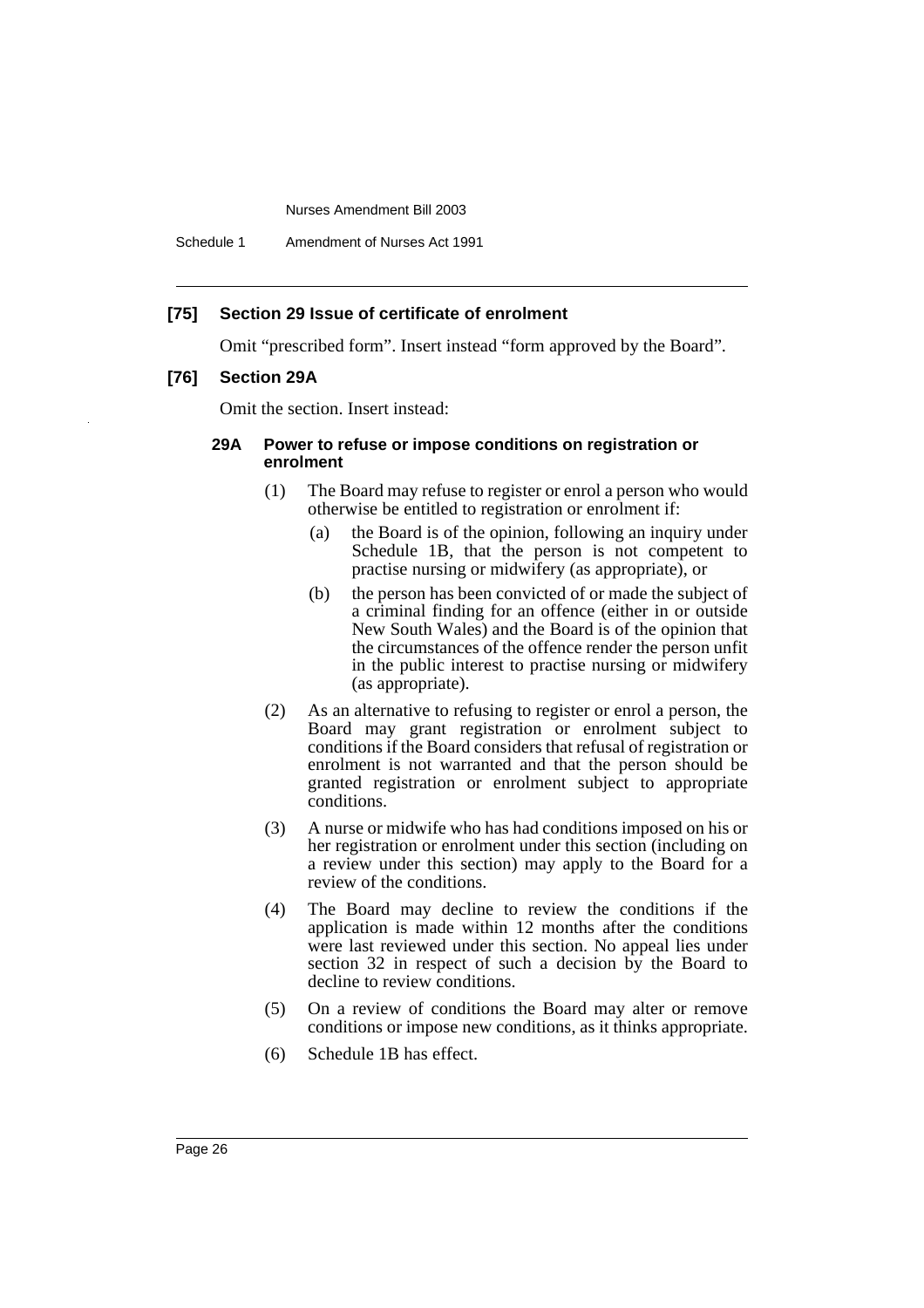Amendment of Nurses Act 1991 **Schedule 1** and the set of the Schedule 1

# **[77] Section 30 Effect of discontinuation or other change in registered courses**

Omit "authorisation to practise midwifery".

Insert instead "authorisation to practise as a midwife practitioner".

#### **[78] Section 31 Adequacy of language**

Omit "authorised to practise midwifery".

Insert instead "authorised to practise as a midwife practitioner".

#### **[79] Section 31**

Insert "as a midwife or as a midwife practitioner" after "the practice of midwifery".

#### **[80] Section 32**

Omit the section. Insert instead:

# **32 Appeals concerning registration or enrolment**

- (1) A person who is aggrieved by any decision of the Board concerning the person's application under section 18, 19, 19A, 20,  $\overline{27}$  or  $\overline{28}$  or application for review under section  $\overline{29A}$ may appeal to the Tribunal against the decision.
- (2) An appeal must be made within 28 days (or such longer period as the Chairperson may allow in a particular case) after notice of the decision is given to the person. The appeal is to be lodged with the Registrar who is to refer it to the Tribunal.
- (3) If the decision in respect of which an appeal is made was made as a consequence of an inquiry held by the Board, the appeal is to be dealt with by way of rehearing and fresh evidence or evidence in addition to or in substitution for the evidence received at the inquiry may be given.
- (4) An appeal does not affect any determination with respect to which it is made until the appeal is determined.
- (5) When it determines an appeal, the Tribunal may dismiss the appeal or order that the decision of the Board be revoked and replaced by a different decision made by the Tribunal and specified in the order. The Tribunal may also make such ancillary orders as it thinks proper.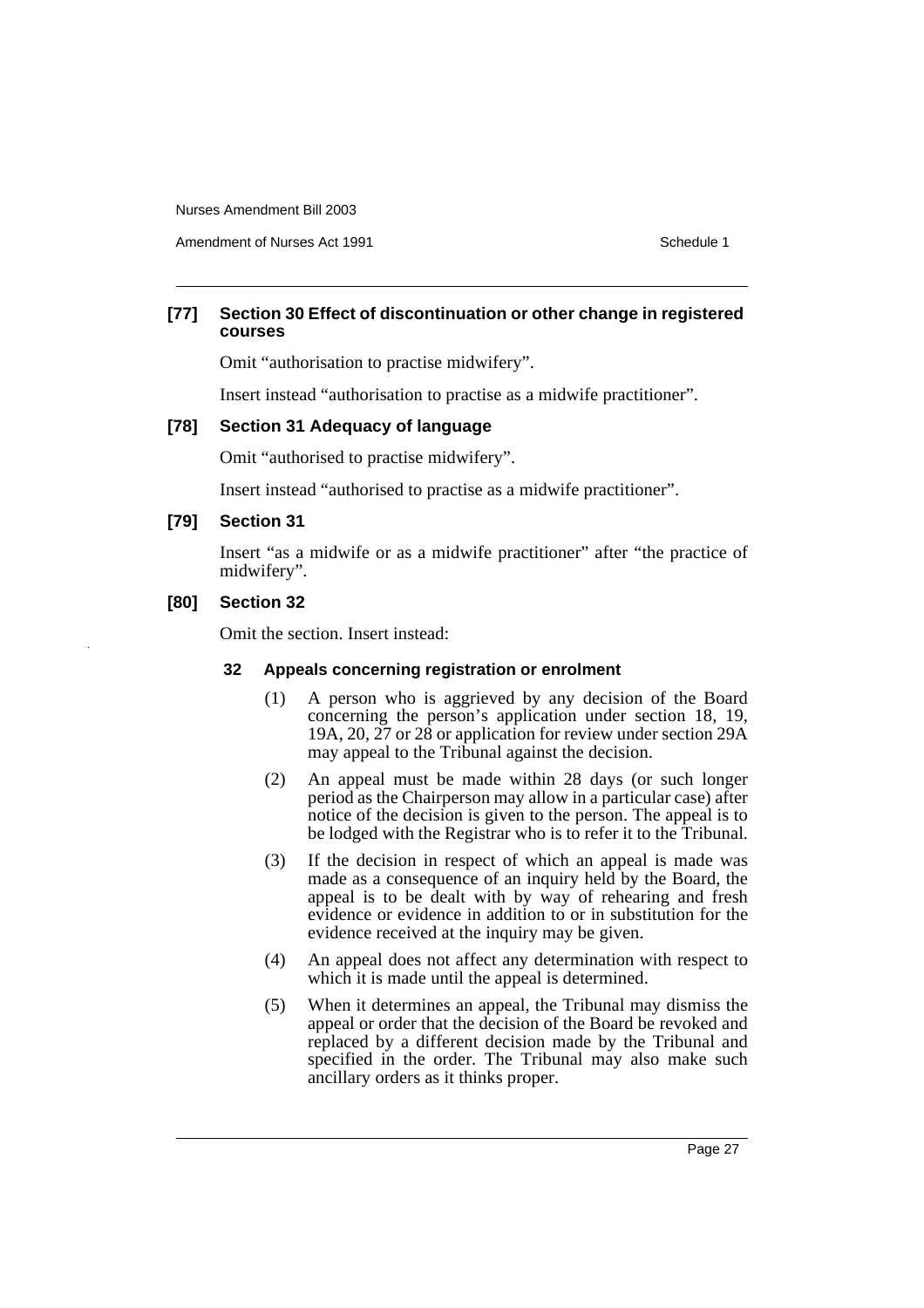- (6) The Tribunal's decision is taken to be a decision of the Board (but this does not confer a right of appeal under this section in respect of the Tribunal's decision).
- (7) No appeal lies under this Act against a decision of the Board under the Mutual Recognition laws in relation to its functions under that Act.

**Note.** The Mutual Recognition laws provide that a person may, subject to the Administrative Appeals Tribunal Act 1975 of the Commonwealth, apply to the Administrative Appeals Tribunal for a review of a decision of a local registration authority in relation to its functions under the Mutual Recognition laws. Those functions include registration, the imposition or waiver of conditions on registration and the postponement, refusal or reinstatement of registration.

# **[81] Section 33 Annual practising fee**

Omit section 33 (1)–(3). Insert instead:

- (1) A nurse or midwife must, on or before the commencement of each practice period for the nurse or midwife, pay to the Board the fee prescribed by the regulations as *the annual practising fee* payable for that practice period.
- (1A) The same annual practising fee must be prescribed in respect of both nurses and midwives. A person who is to be registered as both a nurse and a midwife for a practice period is only required to pay one annual practising fee for the practice period.
	- (2) The Board must forward by post to a nurse or midwife (at the address of the nurse or midwife appearing in the Board's record of addresses) not earlier than 2 months before the commencement of each practice period for the nurse or midwife a notice informing the nurse or midwife that:
		- (a) an annual practising fee of a specified amount is payable by the nurse or midwife for the practice period, and
		- (b) if the fee is not paid to the Board before the commencement of the practice period the Board may cancel the nurse's or midwife's registration or enrolment.
	- (3) The Board may cancel the registration or enrolment of a nurse or midwife if the annual practising fee payable by the nurse or midwife for a practice period is not paid before the commencement of the practice period.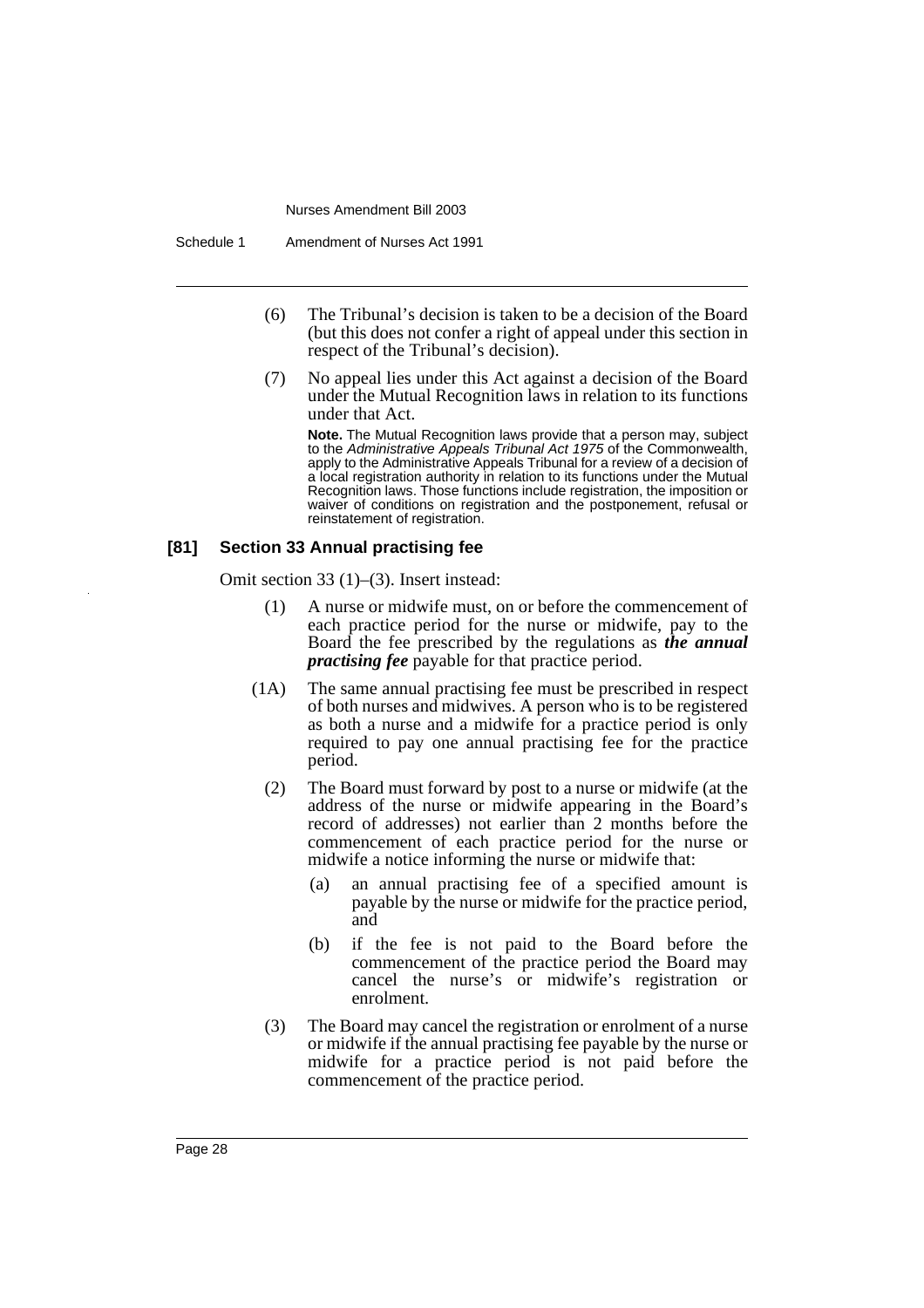Amendment of Nurses Act 1991 **Schedule 1** and the set of the Schedule 1

# **[82] Section 33 (4)**

Omit "the Board must". Insert instead "the Board may".

# **[83] Section 33 (4)**

Insert "or enrolment" after "person's registration".

# **[84] Section 33 (6)–(8)**

Insert after section 33 (5):

- (6) If the Board determines not to grant an application for restoration of registration or enrolment, the Board may treat the application as an application by the person for registration or enrolment (and proceed to deal with the application accordingly) or may instead require the person to make the appropriate application for registration or enrolment.
- (7) A person who is eligible to be registered as a nurse cannot remain registered as a midwife unless the person also remains registered as a nurse. Accordingly, the Board must cancel a person's registration as a midwife if the person's registration as a nurse is cancelled while the person remains eligible to be registered as a nurse.
- (8) The *practice period* for a nurse or midwife is the period of 12 months commencing on the first day of the month next following the first anniversary of the day of the nurse's or midwife's registration or enrolment, and each subsequent period of 12 months.

# **[85] Section 34**

Omit the section. Insert instead:

#### **34 Cancellation of registration and enrolment**

- (1) The Board is required to cancel the registration or enrolment of a nurse or midwife if:
	- (a) the nurse or midwife dies, or
	- (b) the nurse or midwife ceases to possess or does not possess the qualifications in respect of which the nurse or midwife was registered or enrolled, or
	- (c) the nurse or midwife becomes a mentally incapacitated person.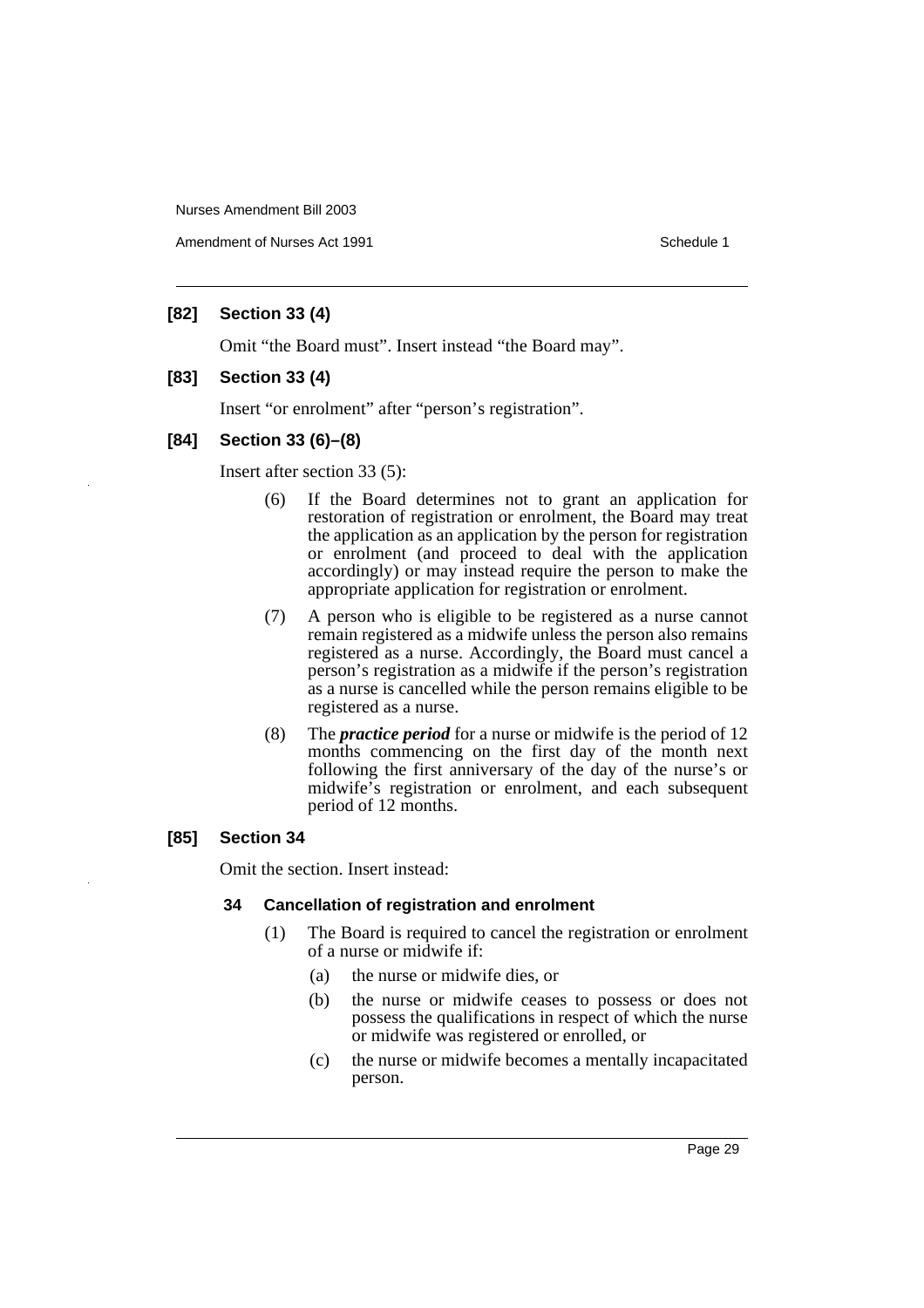Schedule 1 Amendment of Nurses Act 1991

(2) The Board is required to cancel the authorisation of a nurse to practise as a nurse practitioner or the authorisation of a midwife to practise as a midwife practitioner if the nurse or midwife ceases to possess or does not possess the qualification or qualifications by virtue of which the nurse or midwife became so authorised.

# **[86] Section 35 Notice of incapacity**

Omit "an accredited nurse". Insert instead "a nurse or midwife".

# **[87] Section 36**

Omit the section. Insert instead:

# **36 Effect of cancellation or suspension of registration**

- (1) Whenever the registration of a person as a nurse or midwife is cancelled under this Act, any authorisation held by that person to practise as a nurse practitioner or as a midwife practitioner is also cancelled.
- (2) Where the registration of a person as a nurse or midwife is suspended for a specified period under Part 5, any authorisation held by that person to practise as a nurse practitioner or as a midwife practitioner is suspended for the same period.

# **[88] Section 37 Badges**

Omit "An accredited nurse". Insert instead "A nurse or midwife".

# **[89] Section 38 Misrepresentation concerning registration**

Omit the section.

**[90] Section 40 Unauthorised use of qualifications**

Omit the section.

# **[91] Section 41 False or misleading entries and statements**

Omit "the Register" from section 41 (a) wherever occurring. Insert instead "a Register".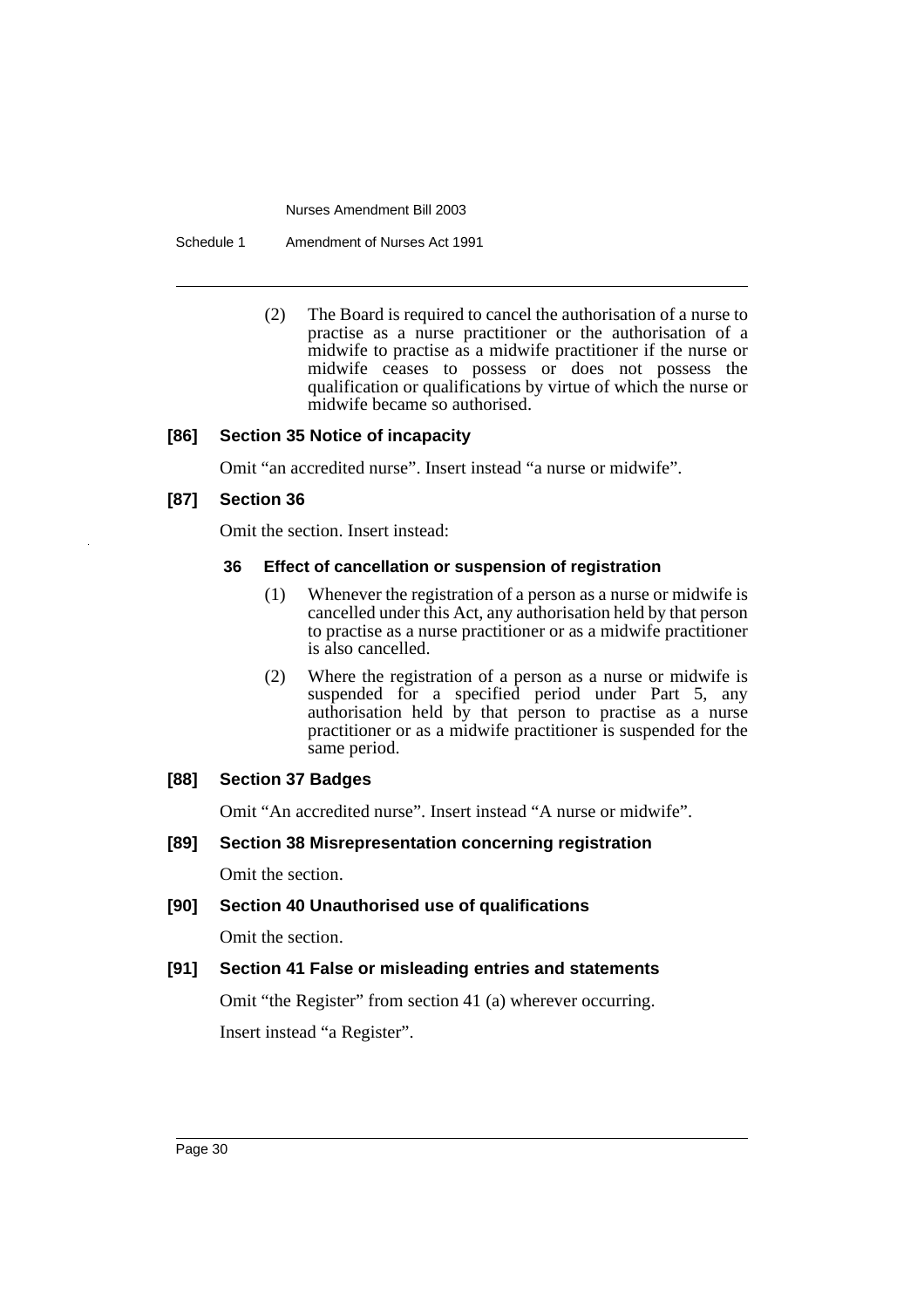Amendment of Nurses Act 1991 **Schedule 1** and the set of the Schedule 1

# **[92] Section 41 (b)**

Omit the paragraph. Insert instead:

(b) who, for the purposes of obtaining registration as a nurse or midwife, authorisation to practise as a nurse practitioner or midwife practitioner, or enrolment as an enrolled nurse or enrolled nurse (mothercraft), either for that person or for anyone else, makes a statement, whether orally or in writing, which that person knows to be false or misleading,

# **[93] Section 42**

Omit the section. Insert instead:

#### **42 Return of certificate on cancellation of registration, enrolment or authorisation**

A nurse or midwife whose registration, enrolment, authorisation to practise as a nurse practitioner or authorisation to practise as a midwife practitioner is cancelled must immediately return his or her certificate of registration, authorisation or enrolment to the Registrar.

Maximum penalty: 5 penalty units.

#### **[94] Part 4, Division 7**

Insert after Division 6 of Part 4:

# **Division 7 Returns and information**

#### **42A Annual return to be submitted**

- (1) A nurse or midwife must, on or before the return date for the nurse or midwife in each year, furnish in writing to the Board in a form approved by the Board a return for the return period specifying the following information:
	- (a) details of any conviction of the nurse or midwife for an offence in this State or elsewhere during the return period (together with details of any penalty imposed for the offence),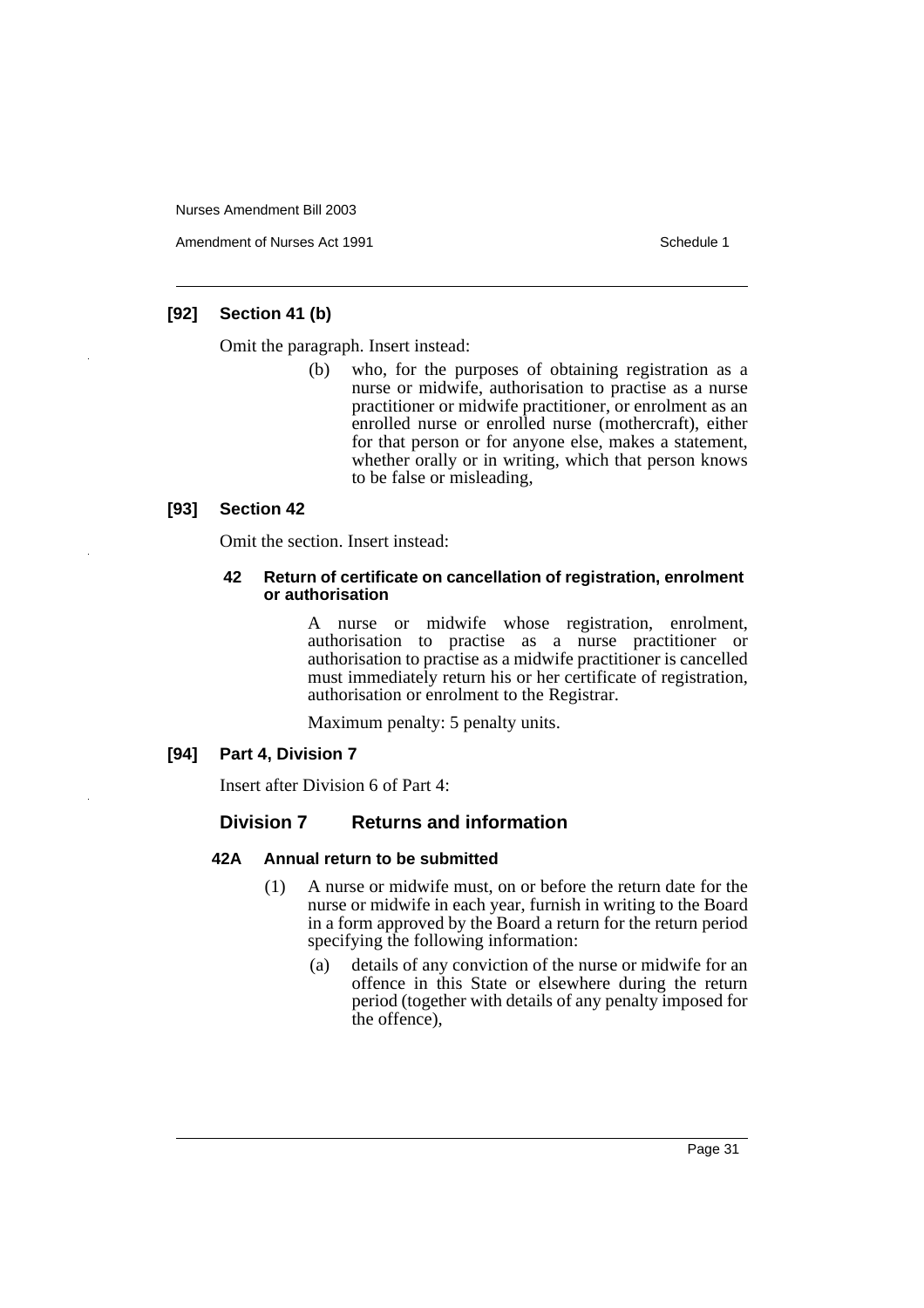Schedule 1 Amendment of Nurses Act 1991

- (b) details of the making of a sex/violence criminal finding against the nurse or midwife for an offence, in this State or elsewhere, during the return period (together with details of any penalty imposed for the offence),
- (c) details of the making of a criminal finding against the nurse or midwife for an offence committed in the course of the practice or purported practice of nursing or midwifery, in this State or elsewhere, during the return period (together with details of any penalty imposed for the offence),
- (d) details of any criminal proceedings pending against the nurse or midwife at the end of the return period, in this State or elsewhere, for a sex/violence offence alleged to have been committed in the course of the practice or purported practice of nursing or midwifery,
- (e) details of any criminal proceedings pending against the nurse or midwife at the end of the return period, in this State or elsewhere, for a sex/violence offence alleged to have been committed against a minor or to involve child pornography (whether or not alleged to have been committed in the course of the practice or purported practice of nursing or midwifery),
- (f) details of any significant illness (physical or mental) from which the nurse or midwife suffered at any time during the return period and that may reasonably be thought likely to detrimentally affect the nurse's or midwife's physical or mental capacity to practise nursing or midwifery,
- (g) details of any suspension of, cancellation of, or imposition of conditions on, the registration of the nurse or midwife as a nurse or midwife in another jurisdiction (either within Australia or elsewhere) during the return period,
- (h) details of any suspension of, cancellation of, or imposition of conditions on, any registration of the nurse or midwife under a health registration Act during the return period,
- (i) a statement as to whether the nurse or midwife is registered under a health registration Act as at the date of the return,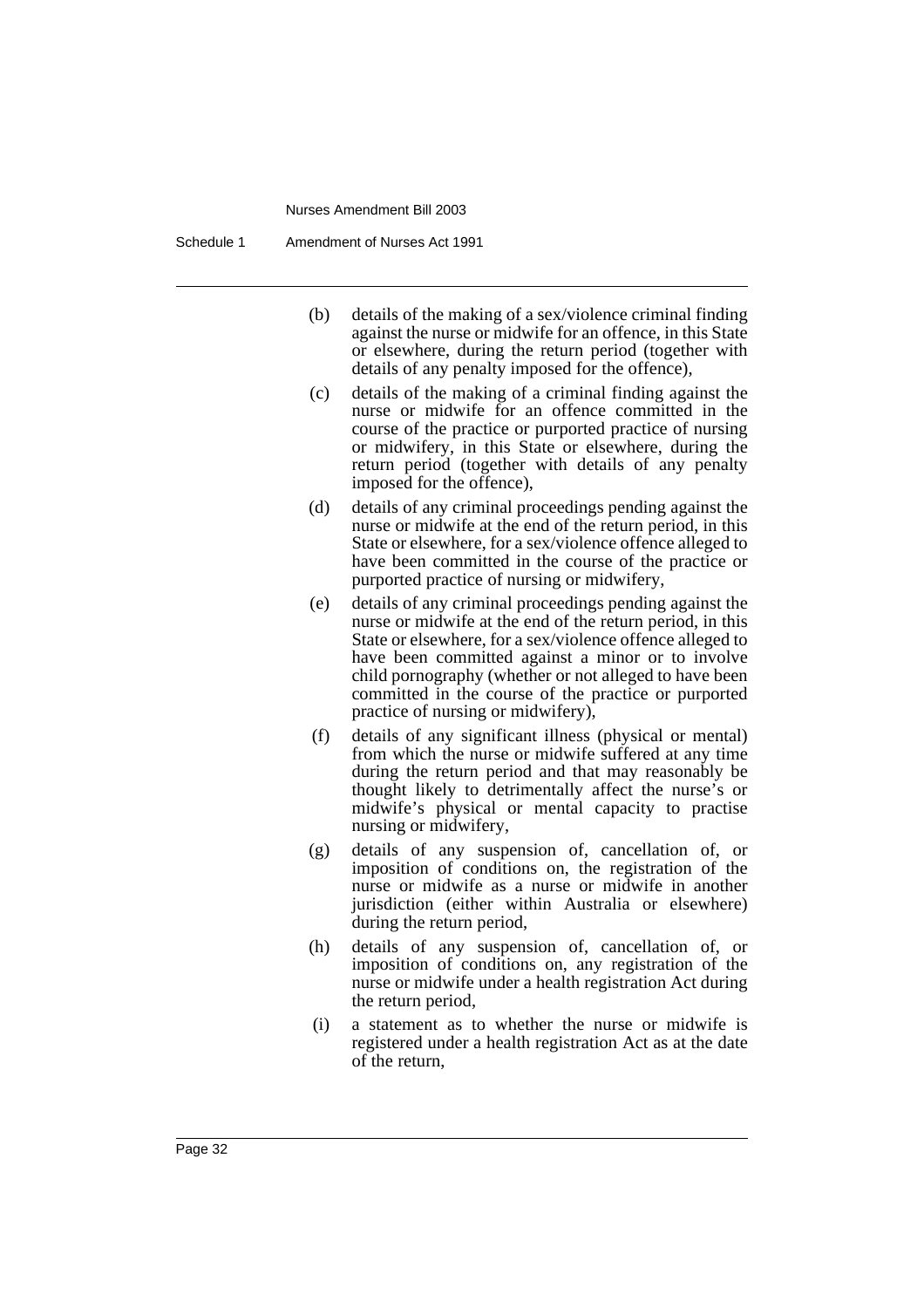Amendment of Nurses Act 1991 **Schedule 1** and the set of the Schedule 1

- (j) a statement as to whether the nurse or midwife has been refused registration as a nurse or midwife in another jurisdiction (either within Australia or elsewhere) during the return period,
- (k) such other information as may be prescribed by the regulations.
- (2) The Board may require a return under this section to be verified by statutory declaration.
- (3) The regulations may provide that subsection (1) (a) does not apply in respect of particular offences.
- (4) In this section:

*return date* for a nurse or midwife means the date notified to the nurse or midwife by the Board in writing at least 1 month in advance.

*return period* means the period of 12 months ending 2 months before the return date.

#### **42B Notification of convictions, criminal findings and charges**

- (1) A nurse or midwife must notify the Board in writing within 7 days after:
	- (a) the nurse or midwife is convicted of an offence or made the subject of a sex/violence criminal finding for an offence, in this State or elsewhere, giving details of the conviction or criminal finding and any penalty imposed for the offence, or
	- (b) criminal proceedings are commenced against the nurse or midwife, in this State or elsewhere, in respect of a sex/violence offence alleged to have been committed in the course of the practice or purported practice of nursing or midwifery, or
	- (c) criminal proceedings are commenced against the nurse or midwife, in this State or elsewhere, in respect of a sex/violence offence alleged to have been committed against a minor or to involve child pornography (whether or not alleged to have been committed in the course of the practice or purported practice of nursing or midwifery).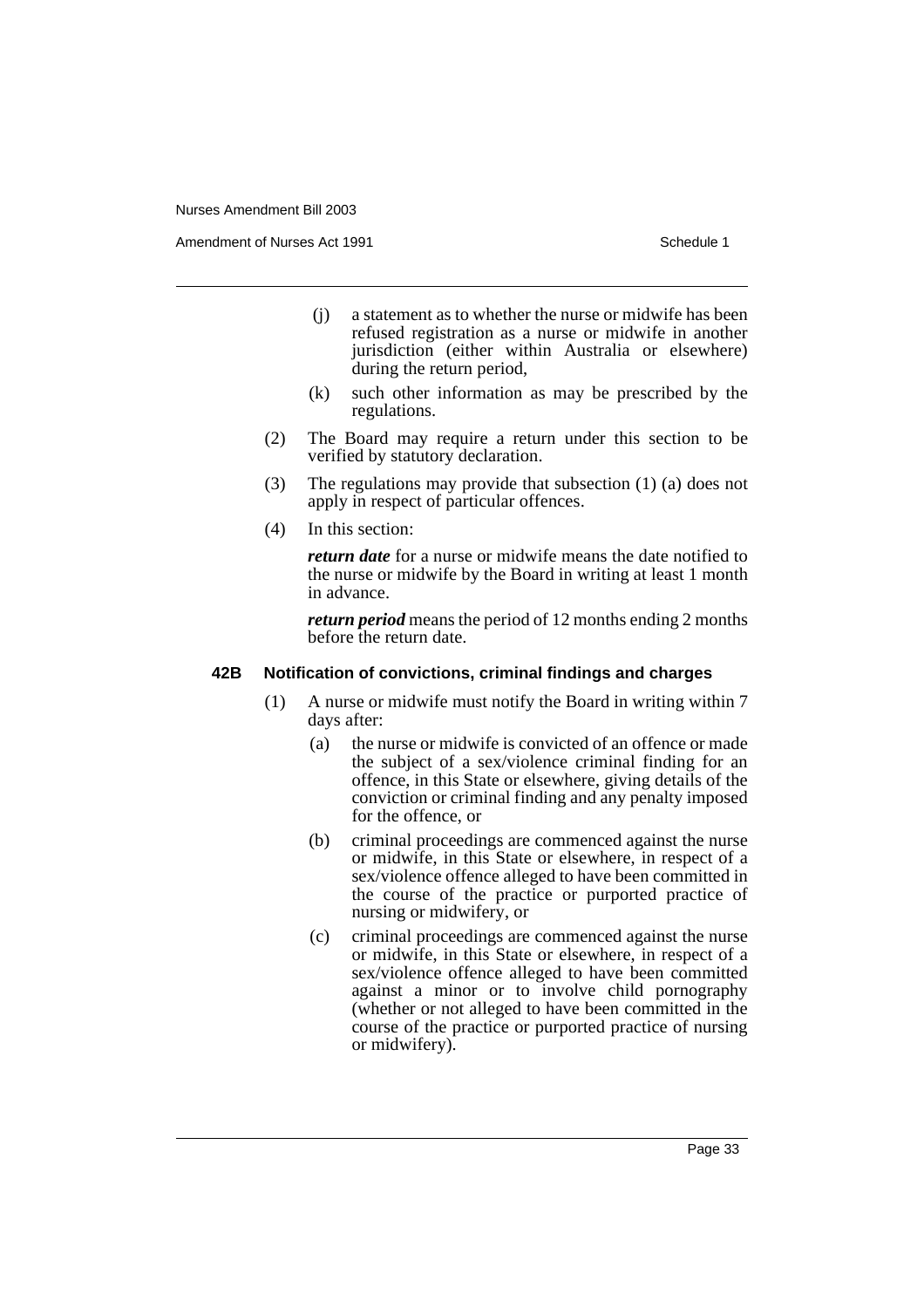(2) The regulations may provide that subsection (1) (a) does not apply in respect of particular offences.

# **42C Courts to provide information on convictions**

- (1) As soon as practicable after a nurse or midwife is convicted of an offence or a sex/violence criminal finding is made against a nurse or midwife, the Clerk or other proper officer of the court must (if the court is aware that the person is a nurse or midwife) notify the Board of the conviction or criminal finding together with details of any penalty imposed for the offence.
- (2) The regulations may provide that this section does not apply in respect of particular offences.

# **42D Application of Criminal Records Act**

For the purposes of the application of this Division in respect of a criminal finding, the *Criminal Records Act 1991* applies in respect of a criminal finding as if section 8 (2) and  $\overline{(4)}$  of that Act were omitted.

**Note.** Section 8 (2) and (4) of the Criminal Records Act 1991 make special provision for when criminal findings become "spent" under that Act. The omission of those subsections will mean that in determining when a criminal finding becomes spent for the purposes of this Division, criminal findings will be treated as ordinary convictions and the relevant crime-free period will be as provided by section 9 of that Act.

#### **[95] Section 43**

Omit the section. Insert instead:

#### **43 Codes of professional conduct**

- (1) The Board may establish one or more codes of professional conduct setting out guidelines that should be observed by nurses and midwives in their professional practice. The Board may from time to time amend or replace a code of professional conduct.
- (2) The Minister may require the Board to develop guidelines relating to any conduct of nurses or midwives that the Minister considers should be the subject of a code of professional conduct.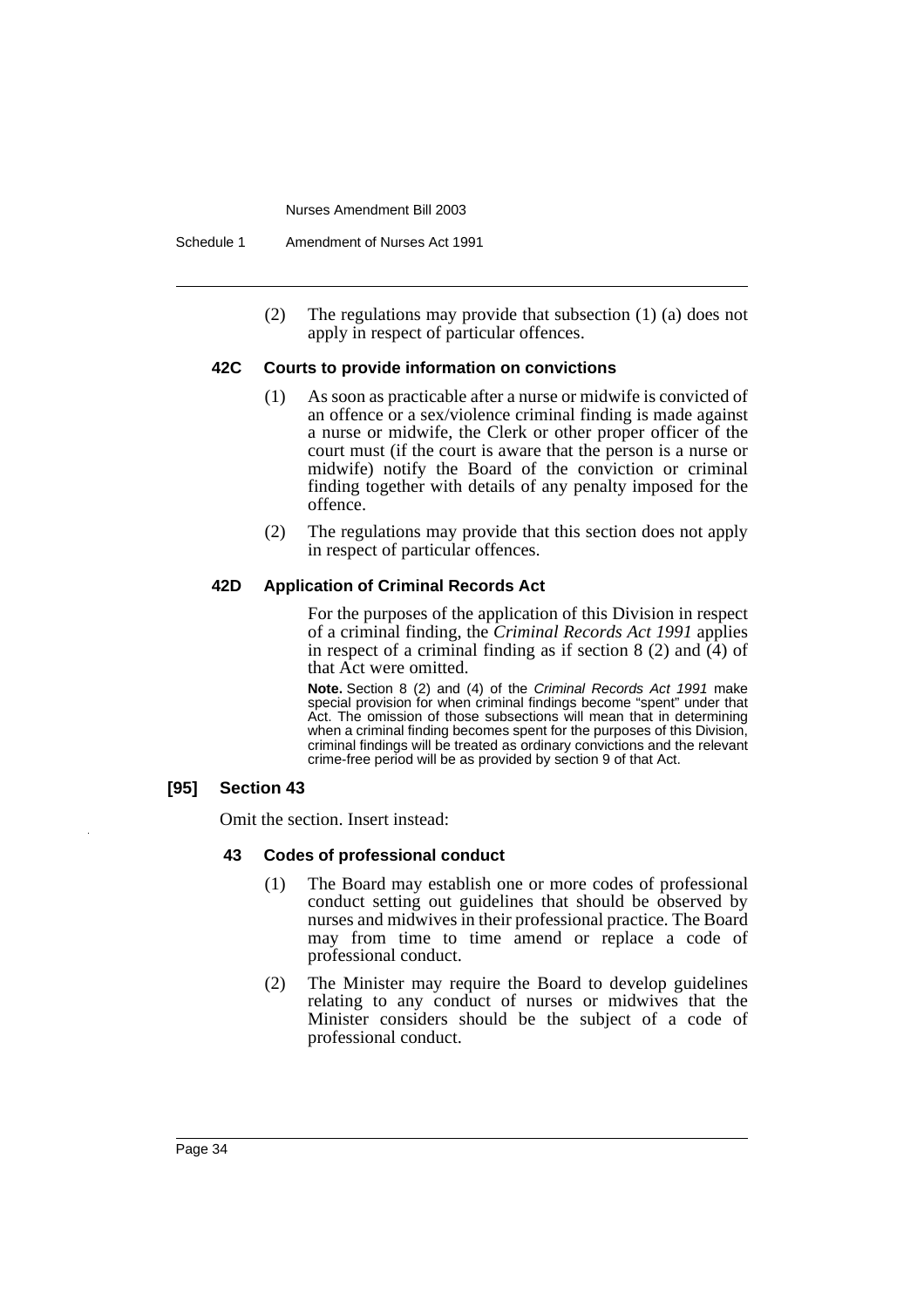Amendment of Nurses Act 1991 **Schedule 1** and the set of the Schedule 1

- (3) For that purpose, the Minister may:
	- (a) direct the Board to establish a code of professional conduct, or
	- (b) direct the Board to amend or replace a code of professional conduct,

so that the code includes guidelines relating to that conduct.

- (4) The Board is to comply with any such direction of the Minister.
- (5) The provisions of a code of professional conduct are a relevant consideration in determining for the purposes of this Act what constitutes proper and ethical conduct by a nurse or midwife.
- (6) The procedure for the establishment of a code of professional conduct is as follows:
	- (a) the Board is to prepare a proposed code in draft form and is to prepare an impact assessment statement for the proposed code in accordance with such requirements as the Minister may from time to time determine,
	- (b) the draft code and impact assessment statement are to be publicly exhibited for a period of at least 21 days,
	- (c) the Board is to seek public comment on the draft code during the period of public exhibition and public comment may be made during the period of public exhibition and for 21 days (or such longer period as the Board may determine) after the end of that period,
	- (d) the Board is to submit the draft code to the Minister for approval together with a report by the Board giving details of public comment received during the period allowed for public comment and the Board's response to it,
	- (e) the Board is not to establish the draft code as a code of professional conduct unless the Minister approves the draft.
- (7) The procedure for the amendment or replacement of a code of professional conduct is the same as for the establishment of the code unless the Minister otherwise directs in respect of a particular amendment.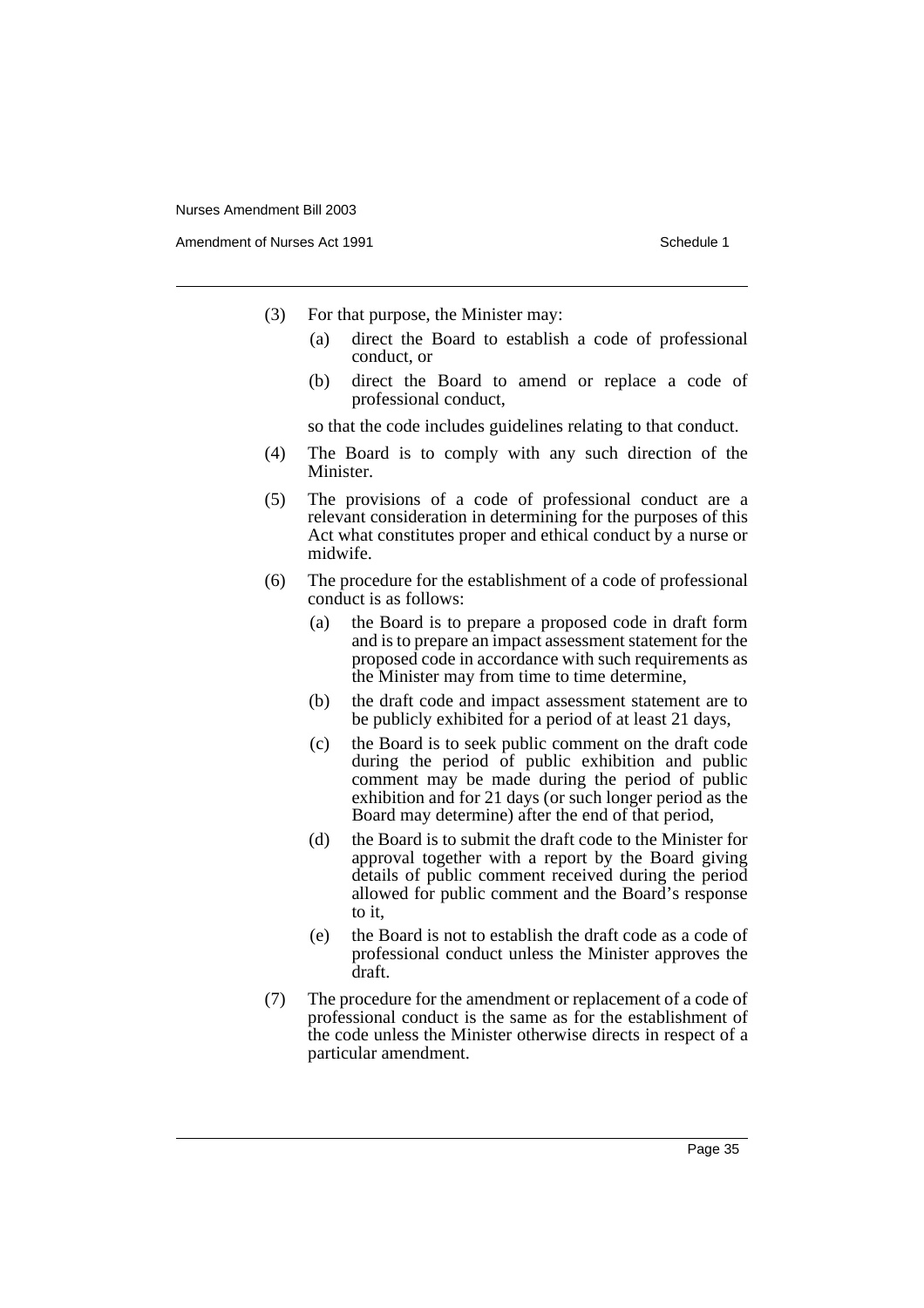Schedule 1 Amendment of Nurses Act 1991

## **[96] Section 44 Complaints**

Omit "an accredited nurse" from section 44 (1).

Insert instead "a nurse or midwife".

#### **[97] Section 44 (1) (a)**

Omit the paragraph. Insert instead:

(a) has been convicted of or made the subject of a criminal finding for an offence (either in or outside New South Wales) and the circumstances of the offence render the nurse or midwife unfit in the public interest to practise nursing or midwifery, or

# **[98] Section 44 (1) (e)**

Insert "or midwifery" after "to practise nursing".

# **[99] Section 44 (3) (c)**

Omit the paragraph.

#### **[100] Section 44 (3A)**

Insert after section 44 (3):

- (3A) A complaint must be verified by statutory declaration unless the complaint is made by:
	- (a) a judicial officer within the meaning of the *Judicial Officers Act 1986*, or
	- (b) a coroner, or
	- (c) the Minister, or
	- (d) the Director-General, or
	- (e) the Registrar, or
	- (f) the chief executive officer (however described) of a public health organisation (within the meaning of the *Health Services Act 1997*), or
	- (g) the Commission, or
	- (h) a person or body prescribed by the regulations.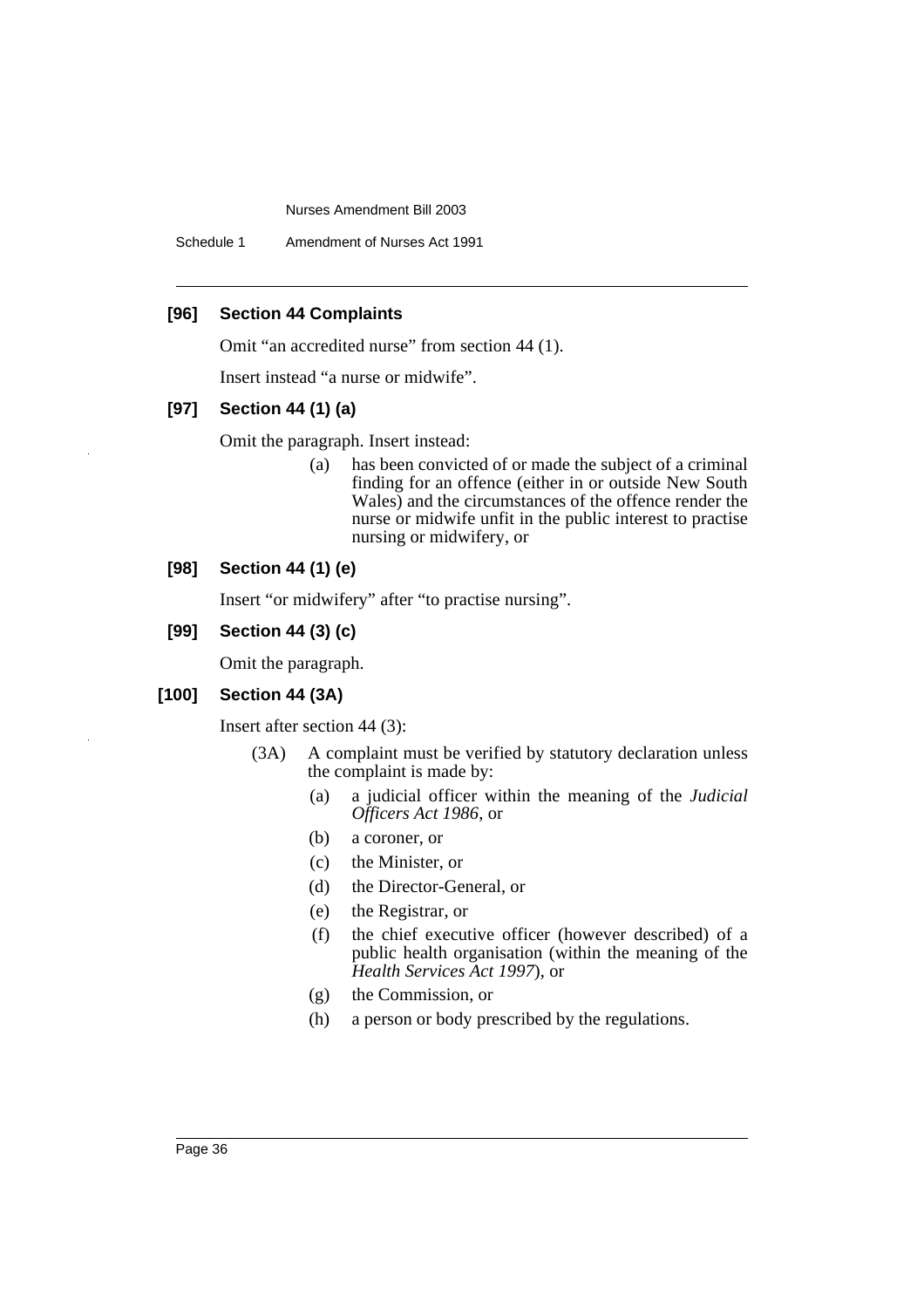Amendment of Nurses Act 1991 **Schedule 1** and the set of the Schedule 1

# **[101] Section 44 (6) and (7)**

Omit the subsections. Insert instead:

- (6) A complaint about a nurse or midwife may be dealt with even though the nurse or midwife has ceased to be registered or enrolled and, for that purpose, references in this Part and Schedule 2 to a nurse or midwife include references to a nurse or midwife who has ceased to be registered or enrolled.
- (7) A complaint that a nurse or midwife has been guilty of professional conduct or professional misconduct may be dealt with even though the unsatisfactory professional conduct or professional misconduct occurred during a period in which the nurse's or midwife's name had been removed from the Register or the Roll under section 64  $(1)$   $(g)$ .

# **[102] Section 45 Referral or dismissal of complaints by Board**

Omit "an Impaired Nurses Panel" from section 45 (1) (a).

Insert instead "a Panel".

## **[103] Section 45 (1) (b)**

Omit "accredited nurse". Insert instead "nurse or midwife".

## **[104] Section 45 (2) and (3)**

Omit the subsections. Insert instead:

- (2) The Board must refer a complaint to the Tribunal if the complaint is that the nurse or midwife has been guilty of professional misconduct or if the Board is of the opinion that the subject-matter of the complaint (not being, in the Board's opinion, a frivolous or vexatious complaint), if substantiated, may provide grounds for the suspension or cancellation of the nurse's or midwife's registration or enrolment.
- (3) The Board may refer a complaint to a Committee even though, if substantiated, it may provide grounds for the suspension or cancellation of the nurse's or midwife's registration or enrolment, if:
	- (a) the complaint is made, or the Board has decided to make the complaint, under section 44 (1) (b) or (e), and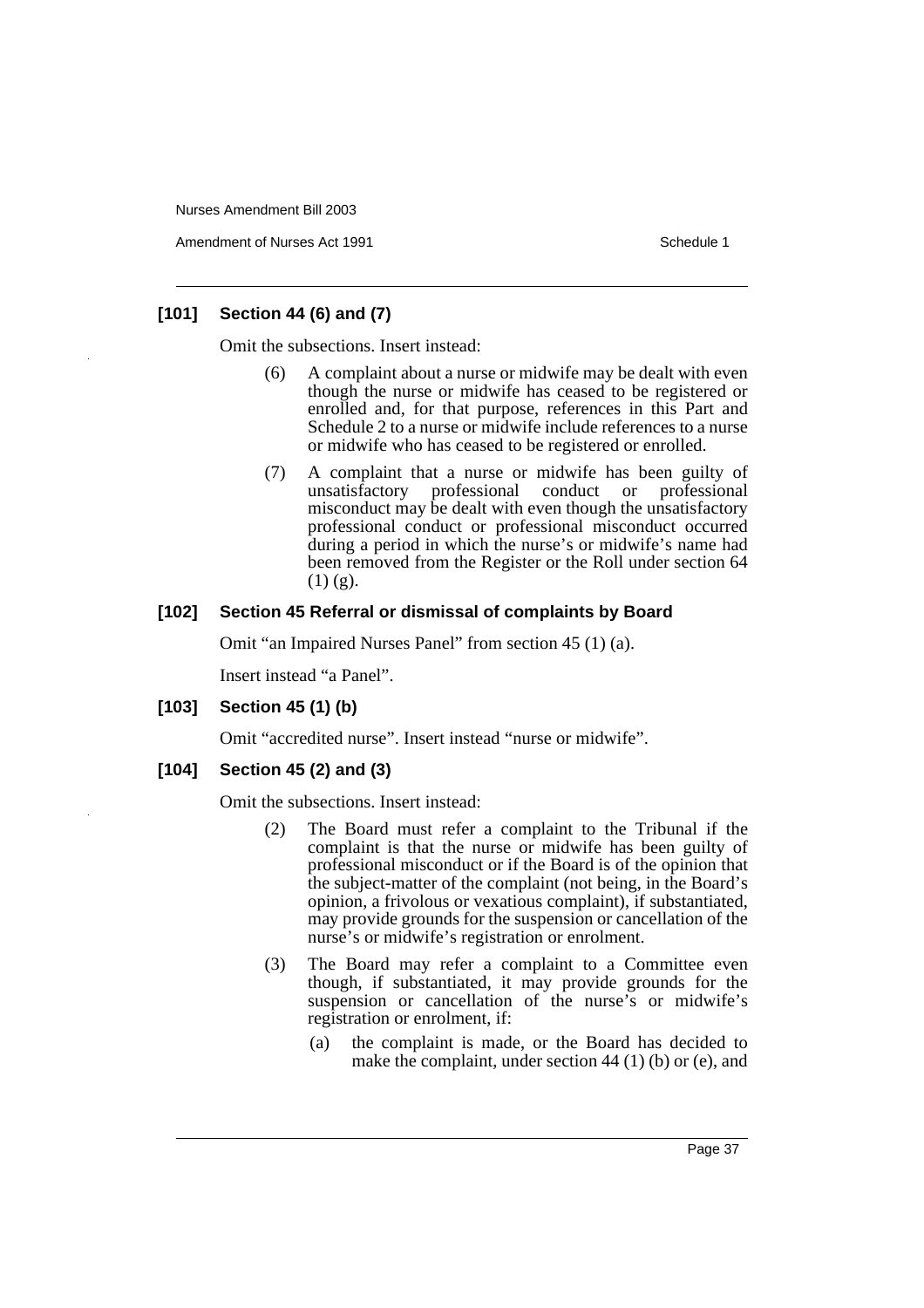Schedule 1 Amendment of Nurses Act 1991

(b) the Board is of the opinion that no other complaint under any other provision of section 44 relating to the nurse or midwife concerned should be referred to the Tribunal.

# **[105] Section 45 (5)–(7)**

Omit the subsections. Insert instead:

- (5) The Board may, before taking any action under this section, require the nurse or midwife concerned, by notice in writing given personally or by post to the nurse or midwife, to undergo at the Board's expense a health examination:
	- (a) by a registered health practitioner, and
	- (b) at any reasonable time and place,

specified in the notice.

- (6) A failure by a nurse or midwife, without reasonable cause, to comply with:
	- (a) a direction under this section to attend for counselling, or
	- (b) a notice given under this section to undergo a health examination,

is, for the purposes of this Part or any inquiry or appeal under this Part, evidence that the nurse or midwife does not have sufficient physical and mental capacity to practise nursing or midwifery.

- (7) The Board:
	- (a) is not to refer a complaint about a nurse or midwife who has died, and
	- (b) may decide not to refer a complaint:
		- (i) if the complainant fails to provide further particulars requested under section 44, or
		- (ii) if the nurse or midwife concerned ceases to be registered or enrolled.

# **[106] Section 46 Role of Health Care Complaints Commission**

Omit "an Impaired Nurses Panel" from section 46 (4).

Insert instead "a Panel".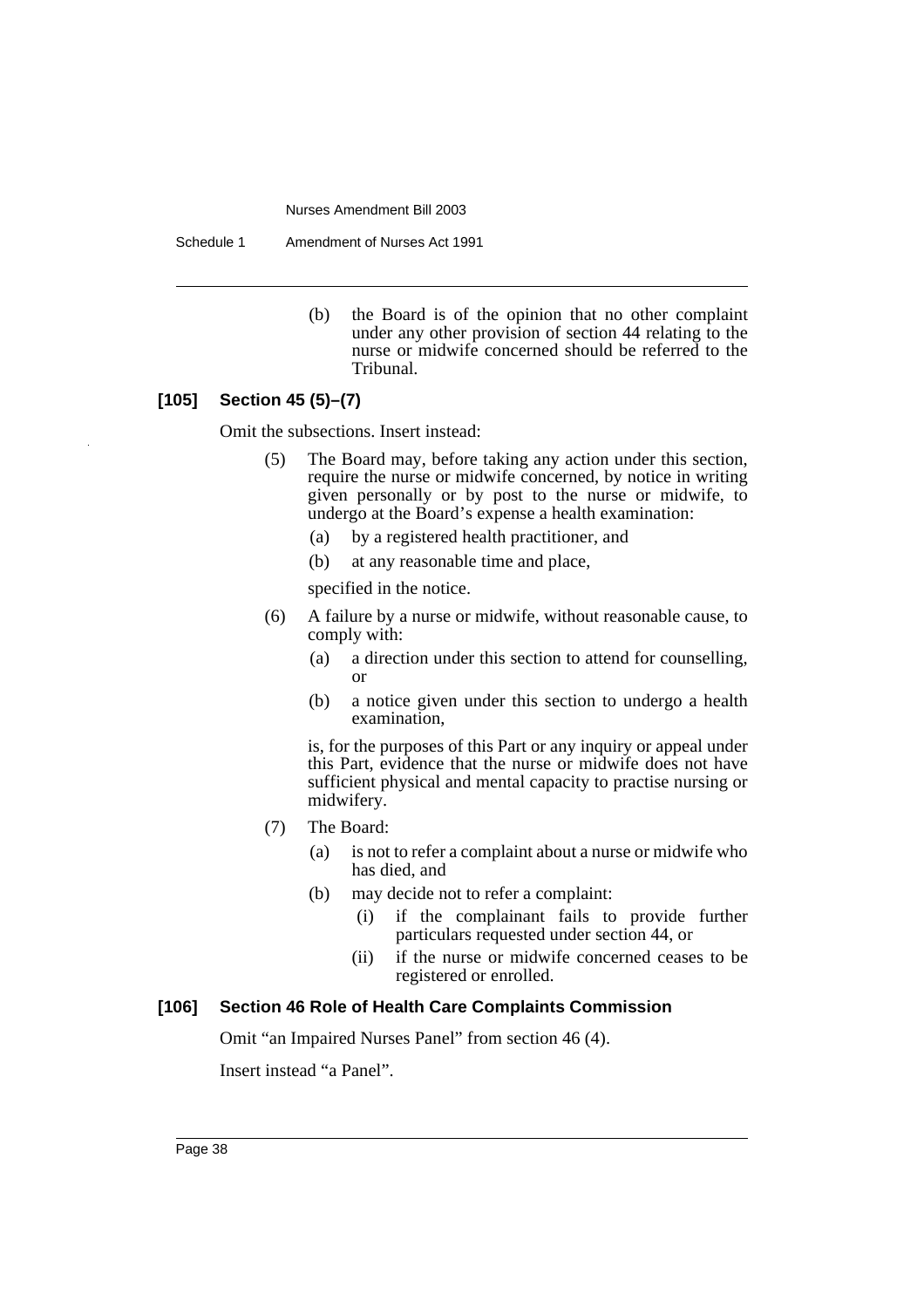Amendment of Nurses Act 1991 **Schedule 1** Schedule 1

# **[107] Section 48 Suspension etc by Board**

Omit section 48 (1) (a) and (b). Insert instead:

- (a) by its order suspend the registration or enrolment of a nurse or midwife for such period (not exceeding 8 weeks) as is specified in the order, or
- (b) impose such conditions on the registration or enrolment of the nurse or midwife as it considers appropriate,

#### **[108] Section 48 (2)**

Omit "accredited nurse". Insert instead "nurse or midwife".

#### **[109] Section 48 (3)**

Omit "The Board". Insert instead "Subject to section 48A, the Board".

# **[110] Section 48 (3) (a)**

Insert "or midwife" after "nurse".

# **[111] Section 48 (6)**

Omit "30 days". Insert instead "8 weeks".

# **[112] Section 48 (6) (b)**

Insert "or midwife" after "nurse".

# **[113] Section 48 (7)**

Omit the subsection. Insert instead:

(7) A person whose registration or enrolment as a nurse or midwife is suspended by an order under this section is, except in the application to the person of a provision of Part 4 or this Part, taken not to be a nurse or midwife.

# **[114] Section 48 (8)**

Omit "an accredited nurse". Insert instead "a nurse or midwife".

#### **[115] Section 48 (9)**

Insert "or midwife" after "nurse".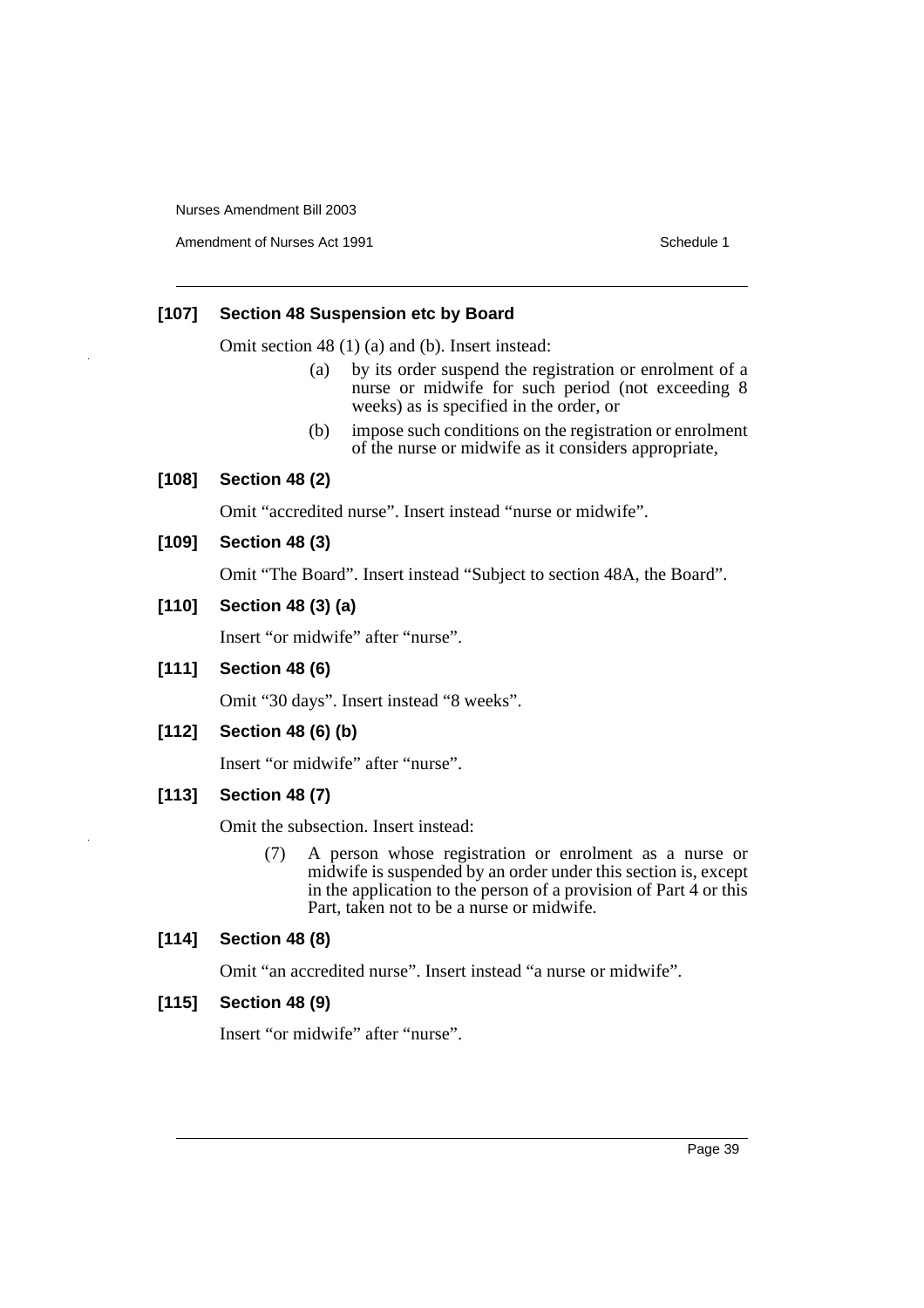Schedule 1 Amendment of Nurses Act 1991

## **[116] Section 48A**

Insert after section 48:

#### **48A Special provisions—impairment**

- (1) This section applies if the Board takes action against a nurse or midwife under section 48 because the Board is of the opinion that the nurse or midwife suffers from an impairment.
- (2) The Board must, as soon as practicable after taking that action and, in any event, within 7 days after taking that action, notify the Commission that it has taken that action.
- (3) The Board is to consult with the Commission to see if agreement can be reached as to whether the matter should be:
	- (a) dealt with as a complaint against the nurse or midwife, or
	- (b) referred to a Panel.
- (4) The matter is to be dealt with as a complaint against the nurse or midwife only if, following that consultation:
	- (a) the Board and the Commission agree that it should be dealt with as a complaint, or
	- (b) either the Board or the Commission is of the opinion that the matter should be dealt with as a complaint.
- (5) In such a case, the Board is to refer the matter to the Commission and the matter is to be dealt with by the Commission as a complaint made to the Commission against the nurse or midwife concerned.
- (6) The Commission is to investigate the complaint or cause it to be investigated and, as soon as practicable after it has completed its investigation, refer the complaint to the Tribunal or a Committee if the Commission is of the opinion that the matter should be dealt with as a complaint.
- (7) If subsection (4) does not apply, the Board is to refer the matter to a Panel.
- (8) A matter may be referred to a Panel under this section even though the registration or enrolment of the nurse or midwife has been suspended under section 48. Division 4 applies in respect of such a referral as if the registration or enrolment of the nurse or midwife had not been suspended.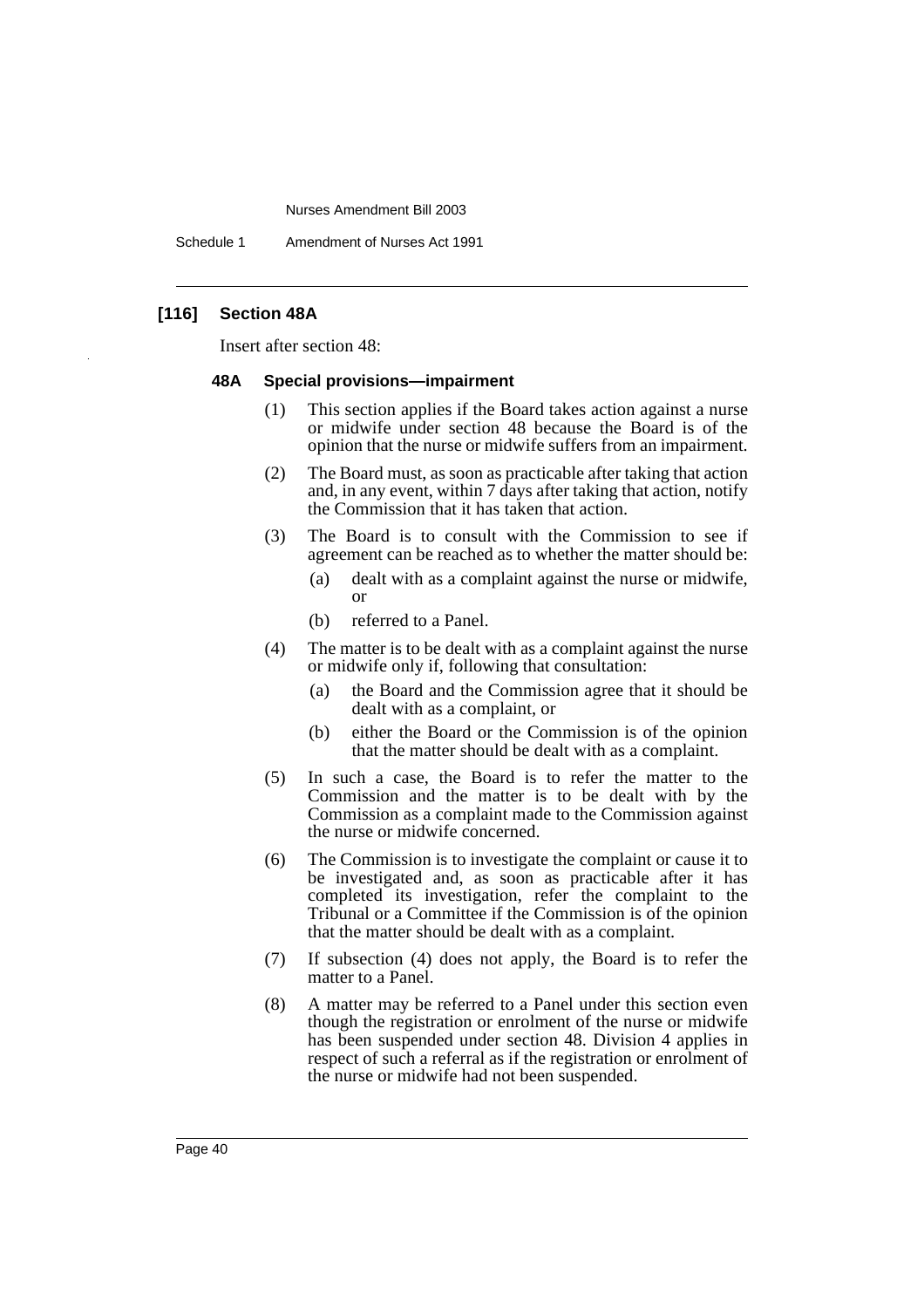Amendment of Nurses Act 1991 **Schedule 1** Schedule 1

# **[117] Section 49 Appeals against suspension etc by Board**

Omit section 49 (1) (a) and (b). Insert instead:

- (a) whose registration or enrolment has been suspended by the Board, or
- (b) on whose registration or enrolment conditions have been imposed under section 48,

#### **[118] Section 51 Constitution of Committees**

Omit section 51 (1). Insert instead:

- (1) For the purpose of conducting an inquiry arising from a complaint against a nurse or midwife, a Committee consists of:
	- (a) 2 nurses or midwives having such qualifications as may be prescribed, and
	- (b) 1 lay person (that is, a person who is not a nurse or midwife) appointed from among a panel of lay persons for the time being nominated by the Minister.

## **[119] Section 51 (3)**

Omit the subsection. Insert instead:

(3) A person may be appointed to sit on a Committee whether or not the person is a member of the Board, but not if the person has, in his or her capacity as a member of the Board, previously dealt with the particular matter before the Committee or with any other complaint concerning the nurse or midwife concerned.

# **[120] Section 52 Proceedings before a Committee**

Omit "accredited nurse" from section 52 (2) (a).

Insert instead "nurse or midwife".

#### **[121] Section 53 Representation before a Committee**

Omit "accredited nurse" from section 53 (1) (a).

Insert instead "nurse or midwife".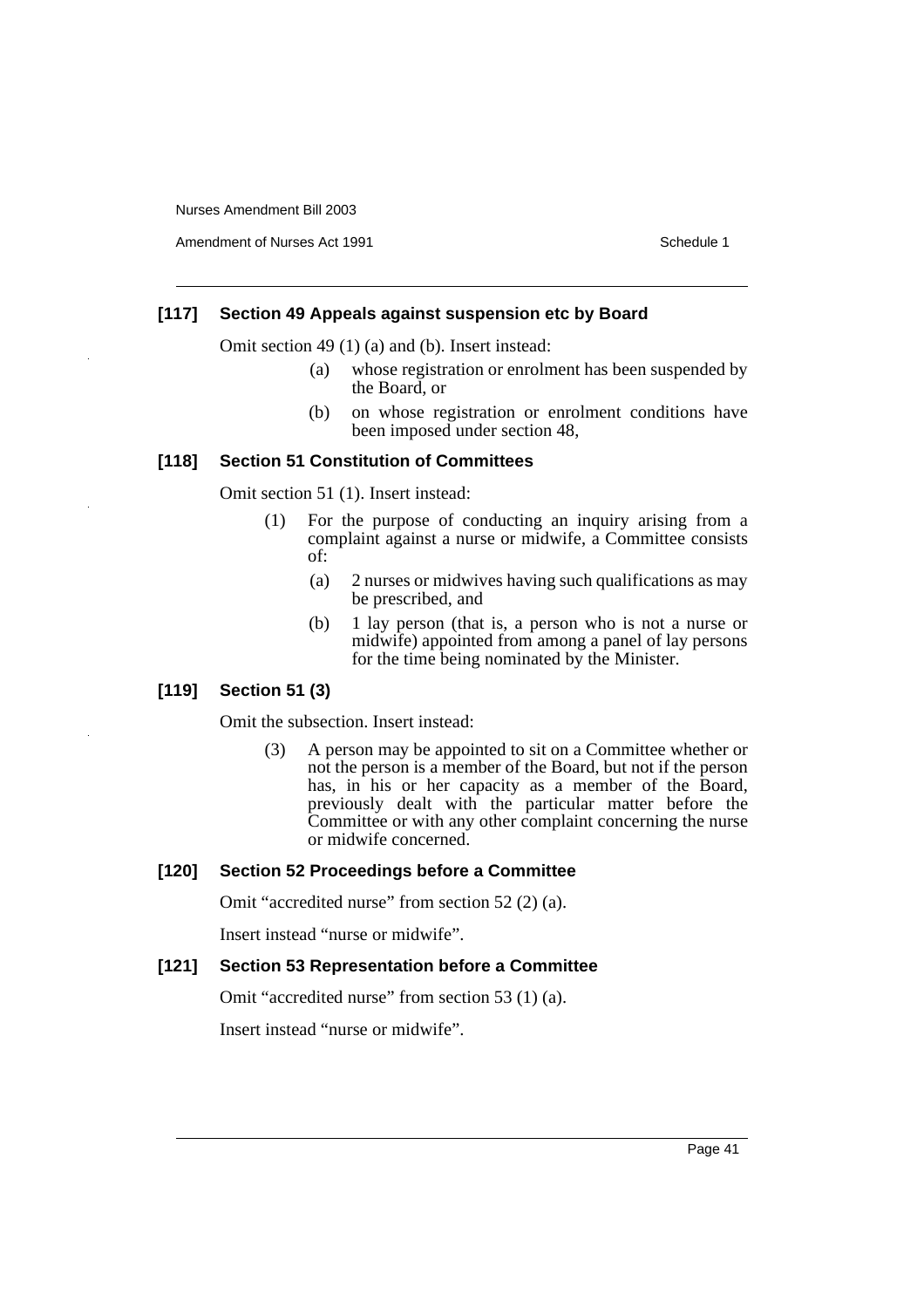Schedule 1 Amendment of Nurses Act 1991

# **[122] Section 53 (3)**

Insert "or midwife" after "nurse" wherever occurring.

**[123] Section 54 Referral of certain matters to the Tribunal** Omit "nurse's accreditation" from section 54 (1) (a). Insert instead "nurse's or midwife's registration or enrolment".

# **[124] Section 54 (1) (b)**

Omit "accredited nurse". Insert instead "nurse or midwife".

# **[125] Section 55 Determinations of a Committee**

Omit "registration" from section 55 (1) (c). Insert instead "registration or enrolment".

# **[126] Section 55 (2) and (3)**

Omit "accredited" wherever occurring. Insert instead "registered or enrolled".

## **[127] Section 55 (5)**

Omit "an accredited nurse" wherever occurring. Insert instead "registered or enrolled".

# **[128] Section 56 Decisions of a Committee**

Insert "or midwife" after "nurse" in section 56 (2).

- **[129] Section 57 Appeals against decisions of a Committee etc** Insert "or midwife" after "nurse" in section 57 (1).
- **[130] Section 58 Appeals with respect to points of law** Insert "or midwife" after "nurse" in section 58 (1).

# **[131] Part 5, Division 3, heading** Omit "**Nurses Tribunal**".

Insert instead "**Nurses and Midwives Tribunal**".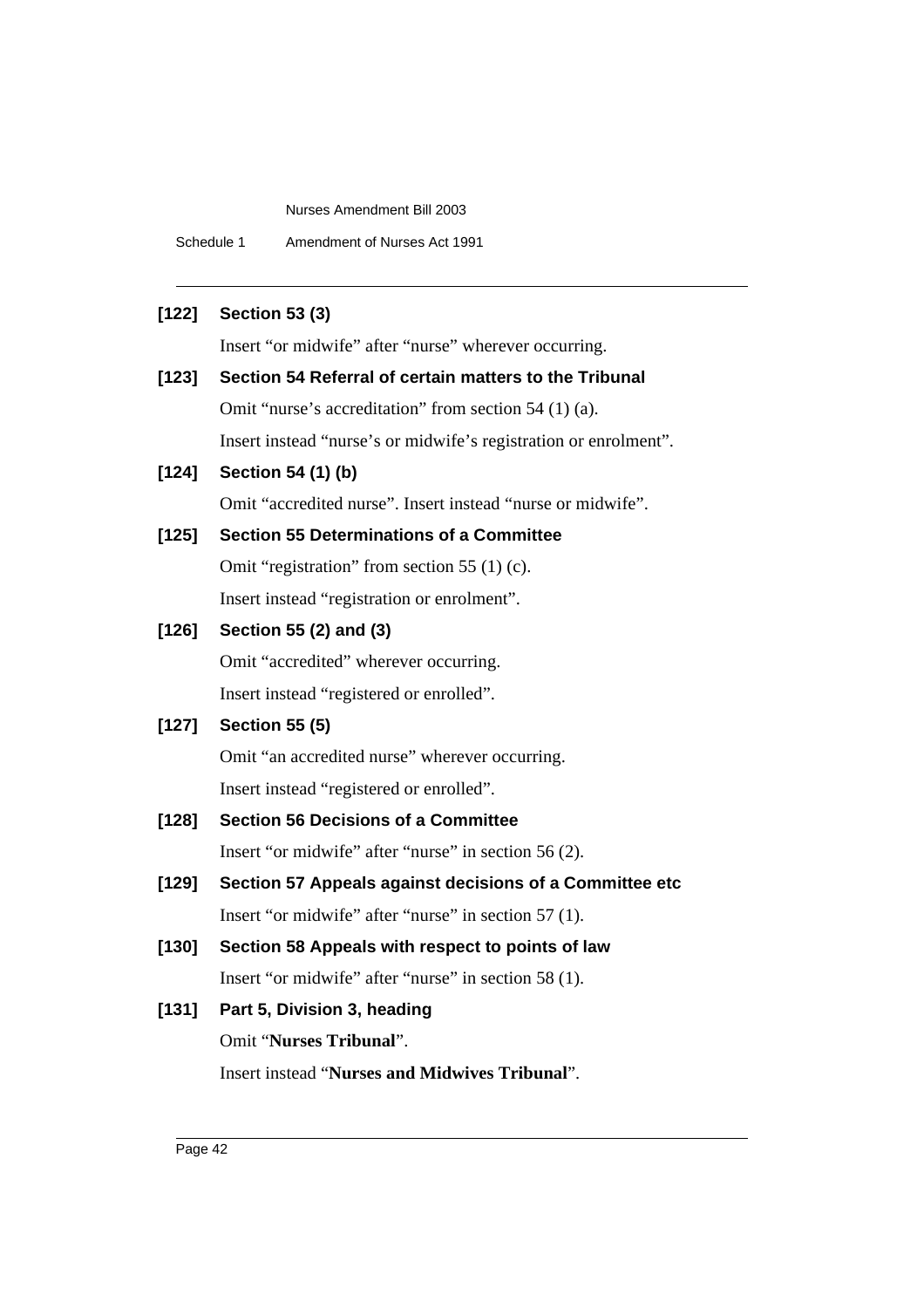Amendment of Nurses Act 1991 **Schedule 1** Schedule 1

# **[132] Section 59 The Nurses and Midwives Tribunal**

Omit "Nurses Tribunal" from section 59 (1).

Insert instead "Nurses and Midwives Tribunal".

# **[133] Section 59 (5) (b) and (c)**

Omit the paragraphs. Insert instead:

- (b) 2 nurses or midwives, having such qualifications as may be prescribed, appointed by the Board, and
- (c) one lay person (that is, a person who is not a nurse or midwife) appointed by the Board from among a panel of lay persons for the time being nominated by the Minister.

# **[134] Section 59 (6)**

Omit the subsection. Insert instead:

(6) A person is not to be appointed to sit on the Tribunal if the person is a member of the Board.

# **[135] Section 61 Proceedings before the Tribunal**

Omit "accredited nurse" from section 61 (2) (a).

Insert instead "nurse or midwife".

## **[136] Section 62 Representation before the Tribunal**

Omit "accredited nurse" from section 62 (1) (a).

Insert instead "nurse or midwife".

# **[137] Section 64 Determinations of the Tribunal**

Omit "accreditation" from section 64 (1) (c).

Insert instead "registration or enrolment".

# **[138] Section 64 (1) (g) (ii)**

Omit "the Register or the Roll".

Insert instead "the Register of Nurses or the Register of Midwives, or both, or from the Roll".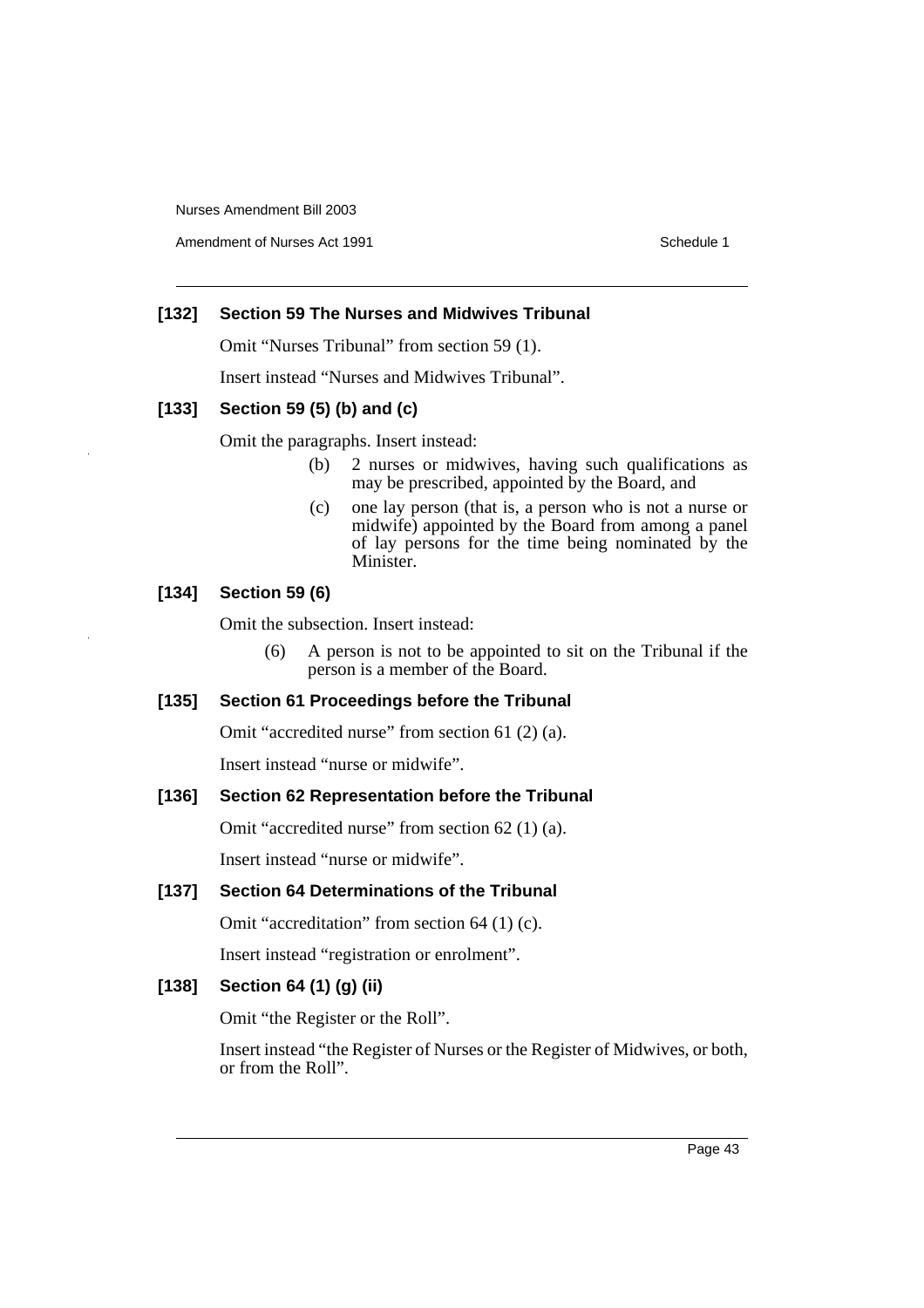Schedule 1 Amendment of Nurses Act 1991

# **[139] Section 64 (2)**

Omit "accredited" wherever occurring.

Insert instead "registered or enrolled".

# **[140] Section 64 (4)**

Omit "an accredited nurse" wherever occurring. Insert instead "registered or enrolled".

# **[141] Section 64 (5)**

Omit "accredited" wherever occurring. Insert instead "registered or enrolled".

# **[142] Section 64 (5)**

Omit "the Register". Insert instead "a Register".

# **[143] Section 64 (6)**

Omit the subsection. Insert instead:

(6) The Tribunal may award costs, but only if it is satisfied that there are special circumstances warranting an award of costs.

# **[144] Section 65 Suspension orders**

Omit "an accredited nurse" from section 65 (1).

Insert instead "a nurse or midwife".

# **[145] Section 65 (2)**

Omit "an accredited nurse". Insert instead "a nurse or midwife".

# **[146] Section 66 Decisions of the Tribunal**

Omit "accredited nurse" from section 66 (3).

Insert instead "nurse or midwife".

# **[147] Section 67 Appeals against decisions of the Tribunal**

Omit "an accredited nurse" from section 67 (4).

Insert instead "a nurse or midwife".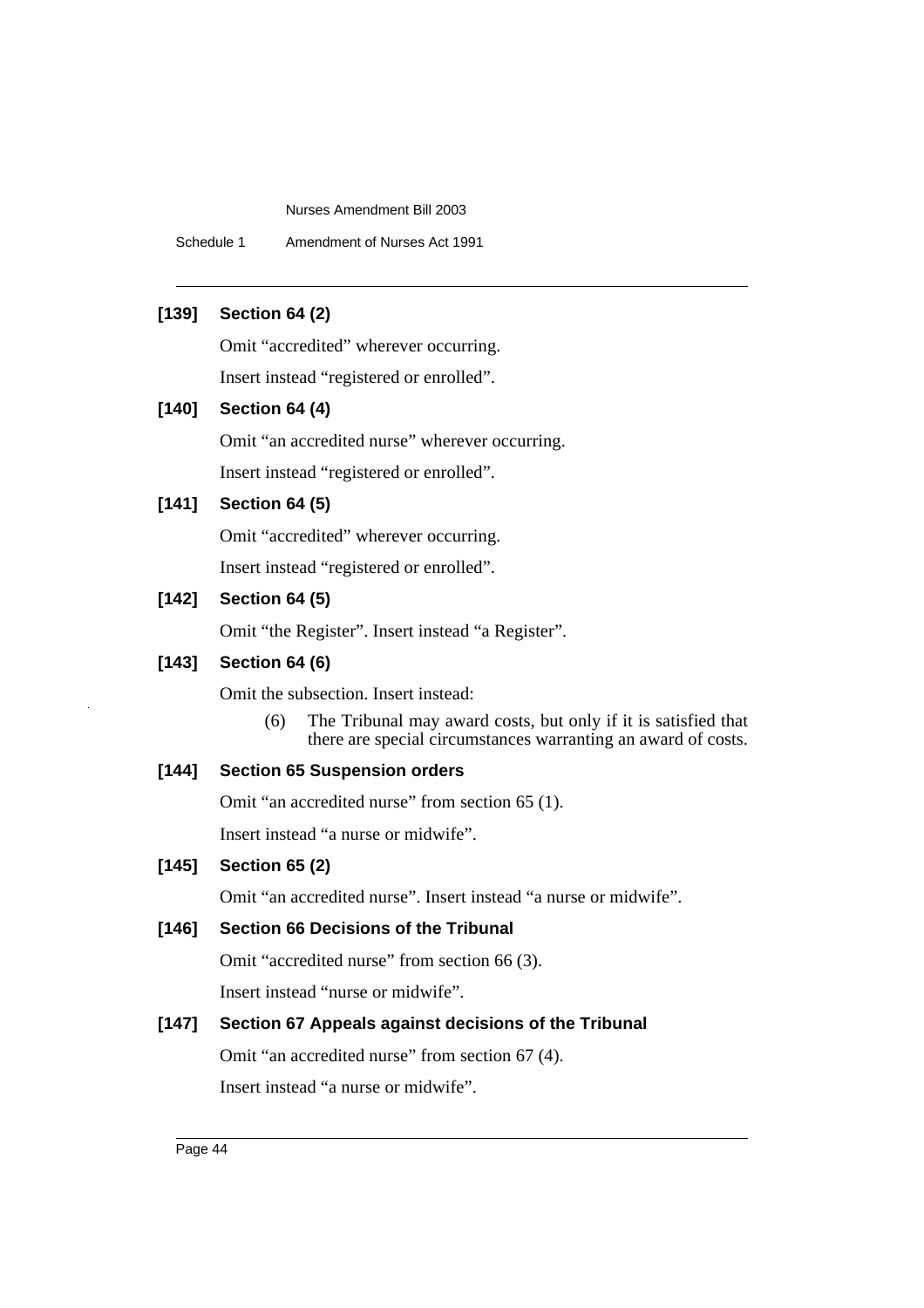Amendment of Nurses Act 1991 Schedule 1

# **[148] Section 67 (4)**

Omit "be accredited" wherever occurring.

Insert instead "be registered or enrolled".

# **[149] Section 67 (4)**

Omit "the Register" wherever occurring.

Insert instead "a Register".

# **[150] Section 68 Review of suspension or cancellation of registration or enrolment by the Tribunal**

Omit "who is suspended from practising" from section 68 (1) (a).

Insert instead "whose registration or enrolment has been suspended".

# **[151] Section 68 (1) (b)**

Omit "the Register". Insert instead "a Register".

# **[152] Section 68 (3)**

Omit "accredited". Insert instead "registered or enrolled".

# **[153] Section 68 (4)**

Omit "the Register". Insert instead "a Register".

# **[154] Section 68 (4)**

Omit "accredited" wherever occurring.

Insert instead "registered or enrolled".

# **[155] Section 68 (4)**

Omit "accreditation" wherever occurring.

Insert instead "registration or enrolment".

# **[156] Section 68 (5)**

Omit the subsection. Insert instead:

(5) The Tribunal may award costs but only if it is satisfied that there are special circumstances warranting an award of costs.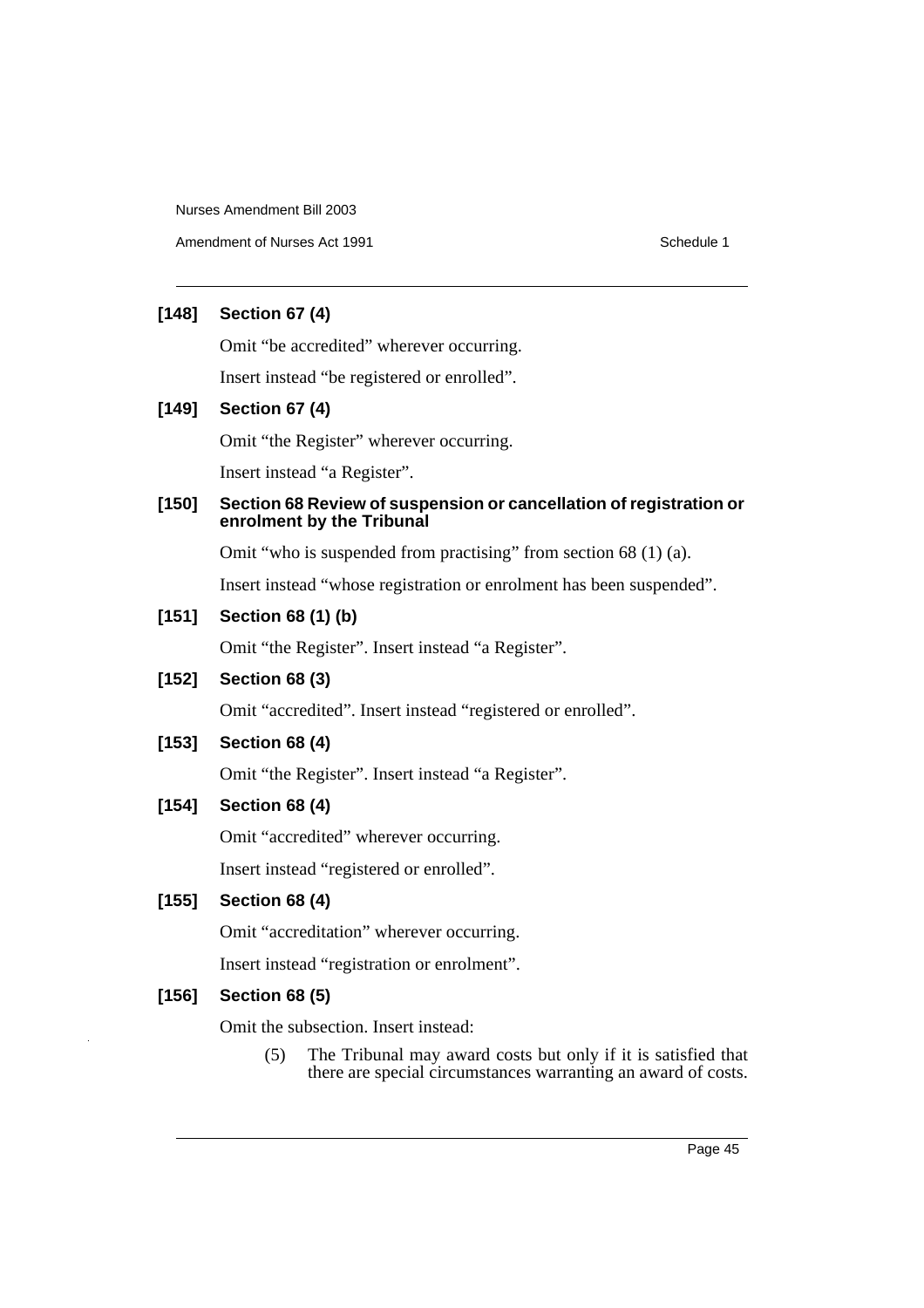Schedule 1 Amendment of Nurses Act 1991

# **[157] Section 68 (6)**

Omit "accredited" wherever occurring.

Insert instead "registered or enrolled".

#### **[158] Section 68 (7)**

Omit "20,".

#### **[159] Section 69 Inquiries etc where other proceedings**

Omit "accredited nurse". Insert instead "nurse or midwife".

### **[160] Section 70 Giving of information to other Australian registration bodies**

Omit "accreditation of nurses".

Insert instead "registration, enrolment or authorisation to practise (however described) of nurses or midwives".

# **[161] Part 5, Division 4, heading**

Insert "**and midwives**" after "**nurses**".

#### **[162] Section 70A Referral of impairment matters concerning nurses and midwives**

Omit "an Impaired Nurses Panel" from section 70A (1).

Insert instead "a Panel".

# **[163] Section 70A**

Omit "an accredited nurse" wherever occurring.

Insert instead "a nurse or midwife".

### **[164] Section 70B Persons may notify Board of impairment matters concerning nurses or midwives**

Omit "an accredited nurse". Insert instead "a nurse or midwife".

#### **[165] Section 70C Commission may refer impairment matters to Board**

Omit "an accredited nurse" from section 70C (1).

Insert instead "a nurse or midwife".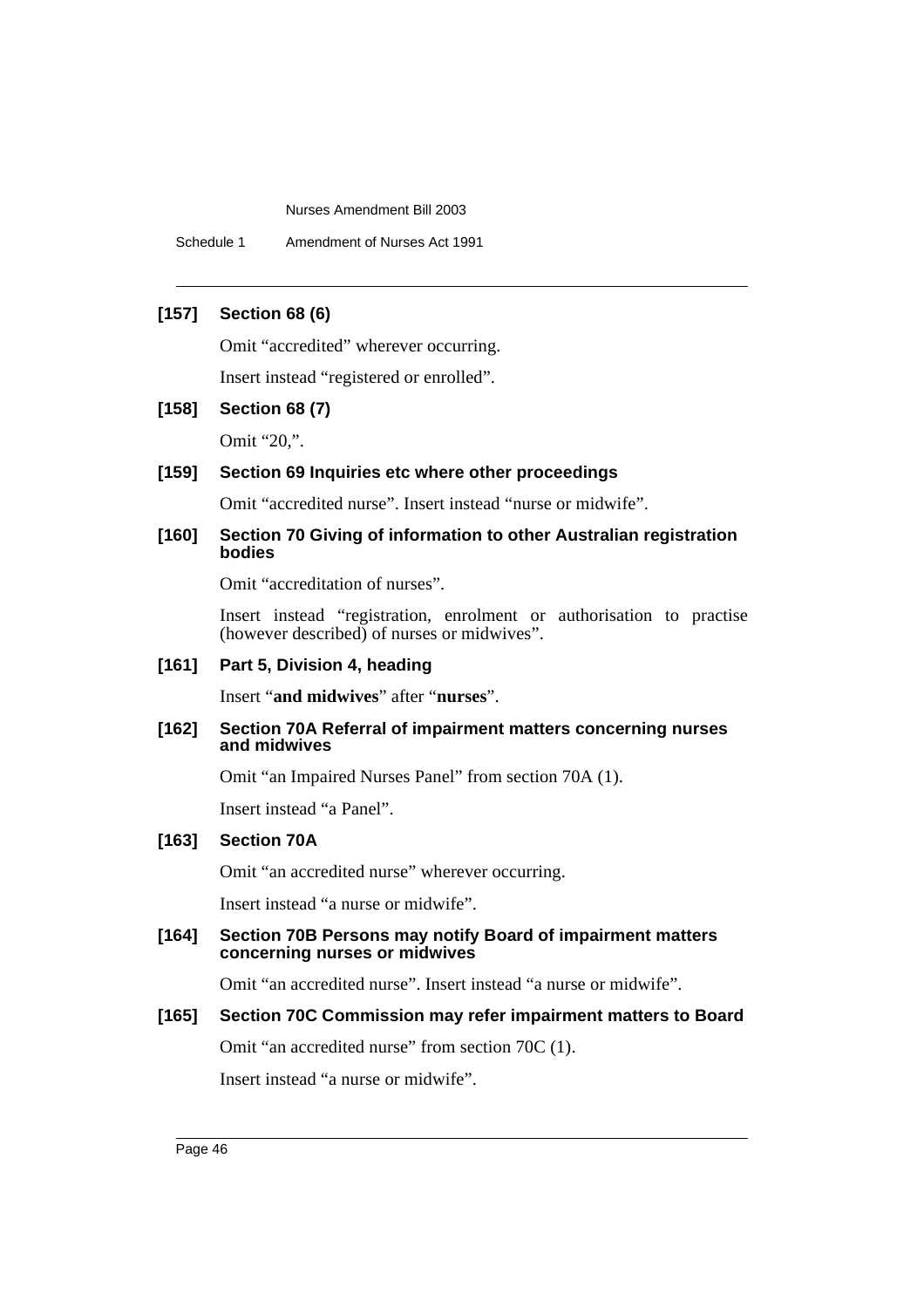Amendment of Nurses Act 1991 **Schedule 1** and the set of the Schedule 1

# **[166] Section 70D Panel to inquire into matter referred to it**

Omit "An Impaired Nurses Panel" from section 70D (1).

Insert instead "A Panel".

## **[167] Section 70D (2)**

Omit "an accredited nurse". Insert instead "a nurse or midwife".

# **[168] Section 70F Board to give notice of proposed inquiry**

Omit "an accredited nurse of any proposed inquiry by a Panel concerning the nurse".

Insert instead "a nurse or midwife of any proposed inquiry by a Panel concerning the nurse or midwife".

# **[169] Section 70G Nurse or midwife entitled to make representations**

Omit "An accredited nurse". Insert instead "A nurse or midwife".

## **[170] Section 70GA**

Insert after section 70G:

## **70GA Board may require nurse or midwife to undergo examination**

- (1) The Board may by notice given to a nurse or midwife who is the subject of a matter referred or proposed to be referred to a Panel direct the nurse or midwife to undergo an examination by a specified registered health practitioner at a specified time and place.
- (2) A nurse or midwife must not be directed to undergo an examination unless it is reasonable to require the examination, given the nature of the matter that is the subject of the referral or proposed referral. The time and place specified for the examination must be reasonable and the examination is to be at the expense of the Board.
- (3) If a nurse or midwife refuses, without reasonable excuse, to comply with a direction to undergo an examination, that refusal is, for the purposes of this Act and any inquiry or appeal under this Act, evidence that the nurse or midwife does not have sufficient physical and mental capacity to practise nursing or midwifery.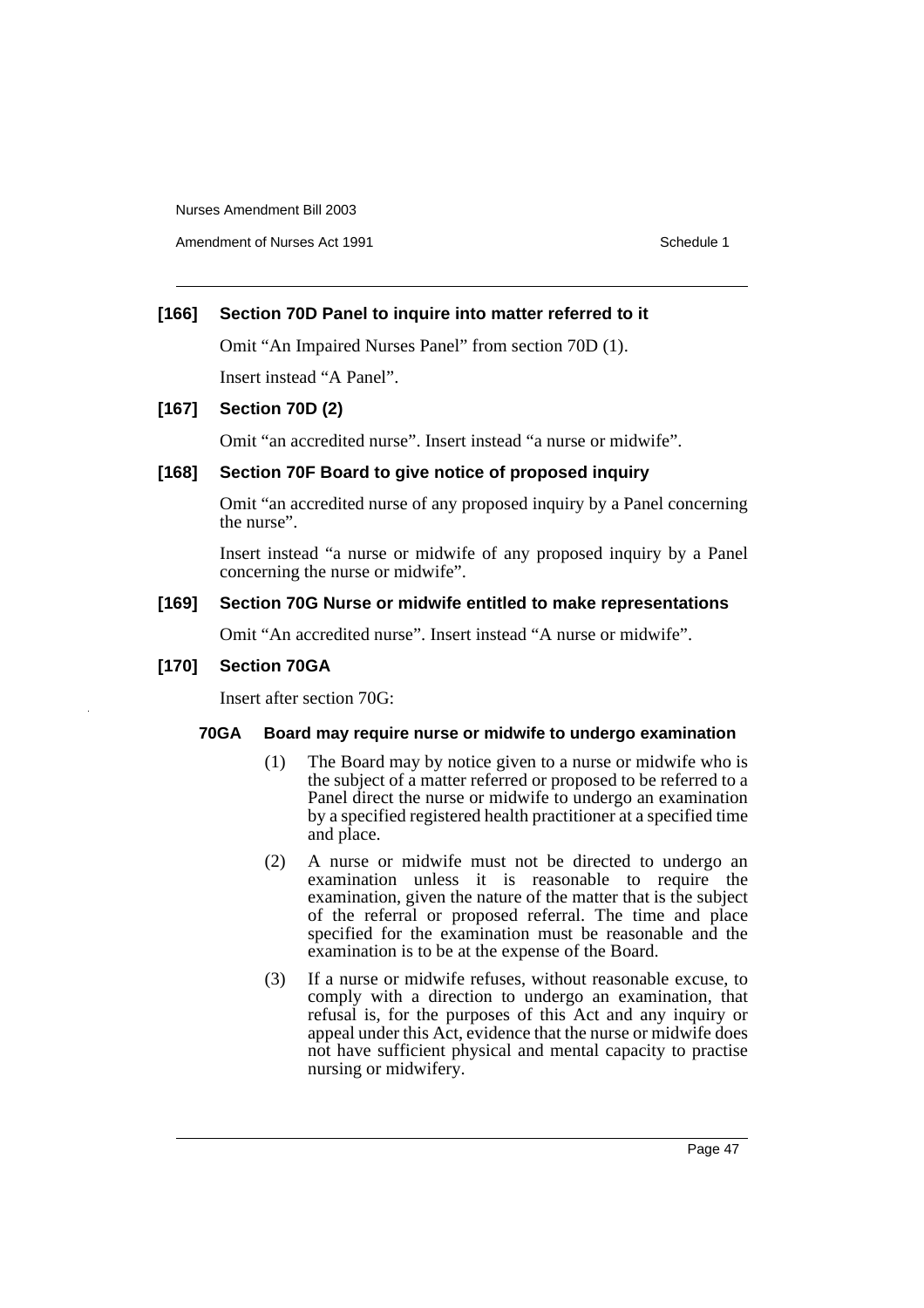Schedule 1 Amendment of Nurses Act 1991

#### **[171] Section 70H Assessment, report and recommendations by Panel**

Omit section 70H (2) (a) and (b). Insert instead:

- (a) counsel the nurse or midwife concerned or recommend that the nurse or midwife undertake specified counselling,
- (b) recommend that the nurse or midwife consent to conditions being placed on his or her registration or enrolment or to having his or her registration or enrolment suspended for a specified period,

#### **[172] Sections 70I and 70IA**

Omit section 70I. Insert instead:

#### **70I Voluntary suspension or conditions on registration or enrolment**

The Board may impose conditions on or suspend the registration or enrolment of a nurse or midwife if:

- (a) a Panel has recommended that the Board do so, and
- (b) the Board is satisfied that the nurse or midwife has voluntarily agreed to the conditions.

#### **70IA Review of conditions**

- (1) A nurse or midwife who agrees to conditions being imposed on his or her registration or enrolment, or to his or her registration or enrolment being suspended, may, by notice in writing to the Board, request:
	- (a) that those conditions be altered or removed, or
	- (b) that the suspension be terminated or shortened.
- (2) On receipt of such a request, the Board is to require a Panel to review the matter and report in writing to the Board on the results of its review.
- (3) After considering the Panel's report on the matter and any recommendation made in the report, the Board may grant the request or refuse to grant it, as the Board thinks fit.
- (4) The Board is to give the nurse or midwife concerned notice in writing of its decision in respect of the request.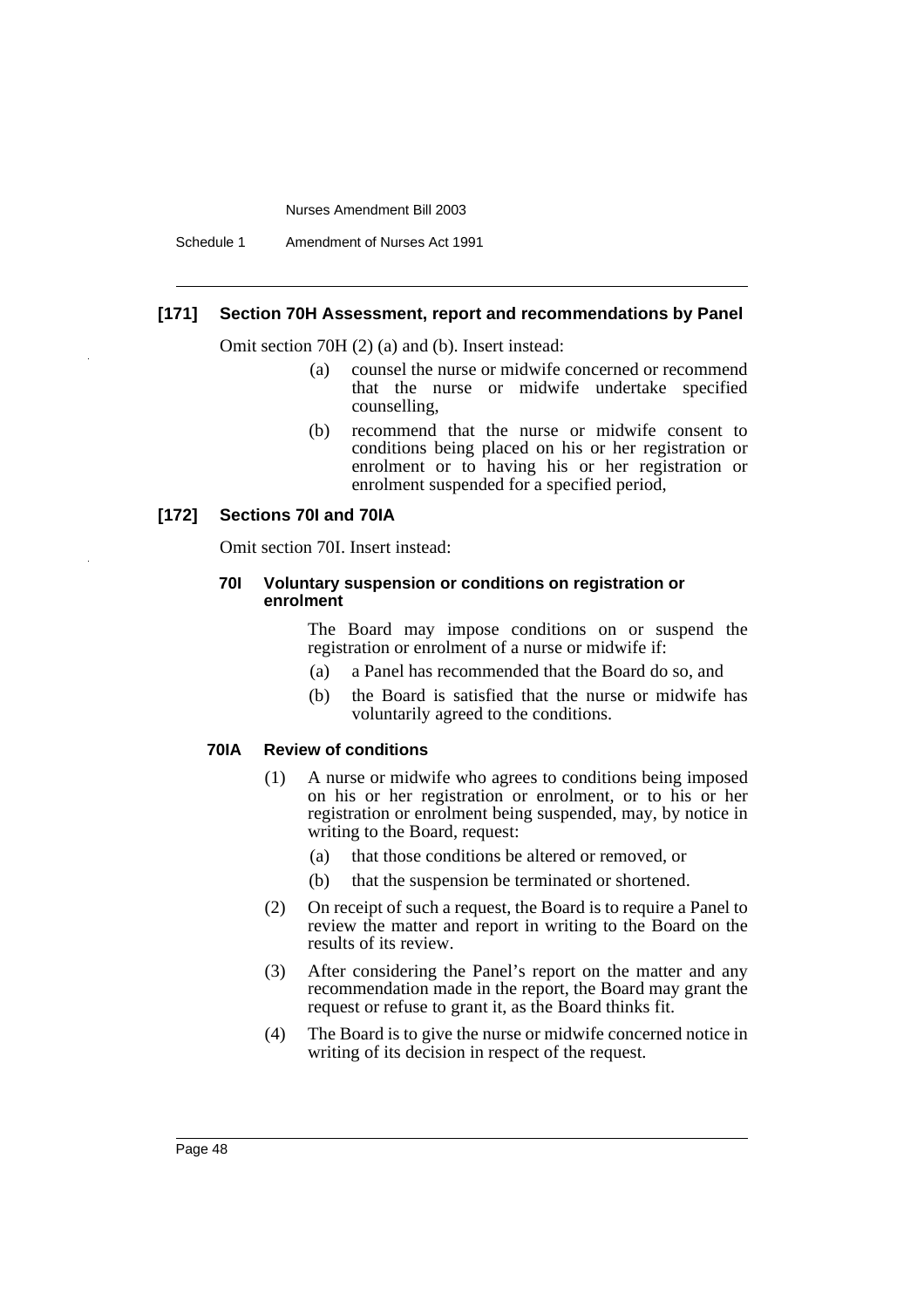Amendment of Nurses Act 1991 **Schedule 1** Schedule 1

(5) The Board may specify in the notice a period in which a further request by the nurse or midwife under this section is not permitted. The Board may reject a request that the conditions be altered or removed, or that the suspension be terminated or shortened, if it is made during that period.

#### **[173] Section 70J Some matters to be dealt with as complaints**

Omit section 70J (1). Insert instead:

(1) If a Panel recommends that a nurse or midwife consent to conditions being placed on the nurse's or midwife's registration or enrolment, or to the suspension of the nurse's or midwife's registration or enrolment, and the nurse or midwife fails to comply with the recommendation, the Board is to deal with the matter that was the subject of the referral to the Panel as a complaint against the nurse or midwife.

## **[174] Section 70J (2)**

Omit "nurse". Insert instead "nurse or midwife".

#### **[175] Section 70K Confidentiality of Panel's report to Board**

Insert after section 70K (1):

(1A) This section does not prevent the disclosure to the Commission of such a report (or any information contained in the report or obtained in connection with the preparation of the report) in connection with the referral to the Commission of a complaint concerning the matter with which the report is concerned.

#### **[176] Section 70L Board to consider Panel's report when assessing application**

Omit "accreditation" wherever occurring.

Insert instead "registration or enrolment".

#### **[177] Part 5, Division 5, heading**

Omit the heading. Insert instead:

## **Division 5 Impairment Panels**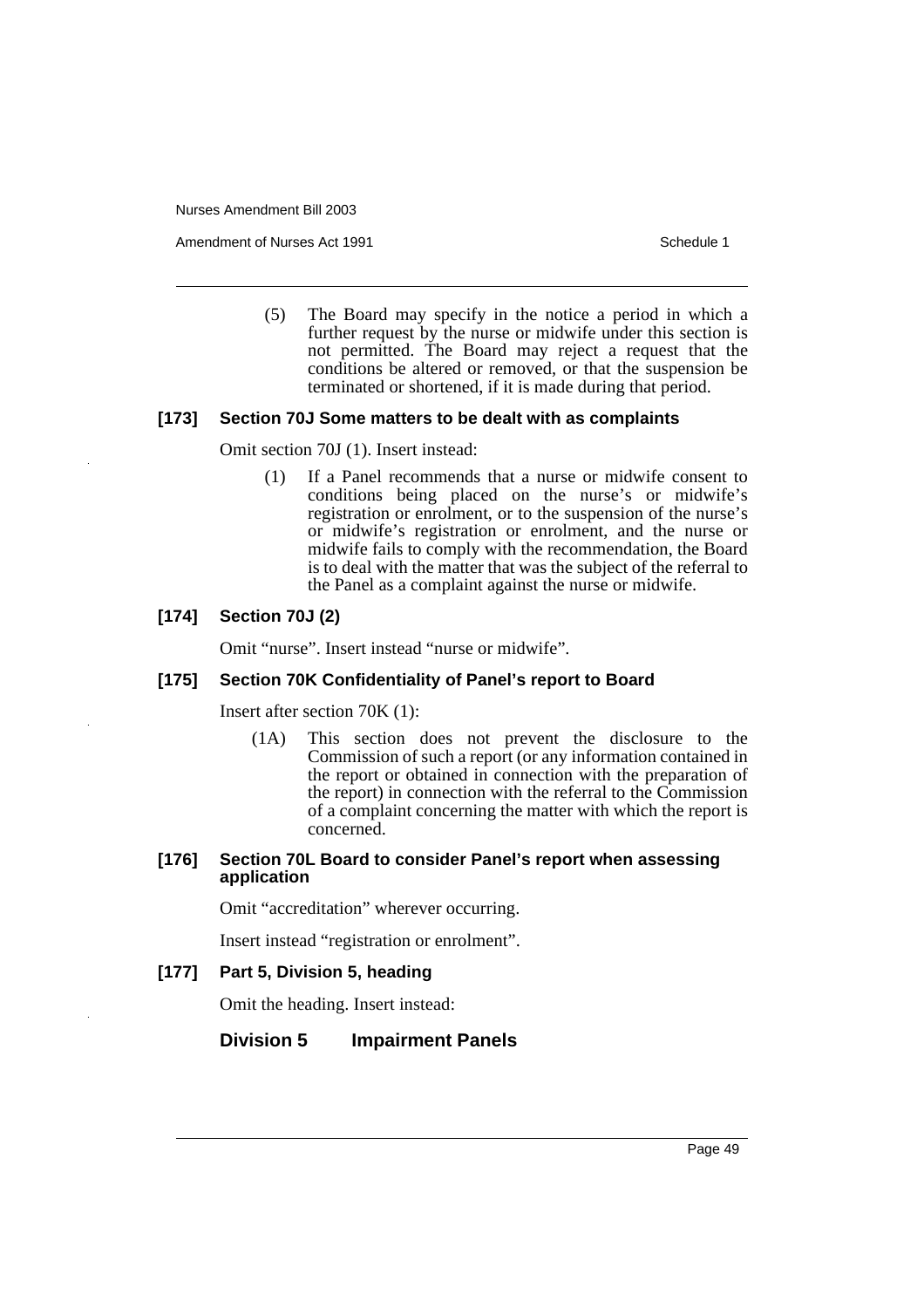Schedule 1 Amendment of Nurses Act 1991

# **[178] Section 70M Impairment Panels**

Omit "Impaired Nurses Panels" from section 70M (1).

Insert instead "Impairment Panels".

# **[179] Section 70N Board to constitute Panel when required**

Omit "an Impaired Nurses Panel" from section 70N (1).

Insert instead "a Panel".

# **[180] Section 70N (2)**

Omit "registered nurse". Insert instead "nurse or midwife".

#### **[181] Section 73 Document under hand of Registrar to be prima facie evidence**

Insert after section 73 (a) (i):

(iaa) was duly registered as a midwife,

# **[182] Section 73 (a) (ii)**

Omit the subparagraph. Insert instead:

(ii) was entered in the Register as being a person authorised to practise as a midwife practitioner,

# **[183] Section 73 (b) (iaa)**

Insert after section 73 (b) (i):

(iaa) was not registered as a midwife,

#### **[184] Section 73 (b) (ii)**

Omit the subparagraph. Insert instead:

(ii) was not authorised to practise as a midwife practitioner,

# **[185] Section 73 (c) (iaa)**

Insert after section 73 (c) (i):

(iaa) the registration of a particular person as a midwife,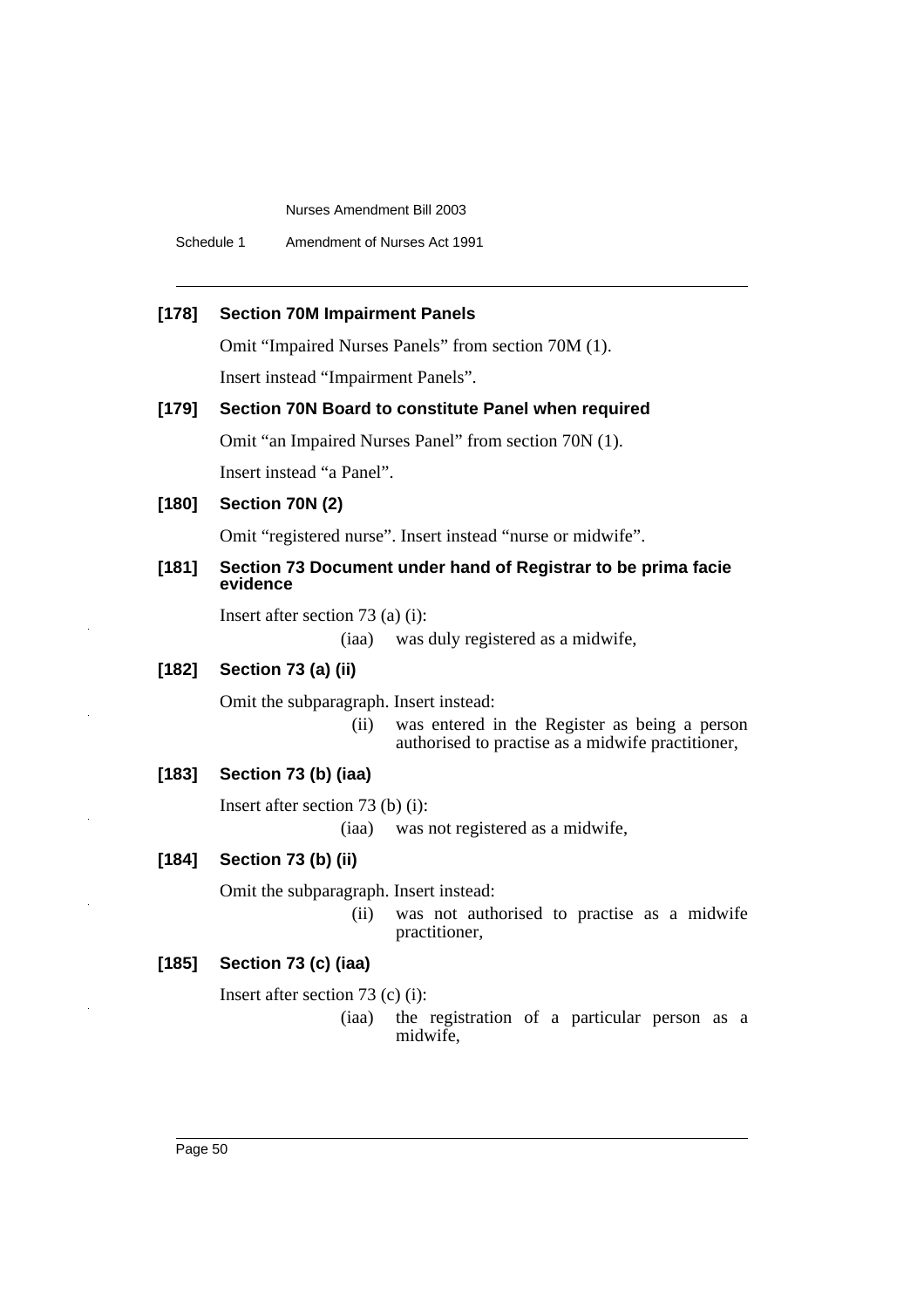Amendment of Nurses Act 1991 **Schedule 1** Schedule 1

# **[186] Section 73 (c) (ii)**

Omit the subparagraph. Insert instead:

(ii) the authorisation of a particular person to practise as a midwife practitioner,

# **[187] Section 73 (d) (iaa)**

Insert after section 73 (d) (i):

(iaa) the registration of a particular person as a midwife was suspended for a specified period,

# **[188] Section 73 (d) (ii)**

Omit the subparagraph. Insert instead:

(ii) the authorisation of a particular person to practise as a midwife practitioner was suspended for a specified period,

# **[189] Section 74 Proceedings for offences**

Omit "Nurses Registration Board" from section 74 (3).

Insert instead "Nurses and Midwives Board".

## **[190] Section 76 Nurses and Midwives Board Education and Research Account**

Omit "Nurses Registration Board" from section 76 (1).

Insert instead "Nurses and Midwives Board".

# **[191] Section 76 (2)**

Insert "registered midwives," after "registered nurses,".

# **[192] Section 76 (4) (a)**

Insert "and midwifery" after "nursing".

# **[193] Section 76 (4) (b)**

Omit "the profession of nursing".

Insert instead "the practice of nursing or midwifery".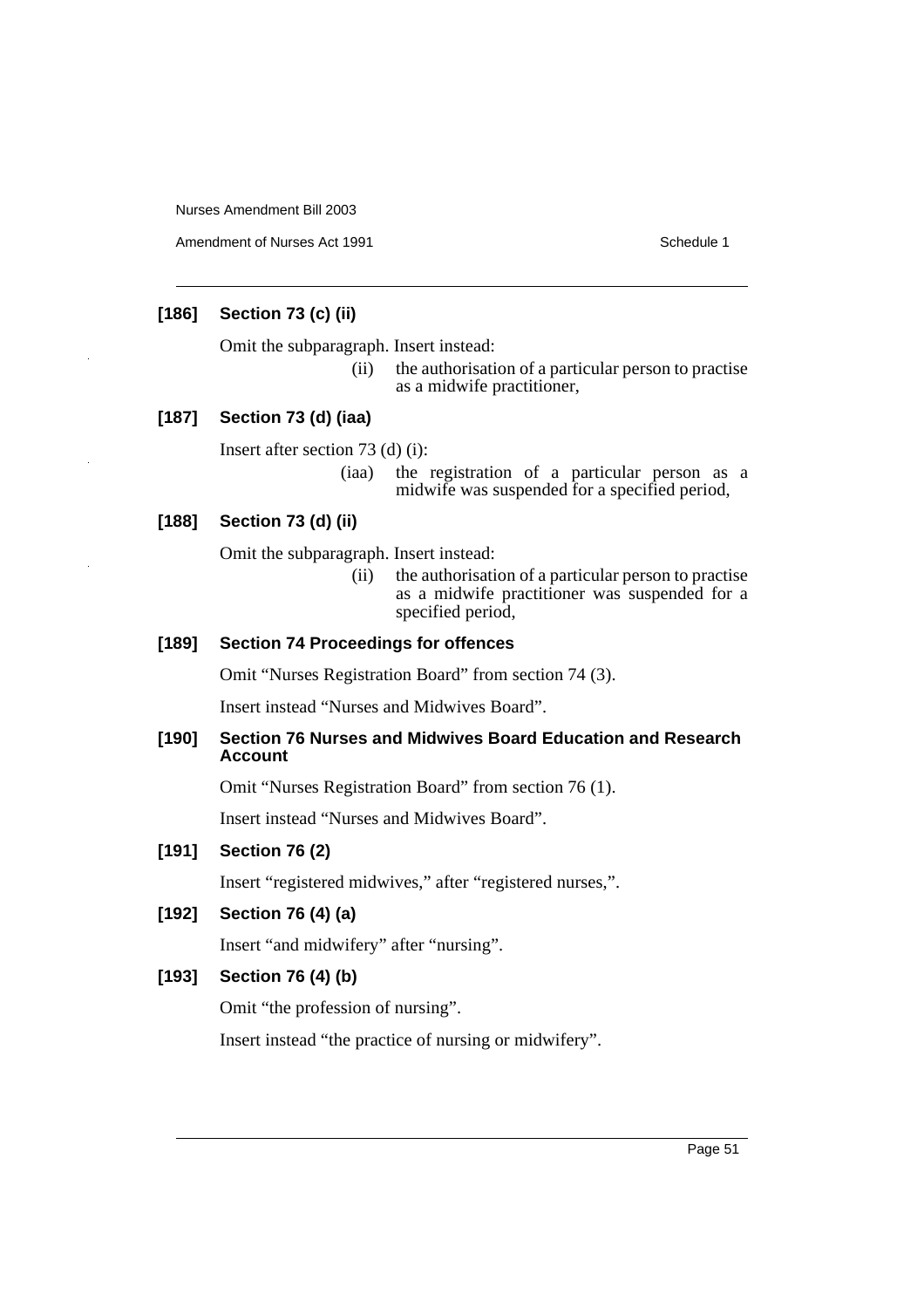Schedule 1 Amendment of Nurses Act 1991

# **[194] Section 76 (5)**

Omit the subsection. Insert instead:

(5) Any expenditure of money under this section must not be made unless it is authorised by a resolution of the Board supported by at least 8 members of the Board.

#### **[195] Section 77 Protection from liability**

Omit "an Impaired Nurses Panel" from section 77 (e).

Insert instead "a Panel".

#### **[196] Sections 77A and 77B**

Insert after section 77:

#### **77A Appointment and powers of inspectors**

- (1) The Board may appoint any person as an inspector for the purposes of this Act. The Board is to provide an inspector with a certificate of authority.
- (2) An inspector may exercise the powers conferred by this section for the purpose of:
	- (a) ascertaining whether the provisions of this Act or the regulations are being complied with or have been contravened, or
	- (b) ascertaining whether section 10AG (Restrictions on certain birthing practices) of the *Public Health Act 1991* has been contravened, or
	- (c) investigating a complaint made or intended to be made under Part 5.
- (3) An inspector may, with the approval of the Board given on the particular occasion, enter and inspect at any reasonable time any premises that the inspector believes on reasonable grounds are being used for the carrying on of the practice of nursing or midwifery.
- (4) While on premises entered under this section or under the authority of a search warrant under section 77B, an inspector may do any one or more of the following: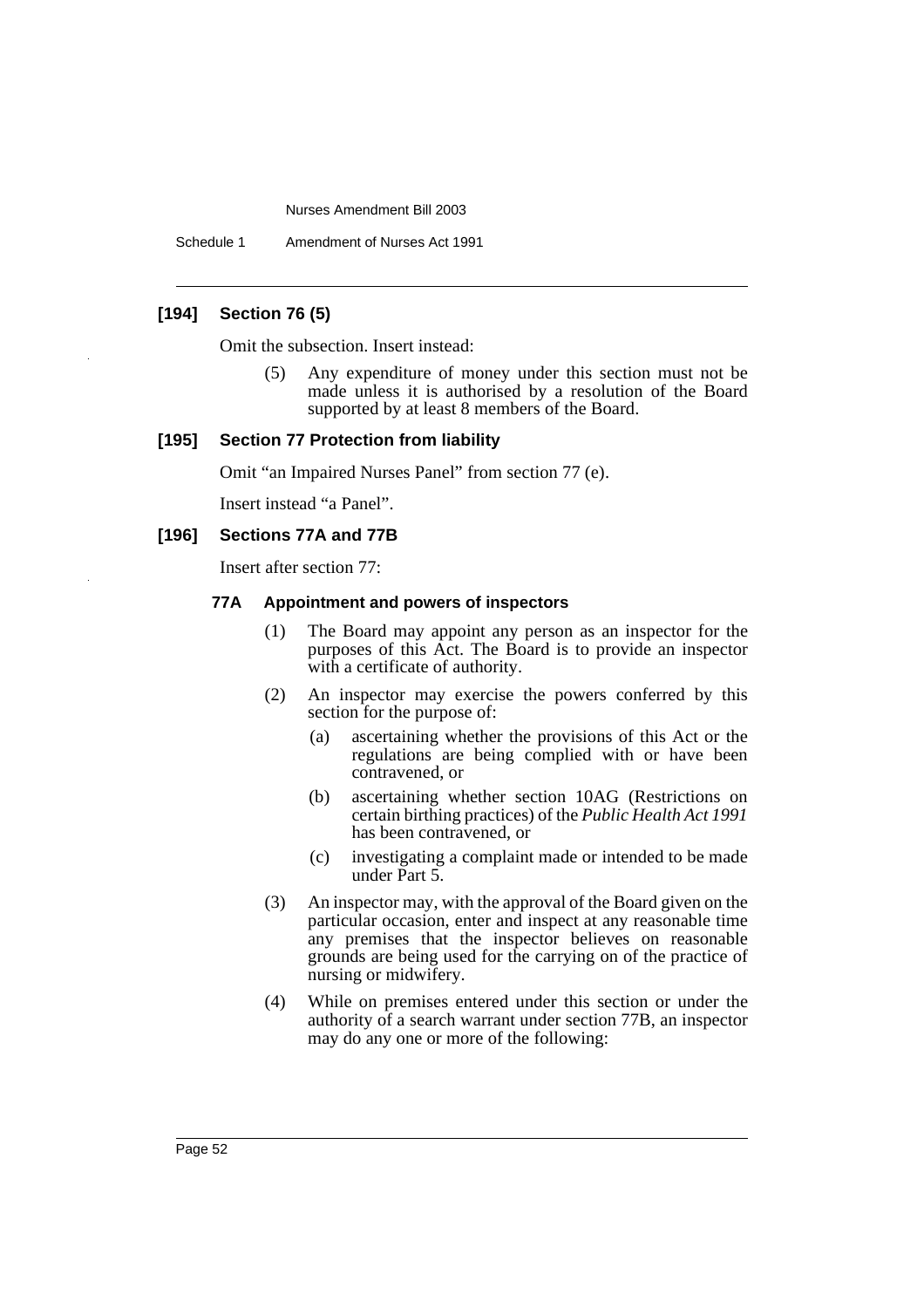Amendment of Nurses Act 1991 **Schedule 1** and the set of the Schedule 1

- (a) require any person on those premises to produce any records in the possession or under the control of that person relating to the carrying on of the practice of nursing or midwifery or a contravention of a provision of this Act or the regulations or of section 10AG of the *Public Health Act 1991*,
- (b) inspect, take copies of, or extracts or notes from, any such records and, if the inspector considers it necessary to do so for the purpose of obtaining evidence, seize any such records,
- (c) examine and inspect any apparatus or equipment used or apparently used in the course of the carrying on of the practice of nursing or midwifery,
- (d) take such photographs, films and audio, video and other recordings as the inspector considers necessary,
- (e) require any person on those premises to answer questions or otherwise furnish information in relation to the carrying on of the practice of nursing or midwifery or a contravention of a provision of this Act or the regulations or of section 10AG of the *Public Health Act 1991*,
- (f) require the owner or occupier of those premises to provide the inspector with such assistance and facilities as is or are reasonably necessary to enable the inspector to exercise the functions of an inspector under this section.
- (5) An inspector is not entitled to enter a part of premises used for residential purposes, except:
	- (a) with the consent of the occupier of the part, or
	- (b) under the authority of a search warrant.
- (6) An inspector must, when exercising on any premises any function of the inspector under this section, produce the inspector's certificate of authority to any person apparently in charge of the premises who requests its production.
- (7) A person must not:
	- (a) without reasonable excuse, refuse or fail to comply with any requirement made or to answer any question asked by an inspector under the authority of this section, or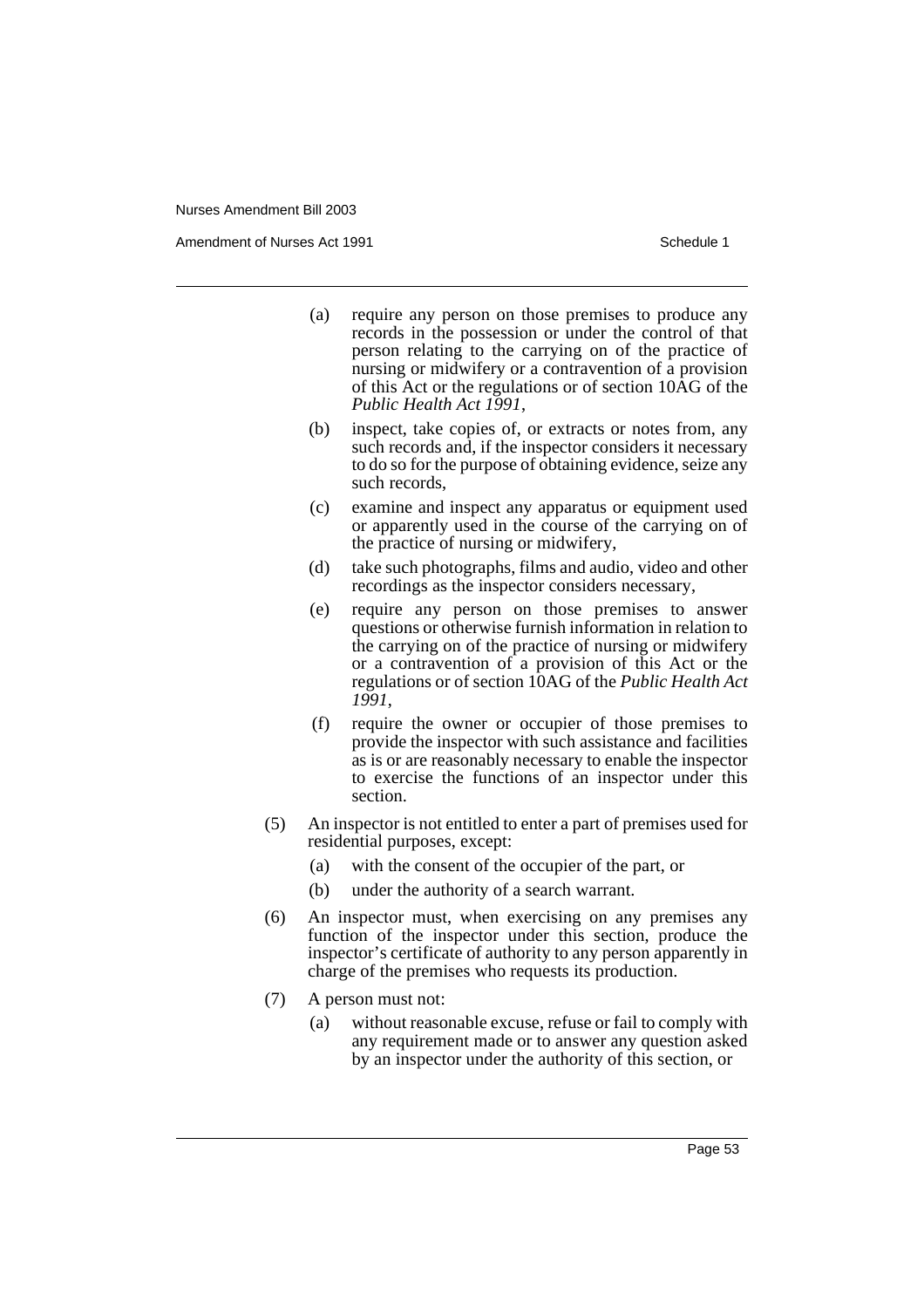- (b) wilfully delay, hinder or obstruct an inspector in the exercise of the inspector's powers under this section, or
- (c) furnish an inspector with information knowing it to be false or misleading in a material particular.

Maximum penalty: 5 penalty units.

- (8) If an inspector seizes any records under this section, they may be retained by the inspector until the completion of any proceedings (including proceedings on appeal) in which they may be evidence but only if the person from whom the records were seized is provided, within a reasonable time after the seizure, with a copy of the records certified by an inspector as a true copy.
- (9) A copy of records provided under subsection (8) is, as evidence, of equal validity to the records of which it is certified to be a copy.

#### **77B Search warrants**

- (1) A person appointed under this Act as an inspector may apply to an authorised justice for the issue of a search warrant for premises if the inspector believes on reasonable grounds:
	- (a) that a provision of this Act or the regulations, or of section 10AG of the *Public Health Act 1991*, is being or has been contravened on the premises, or
	- (b) that there is on the premises evidence of a contravention of a provision of this Act or the regulations.
- (2) A person appointed under this Act as an inspector must not apply for a search warrant unless the person or the Director-General has caused the President of the Board to be notified of the application.
- (3) An authorised justice to whom such an application is made may, if satisfied that there are reasonable grounds for doing so, issue a search warrant authorising an inspector named in the warrant:
	- (a) to enter and inspect the premises, and
	- (b) to exercise on the premises any function of an inspector under section 77A.
- (4) Part 3 of the *Search Warrants Act 1985* applies to a search warrant issued under this section.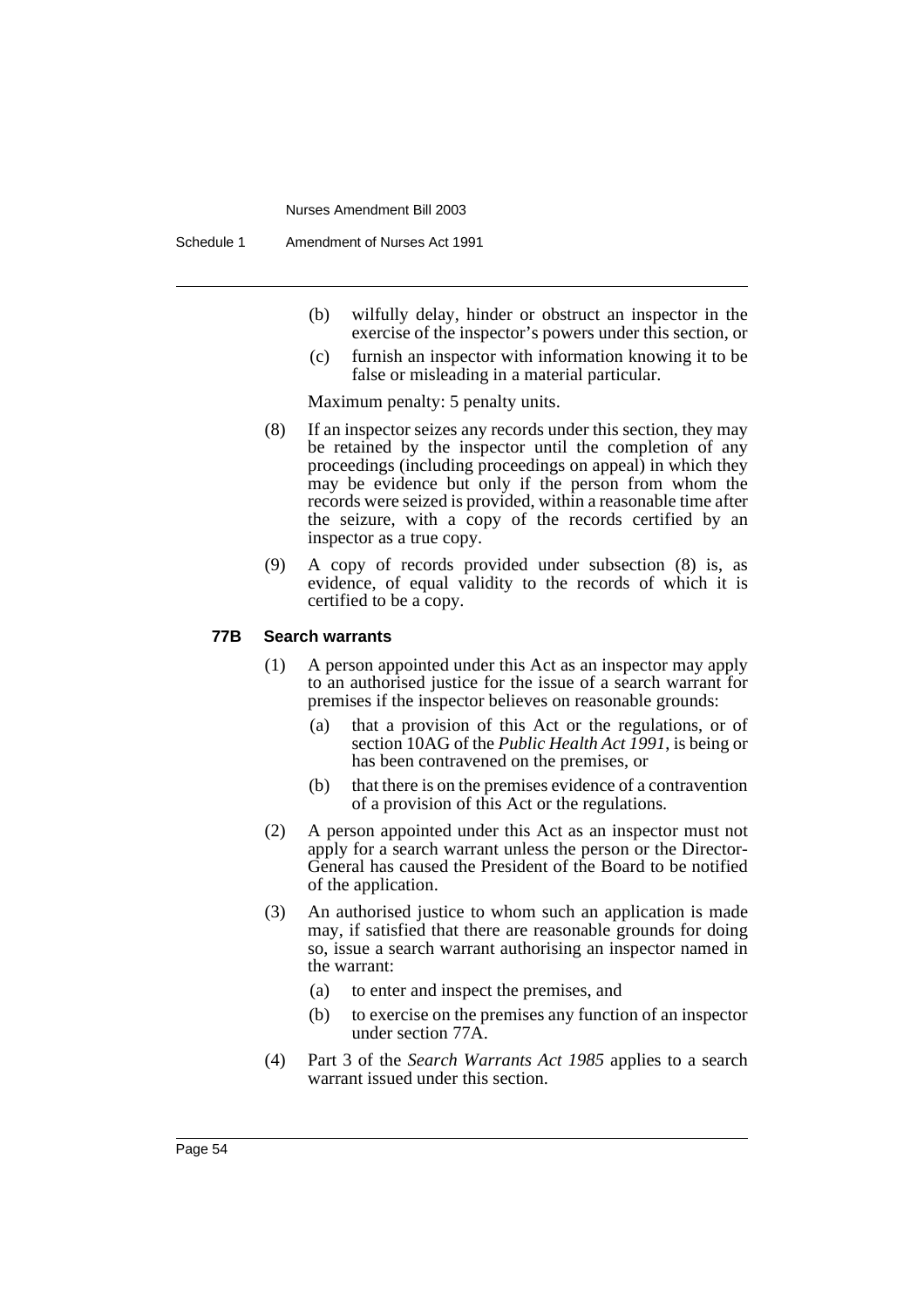Amendment of Nurses Act 1991 **Schedule 1** and the set of the Schedule 1

(5) In this section, *authorised justice* has the same meaning as in the *Search Warrants Act 1985*.

## **[197] Section 78 Regulations**

Insert "or enrolment" after "registration" in section 78 (2) (c).

#### **[198] Section 78 (2) (d)**

Omit the paragraph. Insert instead:

(d) the period that a person is required to serve or attend at a hospital, a nursing home or an educational or other institution as a prerequisite to being granted registration as a nurse, registration as a midwife, authorisation to practise as a nurse practitioner, authorisation to practise as a midwife practitioner or enrolment as an enrolled nurse or enrolled nurse (mothercraft),

# **[199] Section 78 (2) (f) and (g)**

Omit the paragraphs. Insert instead:

- (f) the qualifications that a person is required to have as a prerequisite to being permitted to undertake a course of training or education leading to registration as a nurse, registration as a midwife, authorisation to practise as a nurse practitioner, authorisation to practise as a midwife practitioner or enrolment as an enrolled nurse or enrolled nurse (mothercraft),
- (g) the character, subjects and conduct of examinations for registration as a nurse or midwife, authorisation to practise as a nurse practitioner or midwife practitioner, or enrolment as an enrolled nurse or enrolled nurse (mothercraft),

## **[200] Section 78 (2) (h)**

Omit "the Register" wherever occurring.

Insert instead "a Register".

## **[201] Section 78 (2) (i)**

Insert ", registered midwives" after "registered nurses".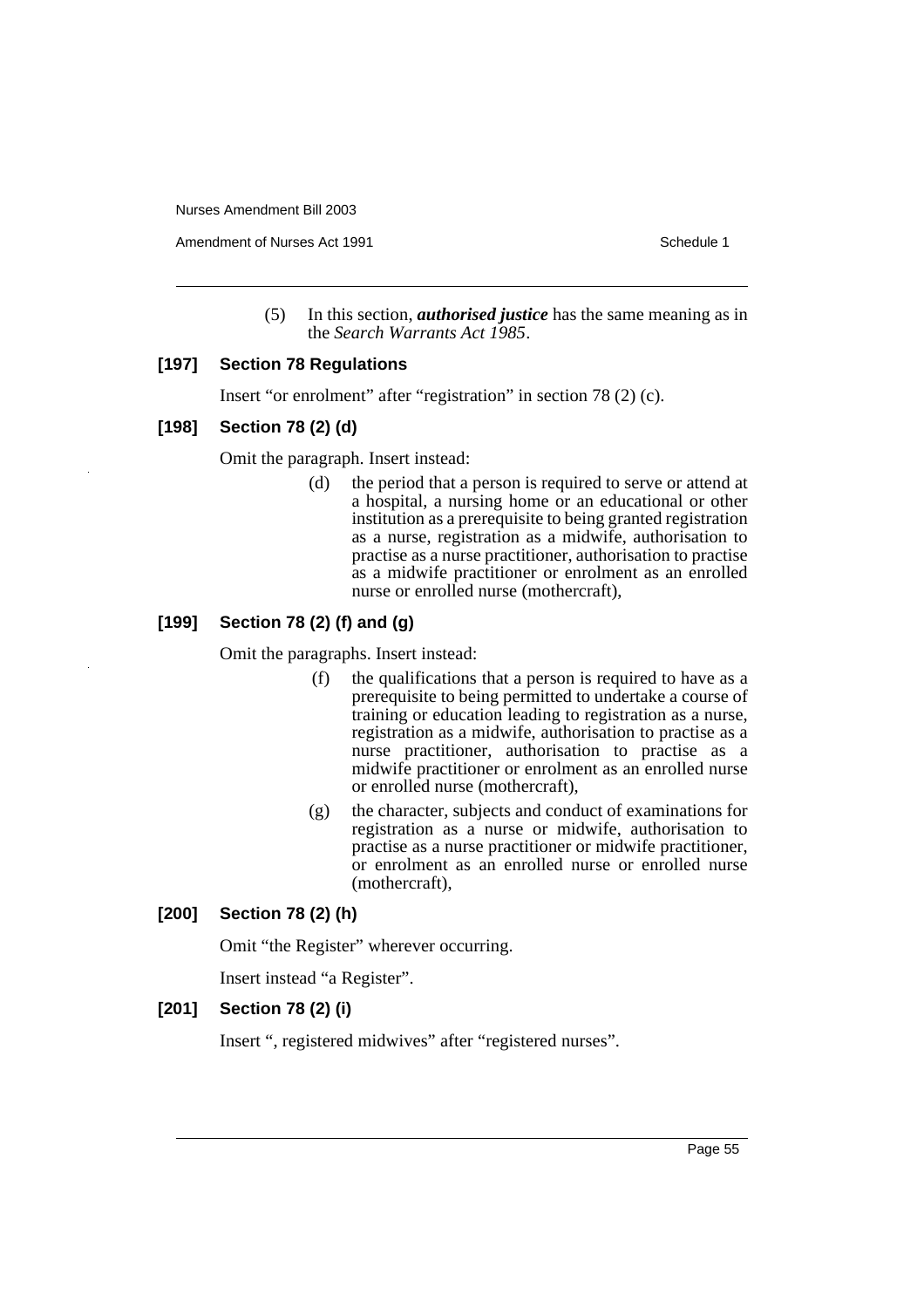Schedule 1 Amendment of Nurses Act 1991

# **[202] Section 78 (2) (i1)**

Insert "and midwife practitioners" after "nurse practitioners".

# **[203] Section 78 (2) (j) and (j1)**

Omit section 78 (2) (j). Insert instead:

- (j) the notification of diseases either in the mother or the new-born child by midwives,
- (j1) infection control standards to be followed by nurses and midwives in the practice of nursing and midwifery,

# **[204] Section 78 (2) (k)**

Omit the paragraph. Insert instead:

(k) the circumstances in which, the manner in which and the extent to which a registered nurse, a registered midwife, a registered nurse who is authorised by the Board to practise as a nurse practitioner, a registered midwife who is authorised by the Board to practise as a midwife practitioner, an enrolled nurse or an enrolled nurse (mothercraft) is authorised to advertise,

#### **[205] Section 78 (2) (l)**

Insert "and midwifery practice" after "nursing practice".

# **[206] Section 78 (2) (m)**

Omit "an Impaired Nurses Panel". Insert instead "a Panel".

#### **[207] Section 78A Guidelines relating to functions of nurse practitioners and midwife practitioners**

Insert "or midwife practitioners" after "nurse practitioners" wherever occurring.

#### **[208] Section 78A**

Insert "or midwife practitioner" after "nurse practitioner" wherever occurring.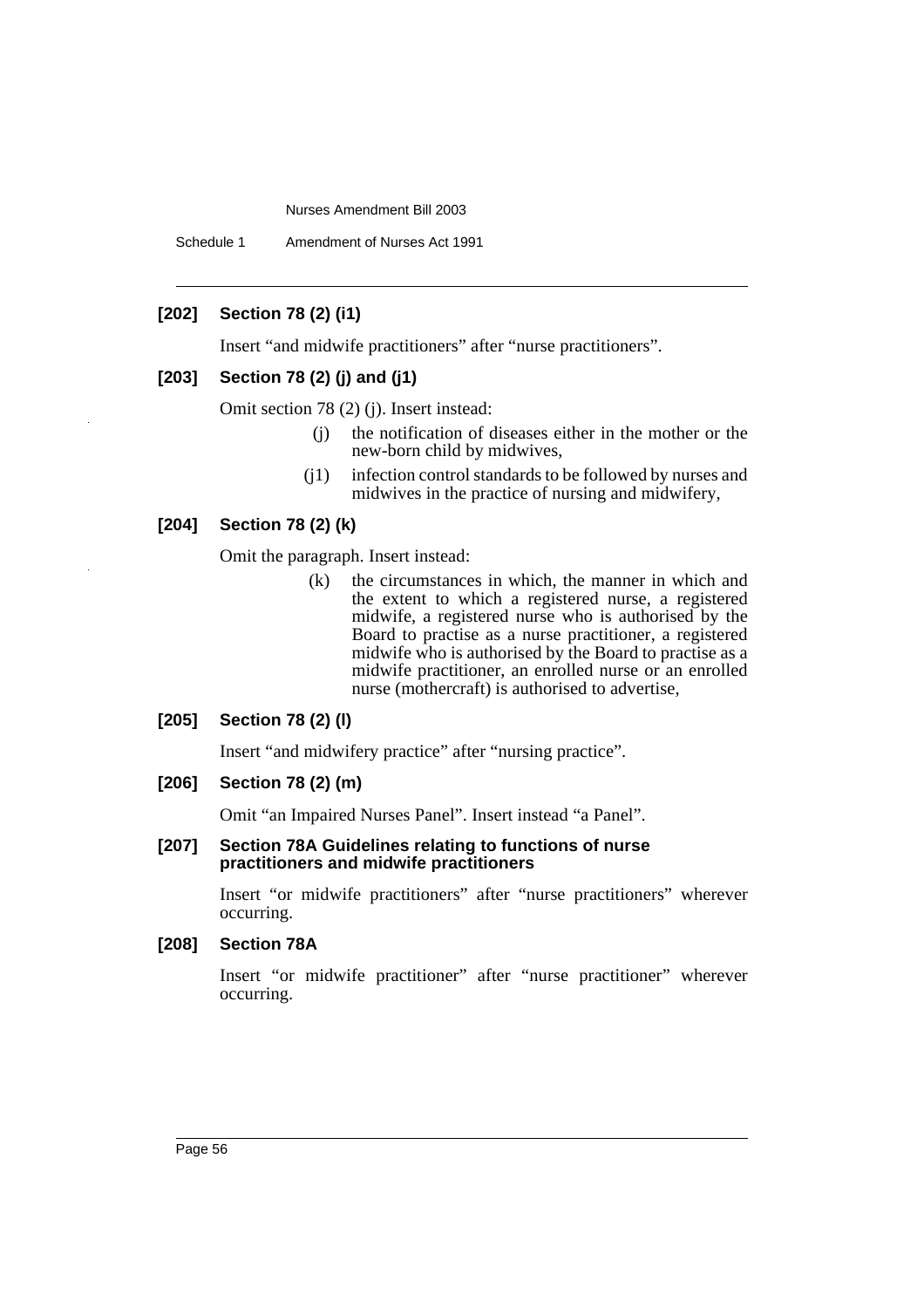Amendment of Nurses Act 1991 Schedule 1

# **[209] Schedule 1 Provisions relating to the members and procedure of the Board**

Omit "registered nurse" from clause 1 (1).

Insert instead "nurse or midwife".

#### **[210] Schedule 1, clause 1 (1)**

Omit "an accredited nurse". Insert instead "a nurse or midwife".

# **[211] Schedule 1, clause 2 (3)**

Omit "an accredited nurse". Insert instead "a nurse or midwife".

# **[212] Schedule 1, clause 3**

Omit the clause. Insert instead:

# **3 Terms of office**

- (1) Subject to this Schedule, a member holds office for such period (not exceeding 4 years) as may be specified in the member's instrument of appointment, but is eligible (if otherwise qualified) for re-appointment.
- (2) A person may not be appointed to serve more than 3 consecutive terms of office as a member of the Board.

# **[213] Schedule 1, clause 7 (7)**

Omit "an accredited nurse". Insert instead "a nurse or midwife".

#### **[214] Schedule 1, clause 11**

Omit "8 members". Insert instead "9 members".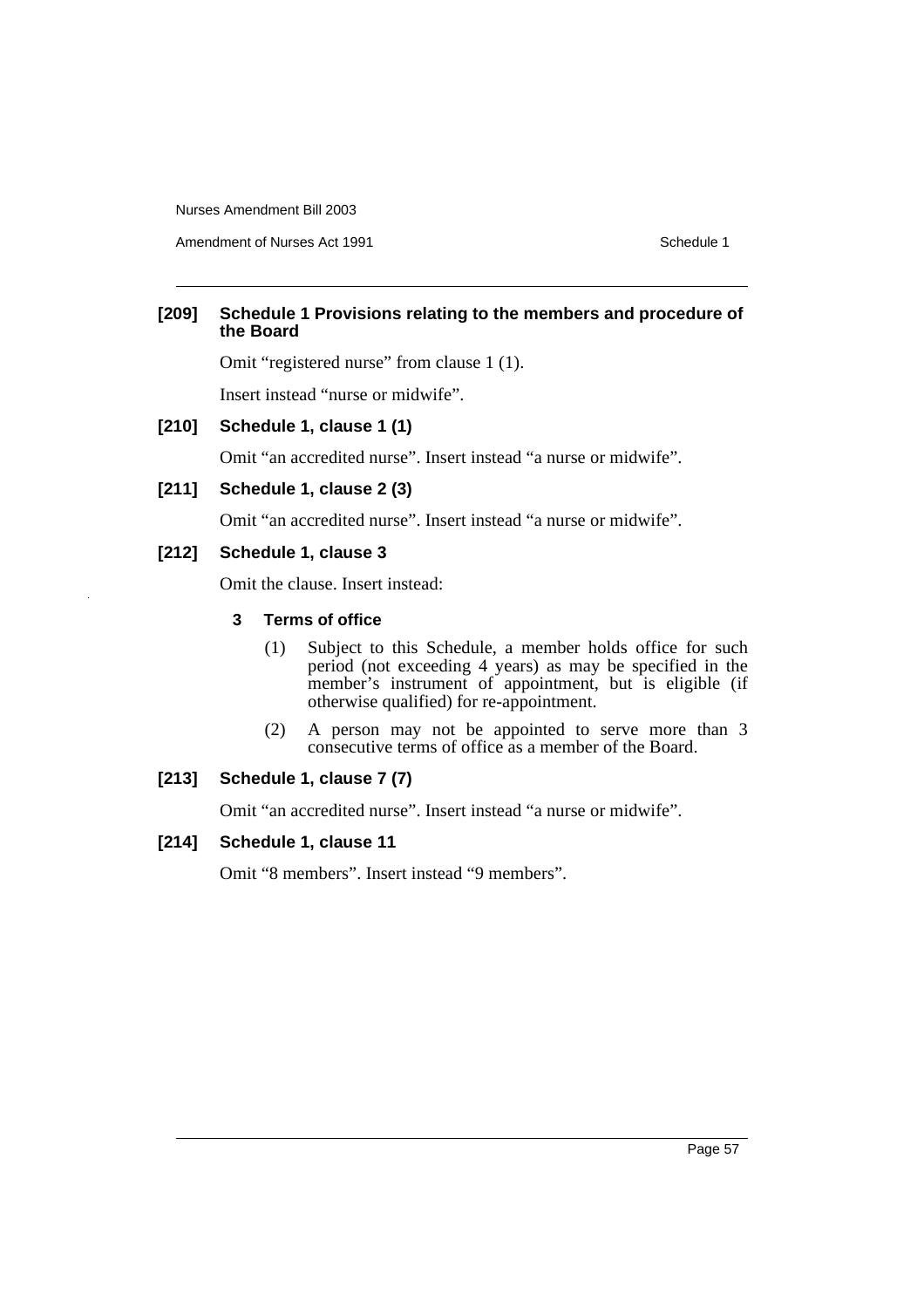Schedule 1 Amendment of Nurses Act 1991

# **[215] Schedules 1A and 1B**

Insert after Schedule 1:

# **Schedule 1A Constitution and procedure of Practice Committees**

(Section 12A)

# **Part 1 General**

#### **1 Definitions**

In this Schedule:

*Chairperson* means the Chairperson of a Practice Committee.

*member* means any member of a Practice Committee.

*Practice Committee* means the Nurses Practice Committee or Midwives Practice Committee constituted by section 12A.

# **Part 2 Constitution**

## **2 Terms of office of members**

- (1) Subject to this Schedule, a member holds office for such period (not exceeding 4 years) as is specified in the member's instrument of appointment, but is eligible (if otherwise qualified) for re-appointment.
- (2) A person may not be appointed as member for more than 3 terms of office (whether or not any or all of those terms are consecutive).

# **3 Remuneration**

A member is entitled to be paid such remuneration (including travelling and subsistence allowances) as the Minister may from time to time determine in respect of the member.

#### **4 Deputies**

(1) The Board may, from time to time, appoint a person to be the deputy of a member, and the Board may revoke any such appointment.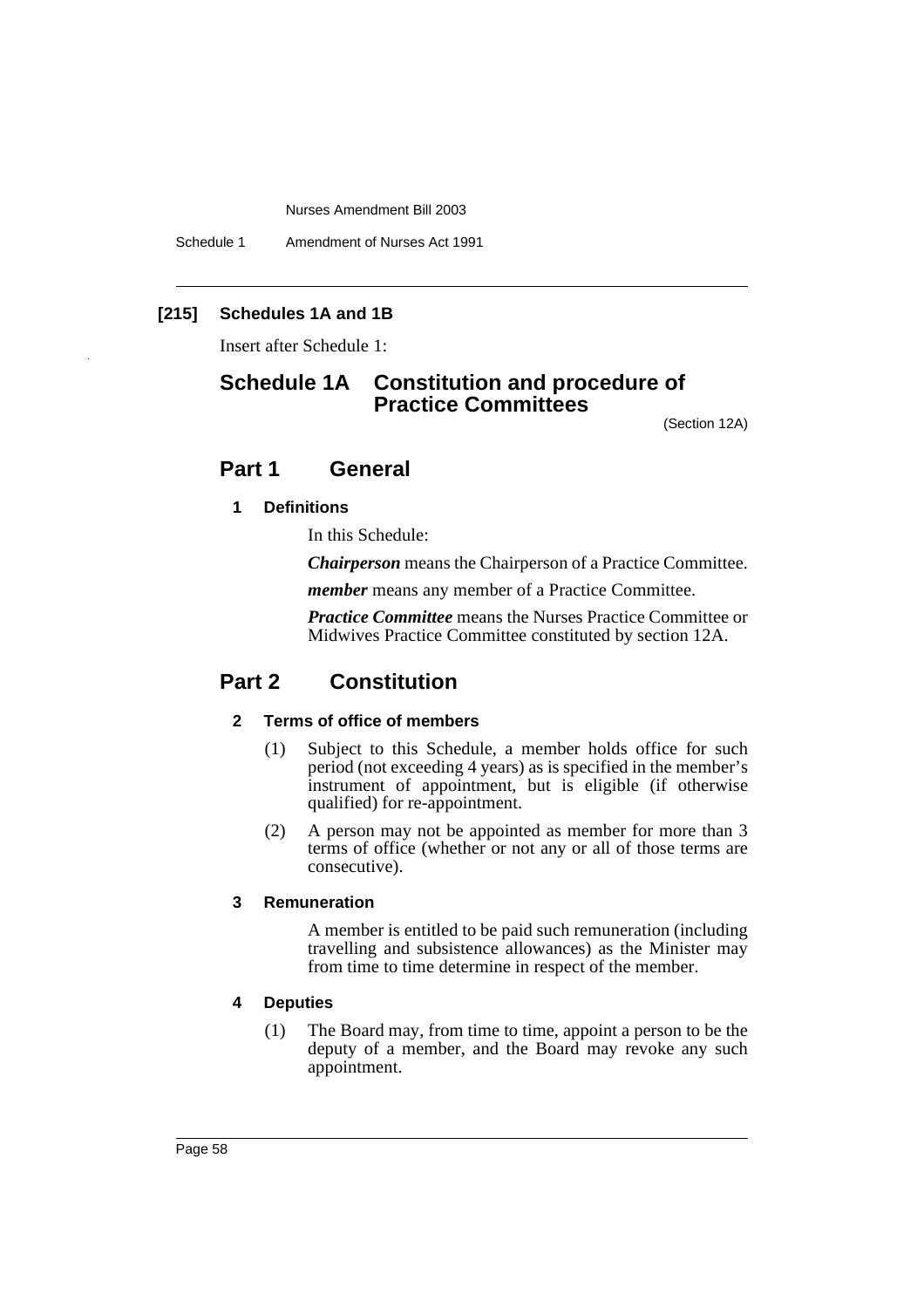Amendment of Nurses Act 1991 **Schedule 1** and the set of the Schedule 1

- (2) In the absence of a member, the member's deputy may, if available, act in the place of the member.
- (3) While acting in the place of a member, a person:
	- (a) has all the functions of the member and is taken to be a member, and
	- (b) is entitled to be paid such remuneration (including travelling and subsistence allowances) as the Board may from time to time determine in respect of the person.
- (4) For the purposes of this clause, a vacancy in the office of a member is taken to be an absence of the member.

#### **5 Vacancy in office of member**

- (1) The office of a member becomes vacant if the member:
	- (a) dies, or
	- (b) completes a term of office and is not re-appointed, or
	- (c) resigns the office by instrument in writing addressed to the President of the Board, or
	- (d) is removed from office by the Board under this clause, or
	- (e) is absent from 4 consecutive meetings of the relevant Practice Committee of which reasonable notice has been given to the member personally or by post, except on leave granted by the Board or unless the member is excused by the Board for having been absent from those meetings, or
	- (f) becomes bankrupt, applies to take the benefit of any law for the relief of bankrupt or insolvent debtors, compounds with his or her creditors or makes an assignment of his or her remuneration for their benefit, or
	- (g) becomes a mentally incapacitated person, or
	- (h) is convicted in New South Wales of an offence that is punishable by imprisonment for 12 months or more or is convicted elsewhere than in New South Wales of an offence that, if committed in New South Wales, would be an offence so punishable.
- (2) The Board may at any time remove a member from office.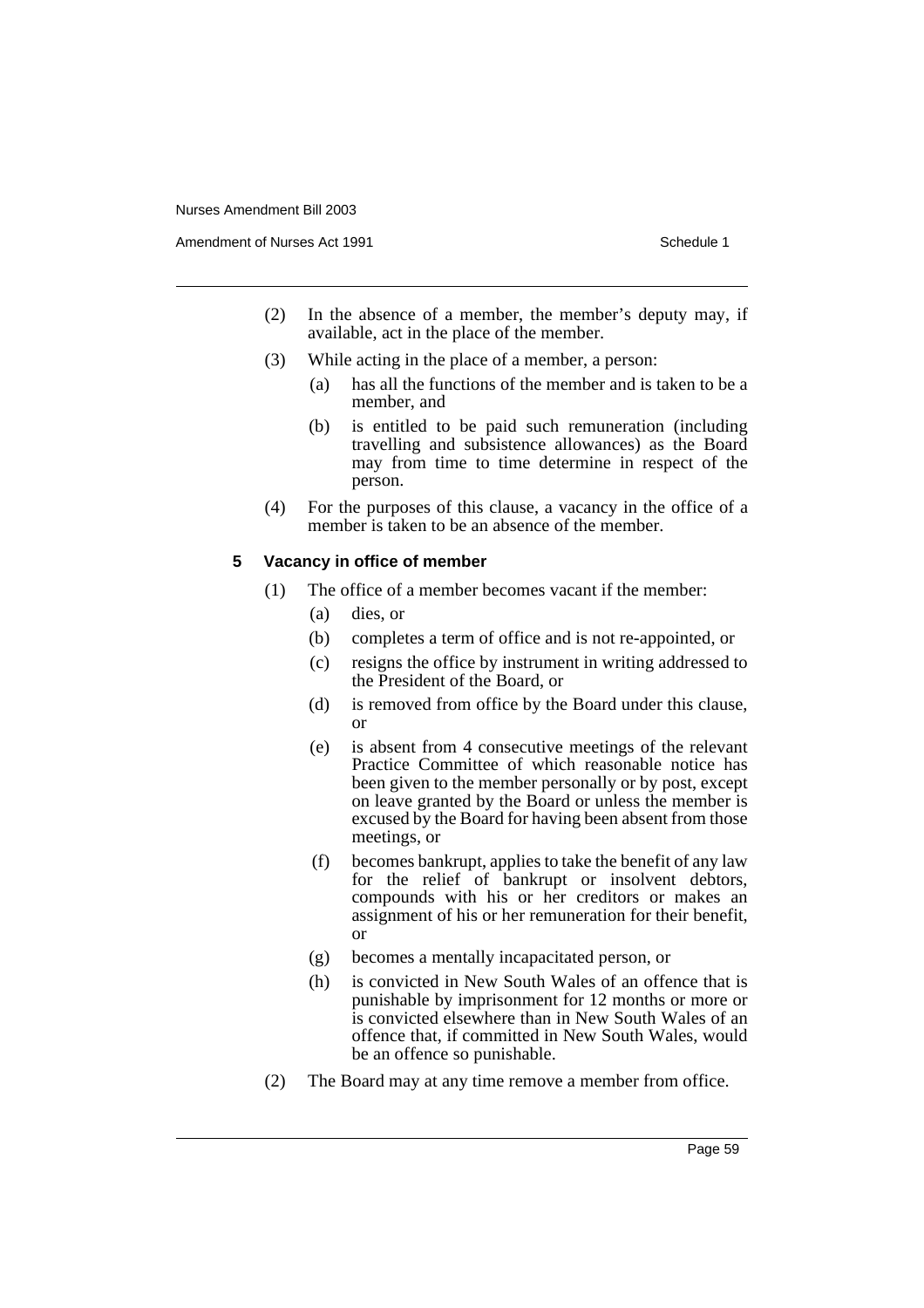Schedule 1 Amendment of Nurses Act 1991

#### **6 Filling of vacancy in office of member**

If the office of any member becomes vacant, a person is, subject to this Act, to be appointed to fill the vacancy.

#### **7 Disclosure of pecuniary interests**

- (1) If:
	- (a) a member has a direct or indirect pecuniary interest in a matter being considered or about to be considered at a meeting of the Practice Committee concerned, and
	- (b) the interest appears to raise a conflict with the proper performance of the member's duties in relation to the consideration of the matter,

the member must, as soon as possible after the relevant facts have come to the member's knowledge, disclose the nature of the interest at a meeting of the Practice Committee.

- (2) A disclosure by a member at a meeting of a Practice Committee that the member:
	- (a) is a member, or is in the employment, of a specified company or other body, or
	- (b) is a partner, or is in the employment, of a specified person, or
	- (c) has some other specified interest relating to a specified company or other body or to a specified person,

is a sufficient disclosure of the nature of the interest in any matter relating to that company or other body or to that person which may arise after the date of the disclosure and which is required to be disclosed under subclause (1).

- (3) Particulars of any disclosure made under this clause must be notified to the Board.
- (4) After a member has disclosed the nature of an interest in any matter, the member must not, unless the Board or the Practice Committee otherwise determines:
	- (a) be present during any deliberation of the Practice Committee with respect to the matter, or
	- (b) take part in any decision of the Practice Committee with respect to the matter.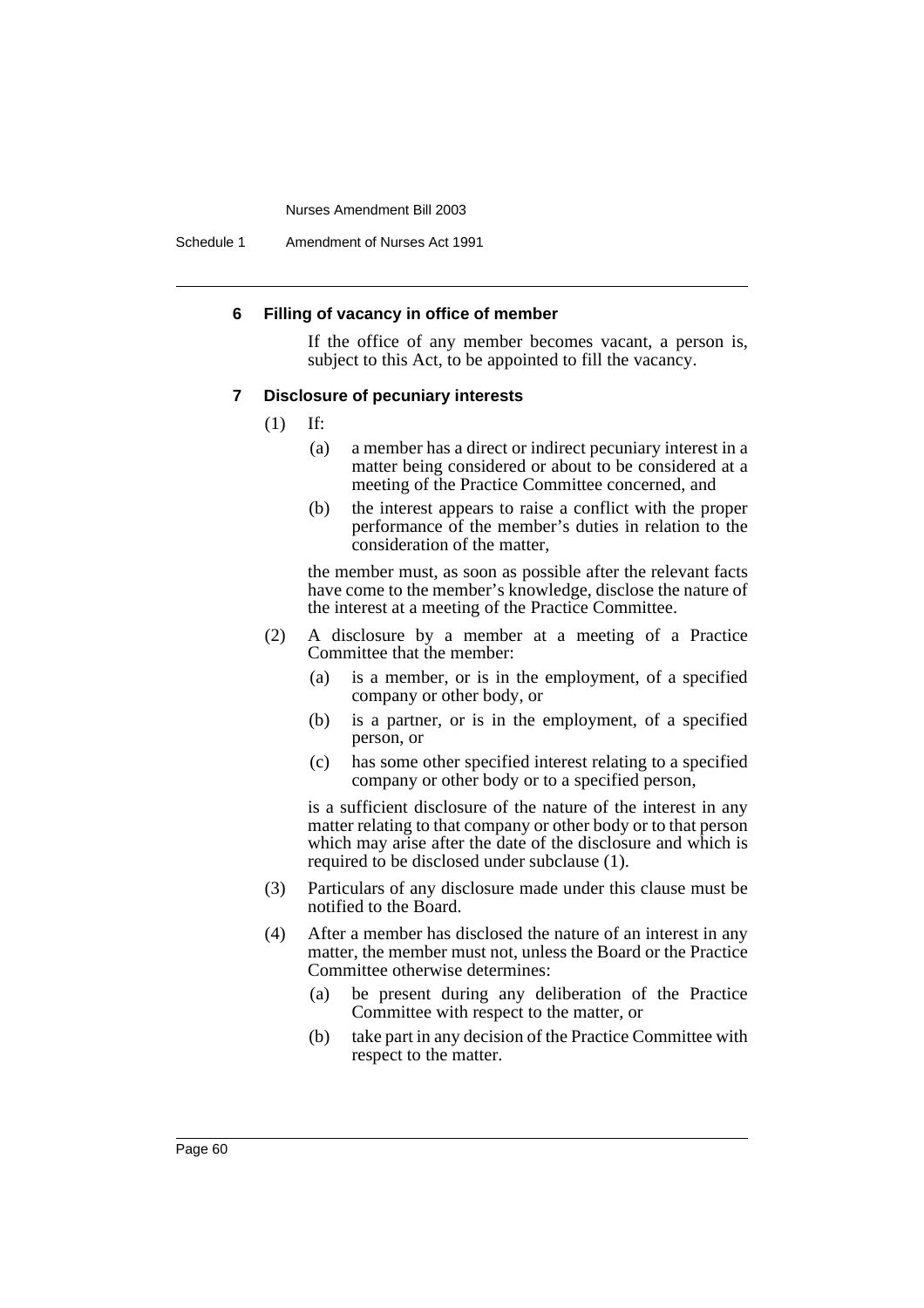Amendment of Nurses Act 1991 **Schedule 1** and the set of the Schedule 1

- (5) For the purposes of the making of a determination by a Practice Committee under subclause (4), a member who has a direct or indirect pecuniary interest in a matter to which the disclosure relates must not:
	- (a) be present during any deliberation of the Practice purpose of making the determination, or
	- (b) take part in the making by the Practice Committee of the determination.
- (6) A contravention of this clause does not invalidate any decision of the Committee.

## **8 Effect of certain other Acts**

- (1) Chapter 2 of the *Public Sector Employment and Management Act 2002* does not apply to or in respect of the appointment of a member.
- (2) If by or under any Act provision is made:
	- (a) requiring a person who is the holder of a specified office to devote the whole of his or her time to the duties of that office, or
	- (b) prohibiting the person from engaging in employment outside the duties of that office,

the provision does not operate to disqualify the person from holding that office and also the office of a member or from accepting and retaining any remuneration payable to the person under this Act as a member.

# **Part 3 Procedure**

## **9 General procedure**

The procedure for the calling of meetings of a Practice Committee and for the conduct of business at those meetings is, subject to this Act and the regulations, to be as determined by the Practice Committee.

## **10 Quorum**

The quorum for a meeting of a Practice Committee is a majority of its members.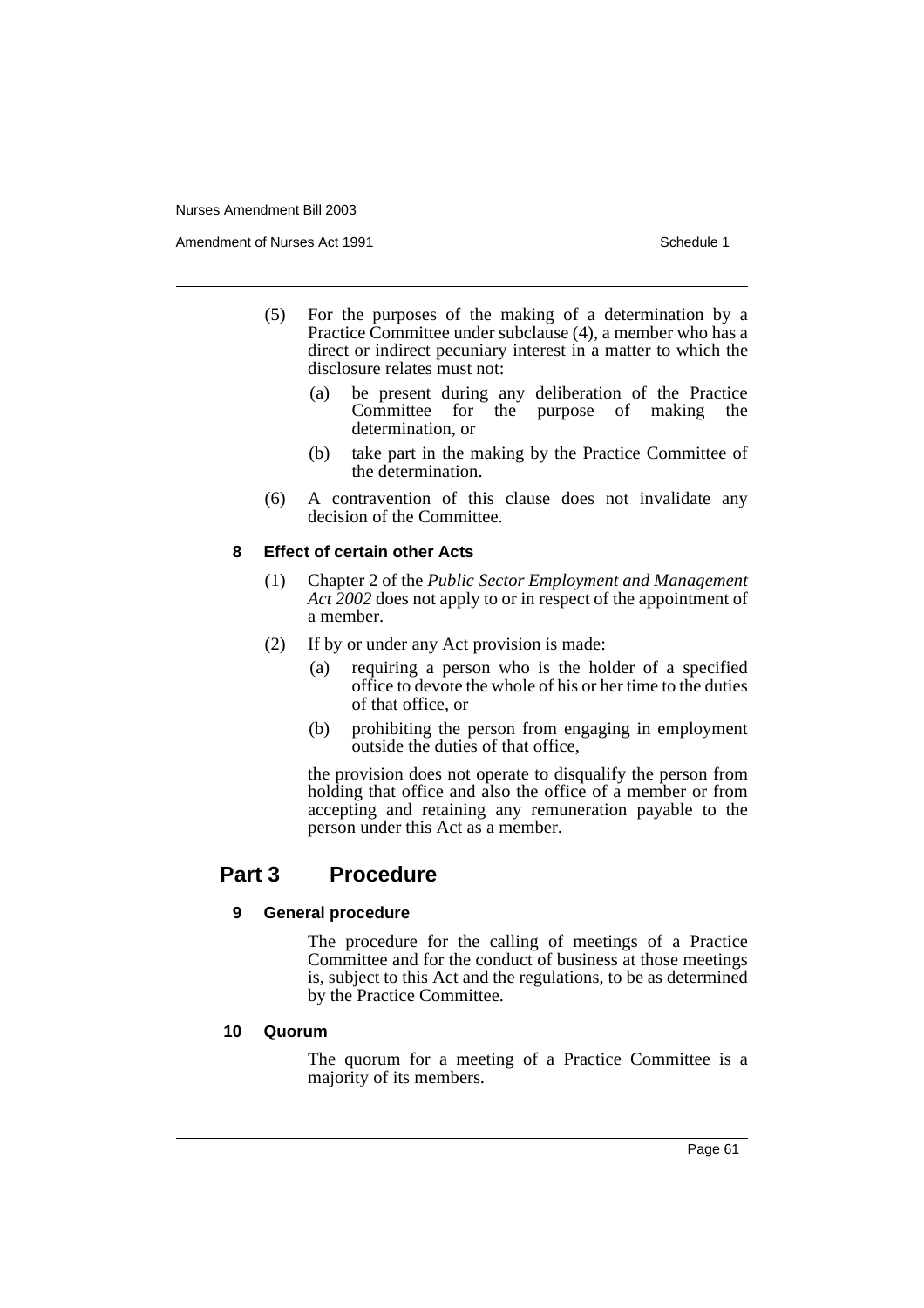#### **11 Presiding member**

- (1) The Chairperson of a Practice Committee (or, in the absence of the Chairperson, another member of the Practice Committee elected to preside at the meeting by the members present) is to preside at a meeting of the Practice Committee.
- (2) The presiding member has a deliberative vote and, in the event of an equality of votes, has a second or casting vote.

#### **12 Voting**

A decision supported by a majority of the votes cast at a meeting of a Practice Committee at which a quorum is present is the decision of the Practice Committee.

#### **13 Transaction of business outside meetings or by telephone**

- (1) A Practice Committee may, if it thinks fit, transact any of its business by the circulation of papers among all the members of the Practice Committee for the time being, and a resolution in writing approved in writing by a majority of those members is taken to be a decision of the Practice Committee.
- (2) A Practice Committee may, if it thinks fit, transact any of its business at a meeting at which members (or some members) participate by telephone, closed-circuit television or other means, but only if any member who speaks on a matter before the meeting can be heard by the other members.
- (3) For the purposes of:
	- (a) the approval of a resolution under subclause (1), or
	- (b) a meeting held in accordance with subclause (2),

the Chairperson and each member of a Practice Committee have the same voting rights as they have at an ordinary meeting of the Practice Committee.

- (4) A resolution approved under subclause (1) is, subject to the regulations, to be recorded in the minutes of the meetings of the Practice Committee.
- (5) Papers may be circulated among the members for the purposes of subclause (1) by facsimile or other transmission of the information in the papers concerned.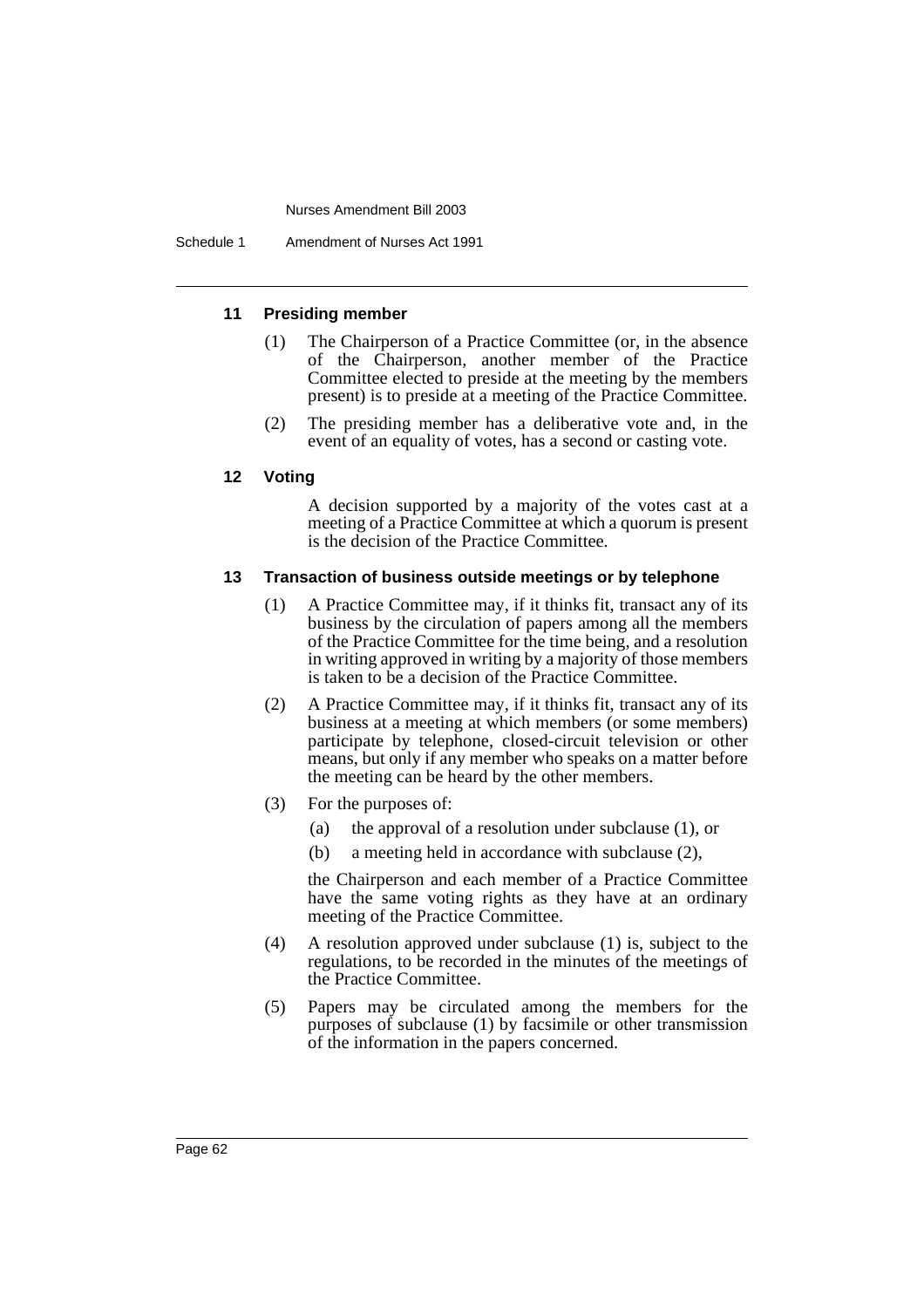Amendment of Nurses Act 1991 **Schedule 1** and the set of the Schedule 1

# **14 First meeting**

The Board may call the first meeting of a Practice Committee in such manner as the Board thinks fit.

# **Schedule 1B Inquiries by the Board**

(Section 29A)

## **1 Board may hold inquiry into eligibility**

- (1) The Board may hold an inquiry, in such cases as it considers appropriate, into the eligibility of an applicant to be registered or enrolled.
- (2) The inquiry may include an inquiry into the applicant's competence to practise nursing or midwifery.

# **2 Commission to be notified of inquiry**

- (1) The Board must give the Commission at least 7 days' notice in writing before the Board holds an inquiry under this Schedule.
- (2) The Commission may appear and be heard at an inquiry under this Schedule.

## **3 Applicant to be notified of inquiry**

The President is to fix a time and place for the holding of an inquiry and is to cause the applicant concerned to be given at least 14 days' notice in writing of the time and place for the inquiry.

## **4 Powers etc of the Board in an inquiry**

For the purposes of an inquiry conducted by the Board under this Schedule, the Board has the same functions that the Tribunal has under this Act. However, proceedings on an inquiry conducted by the Board are not to be open to the public.

# **5 Applicant entitled to attend**

(1) The person in relation to whom an inquiry is being held is entitled to attend and to be accompanied by a legal practitioner or another adviser, but is not entitled to be represented by a legal practitioner or other adviser.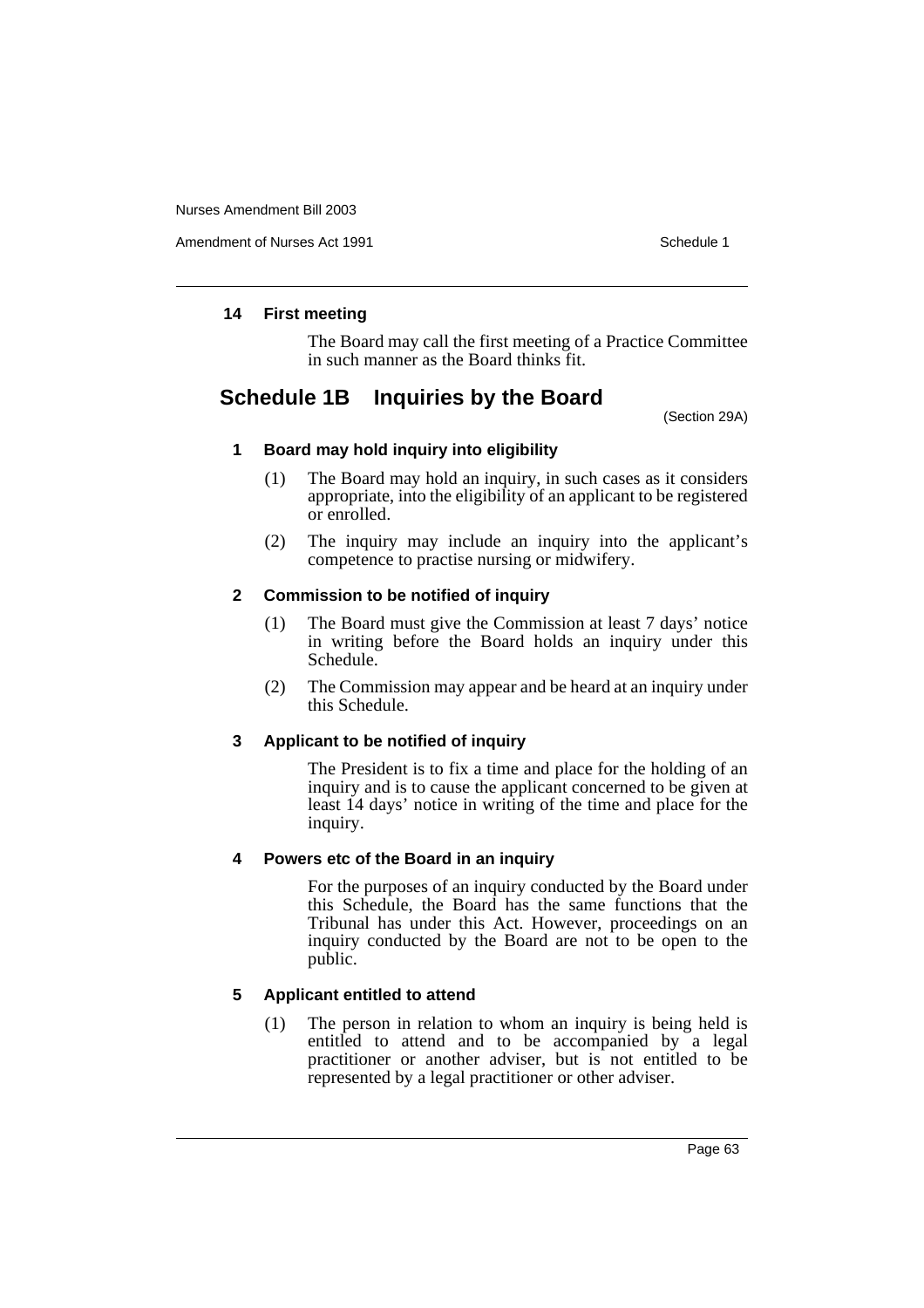Schedule 1 Amendment of Nurses Act 1991

(2) This clause does not prevent the Board from proceeding with an inquiry in the absence of the applicant so long as the applicant has been given notice of the inquiry in accordance with clause 3.

## **6 Provisions concerning witnesses etc**

Schedule 2 applies to and in respect of a person or witness appearing or evidence given at an inquiry in the same way as it applies to a person or witness appearing or evidence given before the Tribunal.

## **7 Constitution of Board for inquiry**

- (1) If the Board decides to hold an inquiry, the Board is to appoint 3 persons to conduct the inquiry.
- (2) The persons appointed to conduct the inquiry need not be members of the Board.
- (3) The persons appointed to conduct an inquiry are taken to be members of the Board and to constitute the Board for the purposes of the inquiry and, accordingly, may exercise the functions of the Board in relation to the inquiry.

## **8 Director-General may intervene at inquiry**

The Director-General may intervene in any inquiry before the Board and is entitled to be heard personally or by being represented by an officer of the Department of Health.

## **9 Preliminary examinations of applicants**

- (1) Before or during an inquiry under this Schedule, the Board may require the applicant, by notice in writing given personally or by post to the applicant, to undergo at the Board's expense an examination by a registered health practitioner specified in the notice, at any reasonable time and place so specified.
- (2) A failure by an applicant, without reasonable cause, to comply with such a notice is, for the purposes of this Schedule (including any inquiry or appeal under this Act), evidence that the applicant does not have sufficient physical and mental capacity to practise nursing or midwifery.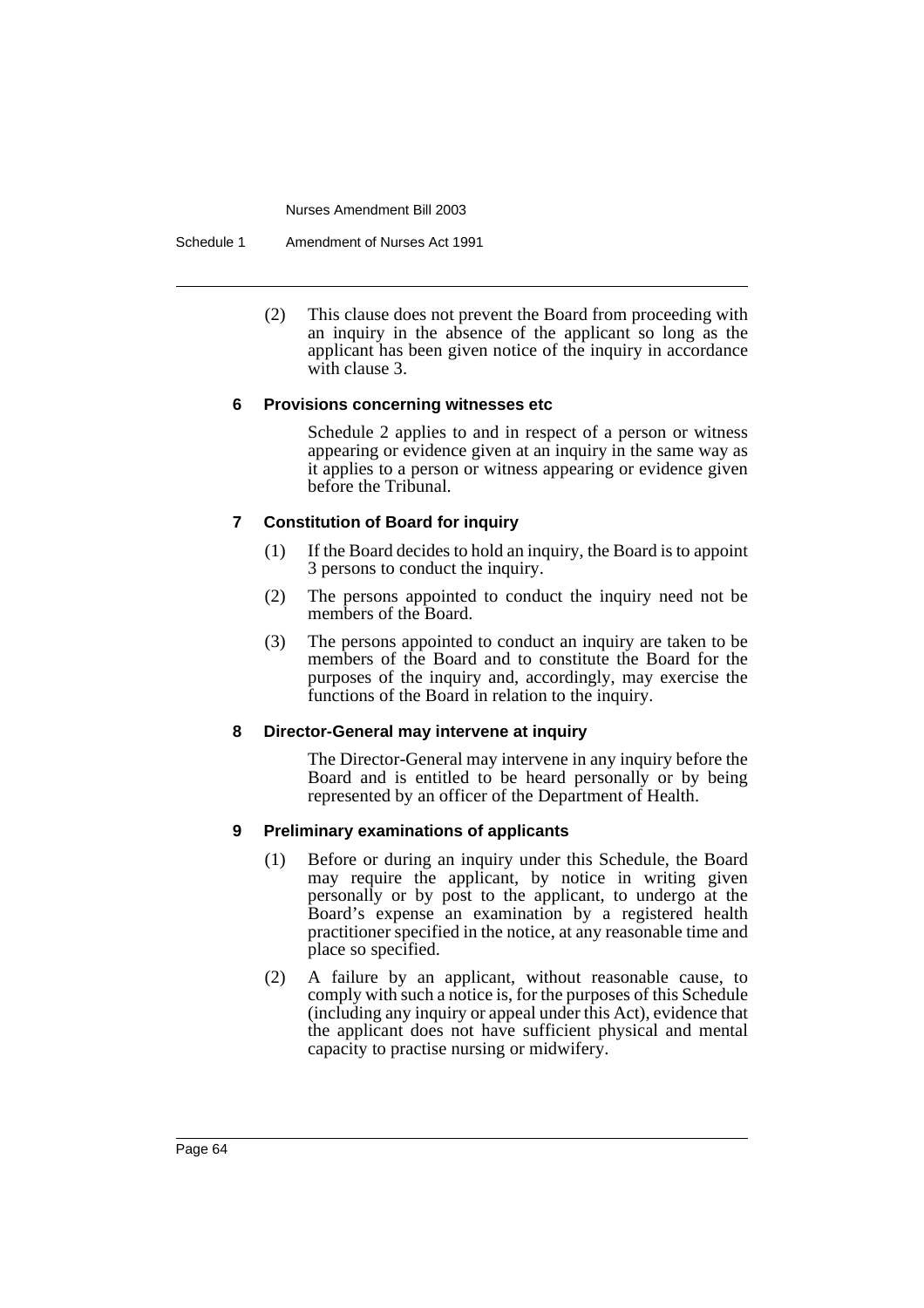Amendment of Nurses Act 1991 **Schedule 1** and the set of the Schedule 1

## **10 Decisions of the Board in an inquiry**

A decision supported by at least 2 of the 3 persons appointed to conduct an inquiry under this Schedule on an inquiry, or on any question arising during an inquiry, is a decision of the Board.

# **11 Details of decision to be supplied to applicant**

- (1) The Board must provide a written statement of a decision on an inquiry to the person in relation to whom the inquiry was held and must do so within one month after the decision is made.
- (2) The statement of a decision must:
	- (a) give the reasons for the decision, and
	- (b) include information about any appeal rights the person has under section 32.
- (3) The Board may also provide the statement of a decision to such other persons as the Board thinks fit.

# **12 Statement need not contain confidential information**

- (1) The Board is not required to include confidential information in the statement of a decision. If a statement would be false or misleading if it did not include the confidential information, the Board is not required to provide the statement.
- (2) When confidential information is not included in the statement of a decision provided to a person or the statement is not provided to a person because of subclause (1), the Board must give a confidential information notice to the person.
- (3) A confidential information notice is a notice that indicates that confidential information is not included or that the statement will not be provided (as appropriate) and gives the reasons for this. The notice must be in writing and must be given within one month after the decision is made.
- (4) This clause does not affect the power of a court to make an order for the discovery of documents or to require the giving of evidence or the production of documents to a court.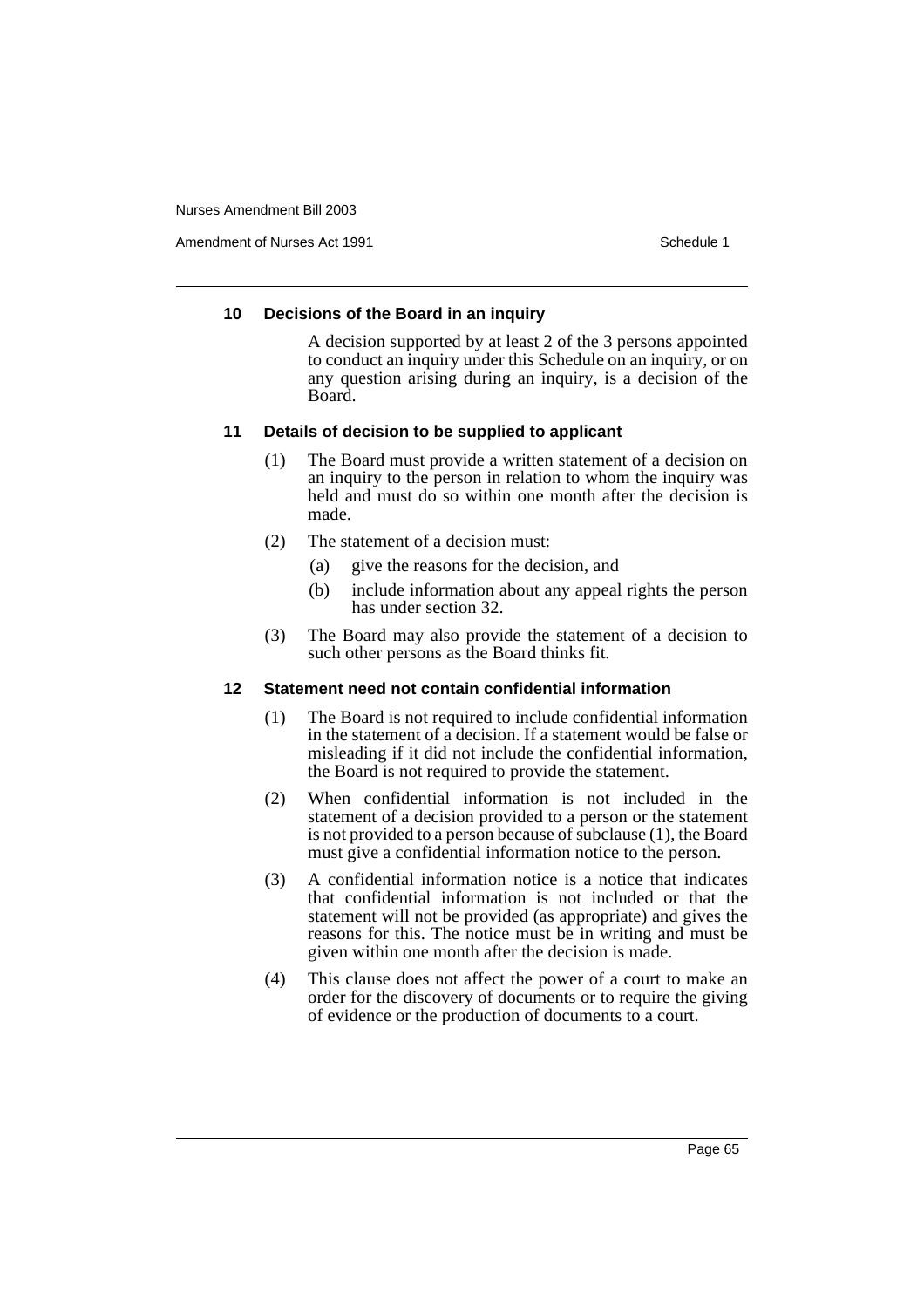Schedule 1 Amendment of Nurses Act 1991

(5) In this clause:

*confidential information* means information that:

- (a) has not previously been published or made available to the public when a written statement of a decision to which it is or may be relevant is being prepared, and
- (b) relates to the personal or business affairs of a person, other than a person to whom the Board is required (or would, but for subclause (1), be required) to provide a written statement of a decision, and
- (c) is information:
	- (i) that was supplied in confidence, or
	- (ii) the publication of which would reveal a trade secret, or
	- (iii) that was provided in compliance with a duty imposed by an enactment, or
	- (iv) the provision of which by the Board would be in breach of any enactment.

# **[216] Schedule 2 Proceedings before a Committee and the Tribunal**

Omit "an accredited nurse" from clause 5 (1). Insert instead "a nurse or midwife".

# **[217] Schedule 2, clause 5 (2)**

Insert "or midwife" after "nurse".

#### **[218] Schedule 2, clause 6 (1)**

Omit "accredited nurse". Insert instead "nurse or midwife".

# **[219] Schedule 2, clause 6 (1) (b) (iii)**

Insert "or midwife" after "nurse".

# **[220] Schedule 2, clause 6 (1) (b)**

Omit "or nursing profession".

Insert instead ", nursing or midwifery profession".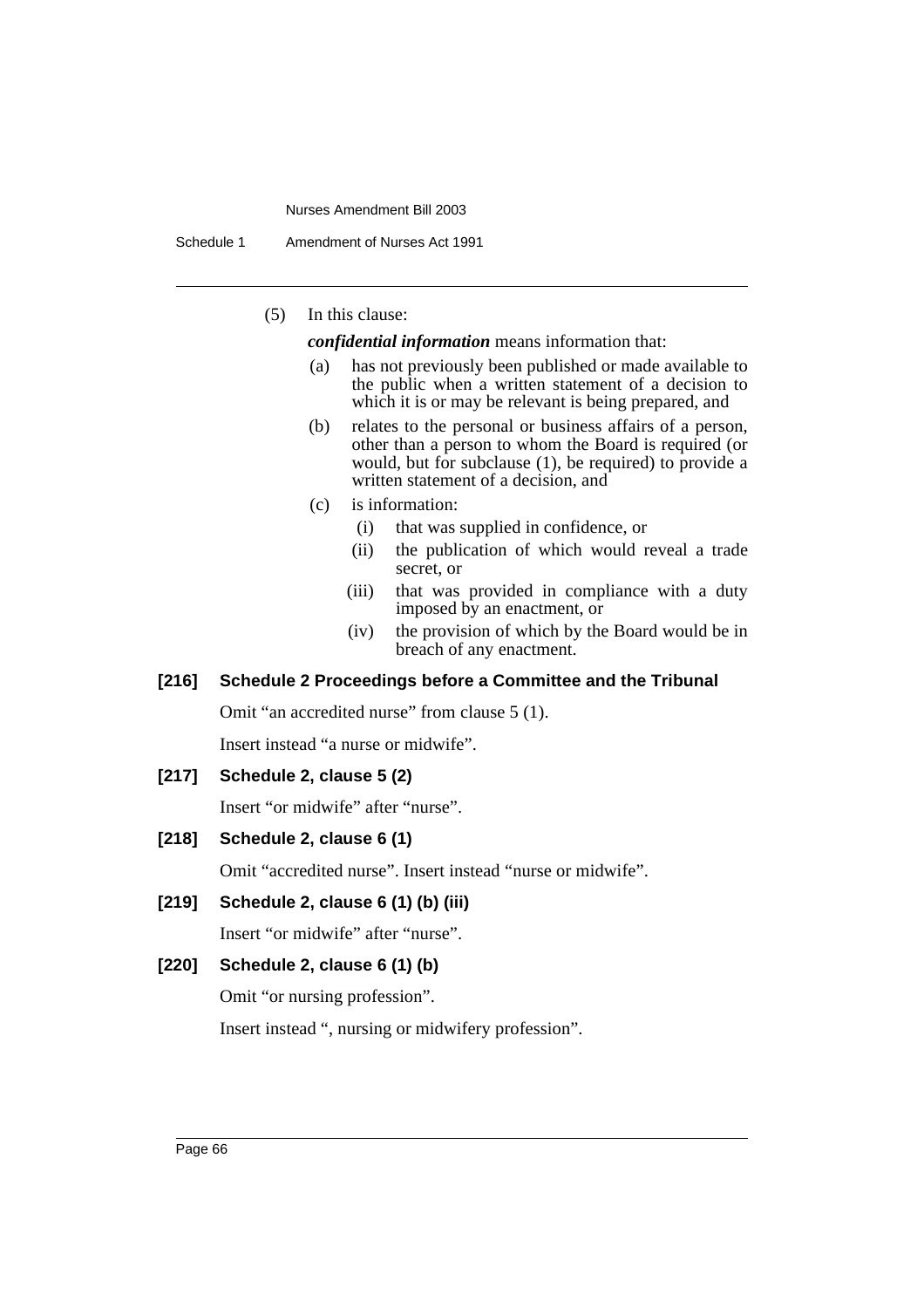Amendment of Nurses Act 1991 **Schedule 1** Schedule 1

# **[221] Schedule 2, clause 6 (3) (b)**

Insert "or midwife" after "nurse".

# **[222] Schedule 2, clause 11 (1) (b)**

Omit "an accredited nurse". Insert instead "a nurse or midwife".

# **[223] Schedule 2, clause 11 (1) (c)**

Insert after clause 11 (1) (b):

, or

(c) the complaint before the Committee or Tribunal is withdrawn.

# **[224] Schedule 2, clause 11 (2)**

Omit "accredited nurse". Insert instead "nurse or midwife".

# **[225] Schedule 3 Savings and transitional provisions**

Insert at the end of clause 2 (1):

*Nurses Amendment Act 2003*

# **[226] Schedule 3, Part 4**

Insert after Part 3:

# **Part 4 Provisions consequent on enactment of Nurses Amendment Act 2003**

## **20 Definitions**

In this Part:

*former Register* means the Register of Nurses kept by the Board immediately before the commencement of clause 21.

*the 2003 amendment Act* means the *Nurses Amendment Act 2003*.

## **21 Registration as nurse or midwife**

(1) A person who is registered in List "A" of the former Register immediately before the commencement of this clause is on that commencement: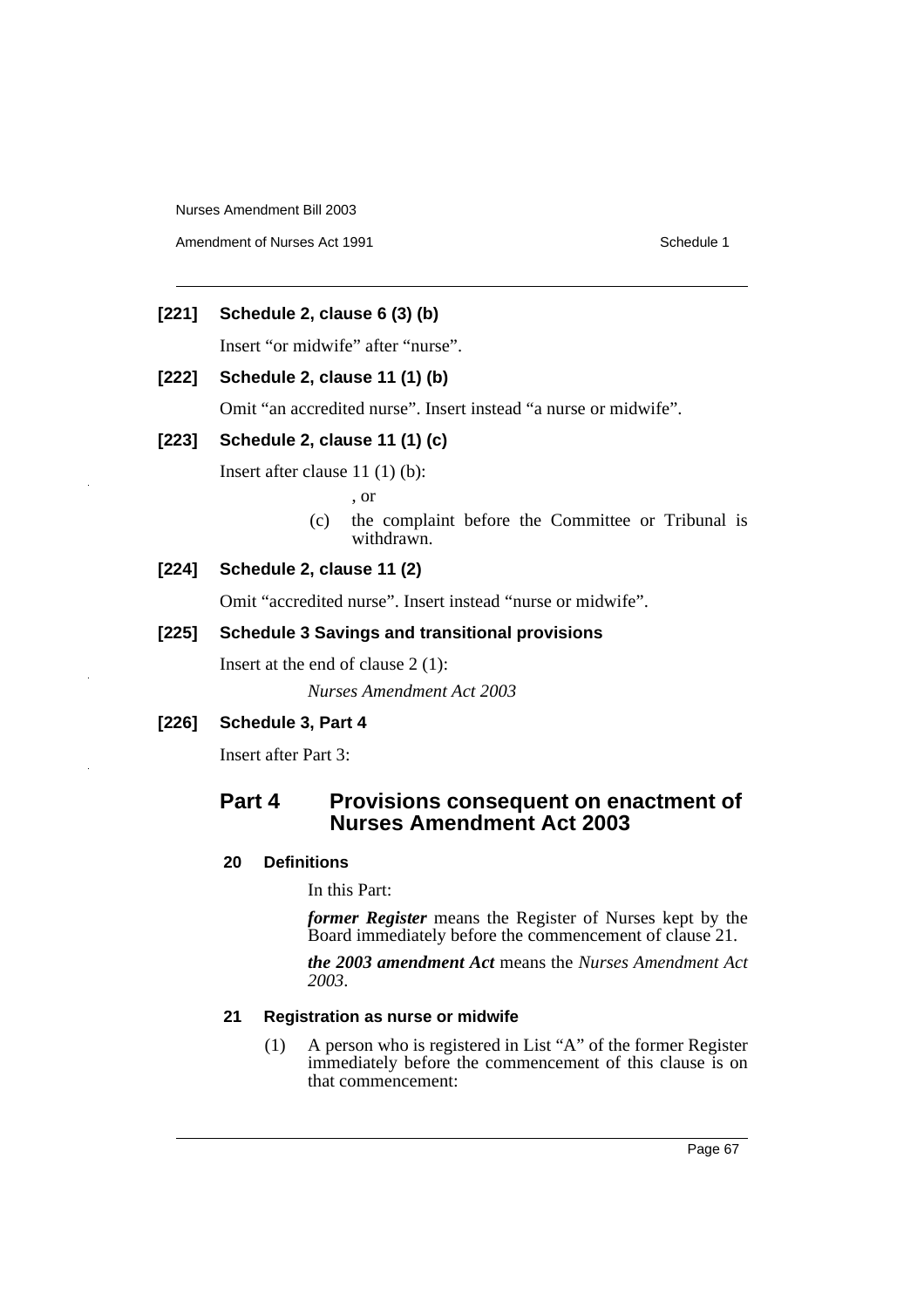- (a) taken to be registered as a nurse, and
- (b) (if the person is also authorised to practise midwifery immediately before that commencement) also taken to be registered as a midwife.
- (2) A person who is registered in List "B" of the former Register immediately before the commencement of this clause is on that commencement taken to be registered as a nurse unless the person is also authorised to practise midwifery immediately before that commencement.
- (3) A person who is registered in List "B" of the former Register immediately before the commencement of this clause and also authorised to practise midwifery immediately before that commencement is on that commencement taken to be registered as a midwife, unless the person is the subject of a determination under subclause (4).
- (4) The Board may determine that a person who is registered in List "B" of the former Register immediately before the commencement of this clause and also authorised to practise midwifery immediately before that commencement is, on that commencement, taken to be registered as both a nurse and a midwife (and such a determination has effect accordingly).

#### **22 Reconstitution of Board**

- (1) The Nurses and Midwives Board is a continuation of the Nurses Registration Board constituted under section 8 immediately before the commencement of this clause.
- (2) A person who, immediately before the substitution of section 9 (2) by the 2003 amendment Act, held office as a member of the Board continues to hold office as a member of the Board, and for that purpose is taken to have been elected or appointed under the provision of section  $9(2)$  (as so substituted) that the Minister determines is the provision that corresponds to the provision of that subsection under which the person was actually appointed or elected.
- (3) For the purposes of clause 3 (2) of Schedule 1 (which limits a person to no more than 3 consecutive terms of office as an appointed member of the Board), a term of office for which a person is taken to be appointed under this clause constitutes the person's first term of office as a member of the Board.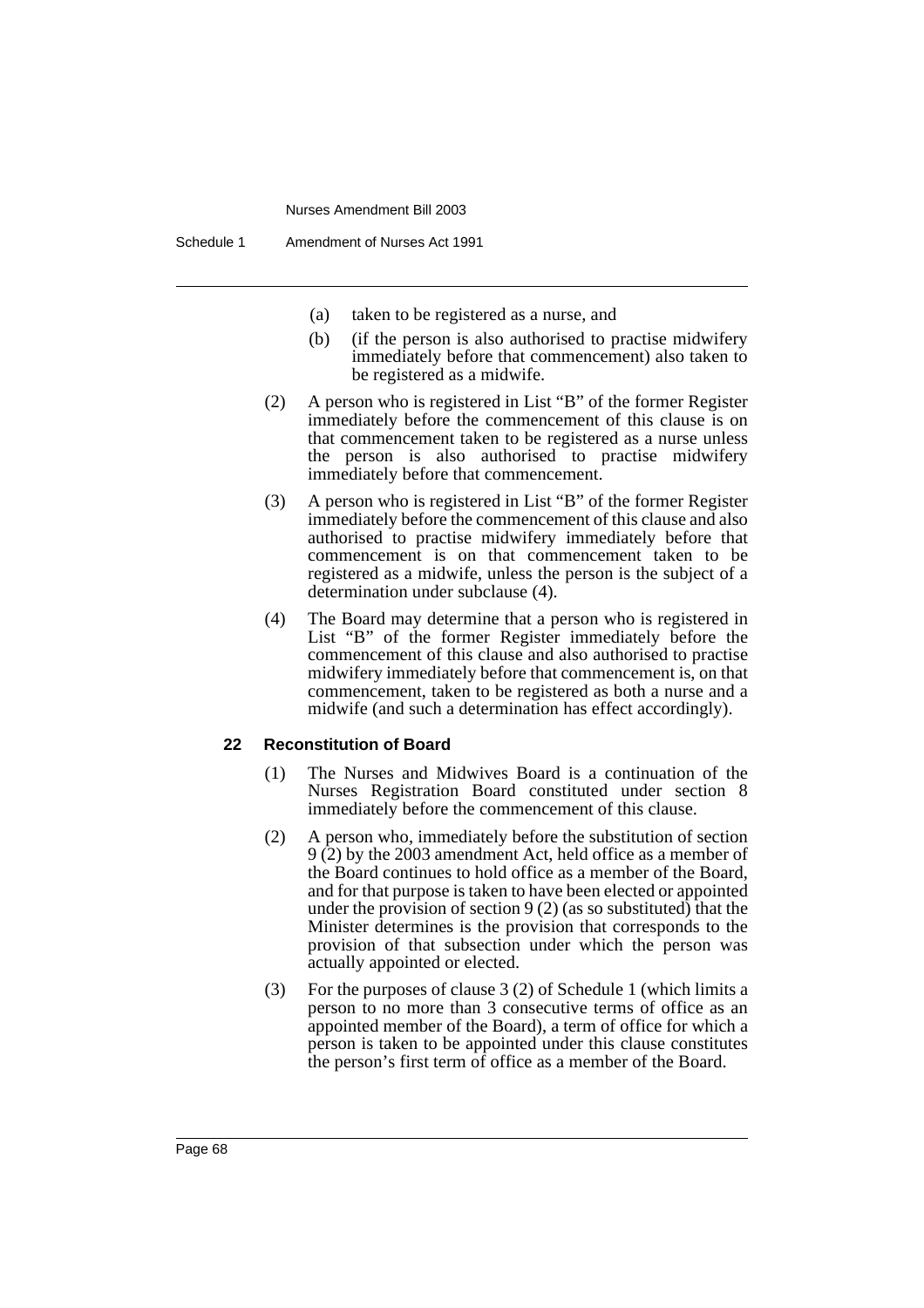Amendment of Nurses Act 1991 **Schedule 1** Schedule 1

(4) A vacancy in the office of a member of the Board that results from the substitution of section 9 (2) by the 2003 amendment Act (and the operation of this clause) is to be filled in accordance with this Act. Despite such a vacancy, the Board is taken to be properly constituted pending the filling of the vacancy.

## **23 Term of nurse practitioner authorisation**

On the commencement of the amendment to section 19A by the 2003 amendment Act, the period specified in an authorisation to practise as a nurse practitioner in force immediately before that commencement is extended by 2 years, and the period specified in the authorisation as the period for which it has effect is taken to be amended accordingly.

## **24 Appeals pending in District Court**

An appeal to the District Court made under section 32 before the substitution of that section by the 2003 amendment Act is to proceed and be dealt with, and the decision on appeal is to be given effect to, under that section as if it had not been substituted by the 2003 amendment Act.

## **25 Member of Board sitting on Tribunal**

Section 59 (6), as substituted by the 2003 amendment Act, does not prevent a member of the Board sitting as a member of the Tribunal pursuant to an appointment made before the commencement of that substitution.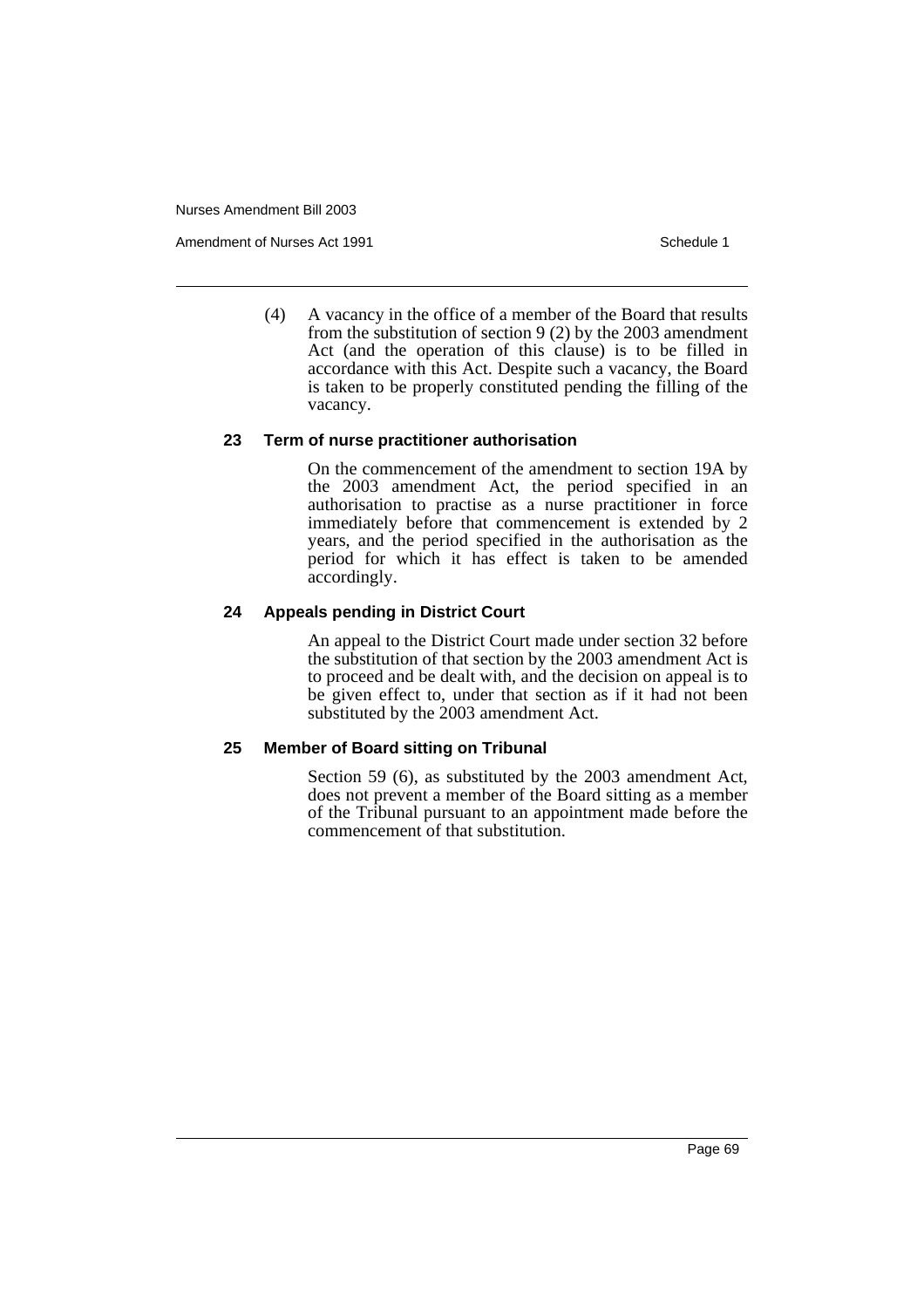# **Schedule 2 Amendment of other Acts**

(Section 4)

# **2.1 Crimes Act 1900 No 40**

# **[1] Section 45 Prohibition of female genital mutilation**

Omit "a person authorised to practise midwifery under the *Nurses Act 1991*" from paragraph (a) of the definition of *authorised professional* in section 45  $(7)$ .

Insert instead "a midwife within the meaning of the *Nurses and Midwives Act 1991*".

# **[2] Section 45 (7), definition of "authorised professional"**

Omit "Nurses Registration Board" from paragraph (b) of the definition.

Insert instead "Nurses and Midwives Board".

# **[3] Section 428A Definitions**

Omit "a person authorised under the *Nurses Act 1991* to practise as a nurse practitioner" from the definition of *self-induced intoxication*.

Insert instead "a person authorised under the *Nurses and Midwives Act 1991* to practise as a nurse practitioner or a midwife practitioner".

# **2.2 Drug Misuse and Trafficking Act 1985 No 226**

# **[1] Section 3 Definitions**

Insert in alphabetical order in section 3 (1):

*midwife* means a registered midwife within the meaning of the *Nurses and Midwives Act 1991*.

*midwife practitioner* means a person authorised under the *Nurses and Midwives Act 1991* to practise as a midwife practitioner.

# **[2] Section 3 (1), definition of "nurse"**

Omit "*Nurses Registration Act 1953*".

Insert instead "*Nurses and Midwives Act 1991*".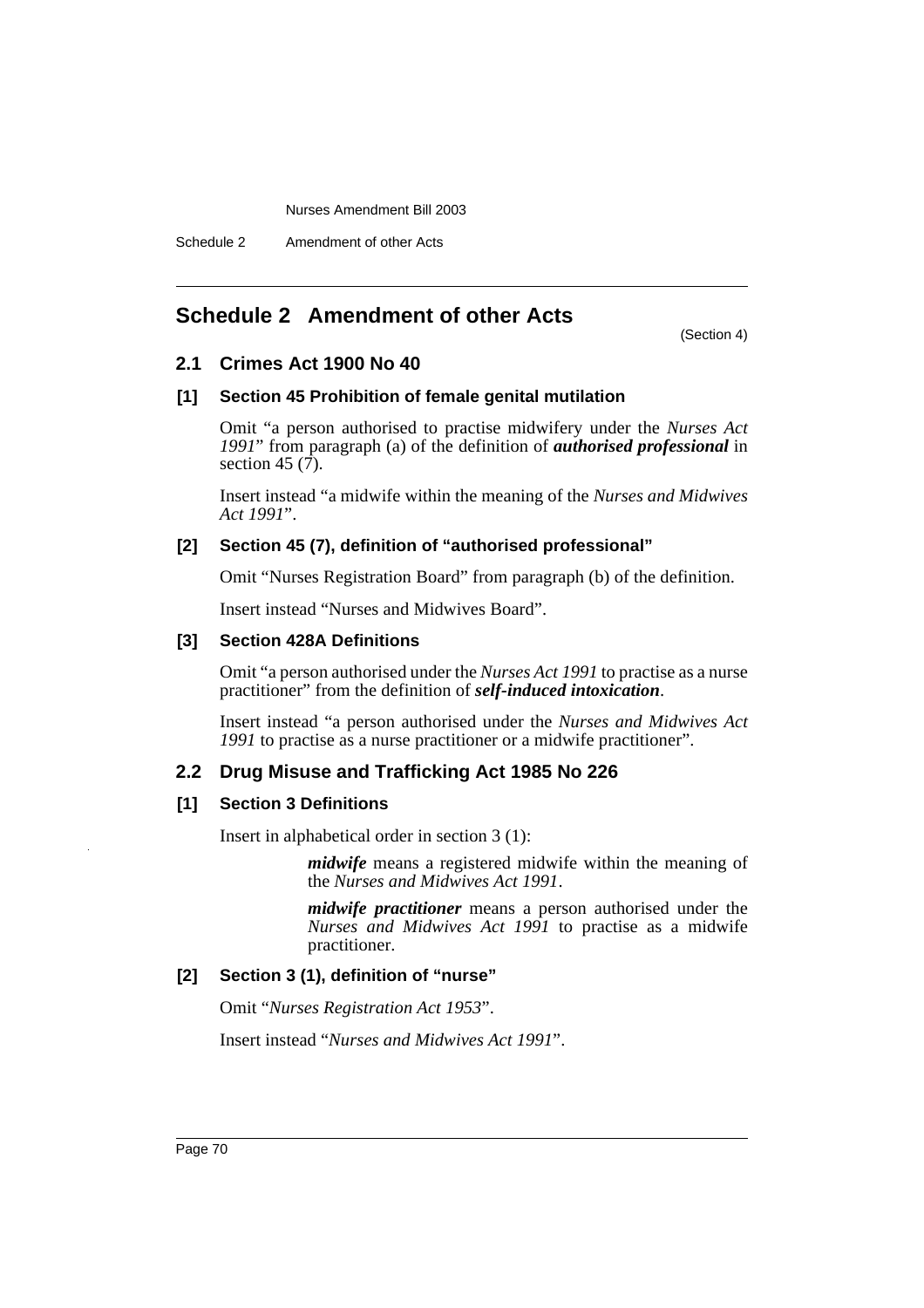Amendment of other Acts **Schedule 2** and the 2 and the 2 and 2 and 2 and 2 and 2 and 2 and 2 and 2 and 2 and 2 and 2 and 2 and 2 and 2 and 2 and 2 and 2 and 2 and 2 and 2 and 2 and 2 and 2 and 2 and 2 and 2 and 2 and 2 and

# **[3] Section 3 (1), definition of "nurse practitioner"**

Omit "*Nurses Act 1991*". Insert instead "*Nurses and Midwives Act 1991*".

## **[4] Section 11 Possession of equipment for administration of prohibited drugs**

Omit "or nurse" from section 11 (2) (a).

Insert instead ", nurse or midwife".

## **[5] Section 15 Forging etc prescriptions**

Insert ", midwife practitioner" after "nurse practitioner".

#### **[6] Section 16 Obtaining etc prescription by false representation**

Insert ", midwife practitioner" after "nurse practitioner" in section 16 (a) (i).

## **[7] Section 17 Obtaining prohibited drug by false representation**

Insert "midwife practitioner," after "nurse practitioner,".

#### **[8] Section 18 Obtaining prohibited drugs from medical practitioners, nurse practitioners or midwife practitioners**

Omit "or nurse practitioner" from the definition of *authorised person* in section 18 (2).

Insert instead ", nurse practitioner or midwife practitioner".

# **[9] Section 29 Traffickable quantity—possession taken to be for supply**

Insert "midwife practitioner," after "nurse practitioner," in section 29 (b).

# **2.3 Health Administration Act 1982 No 135**

## **Schedule 2A Health professional boards**

Omit the matter relating to the Nurses Registration Board.

Insert instead:

Nurses and Midwives Board established under the *Nurses and Midwives Act 1991*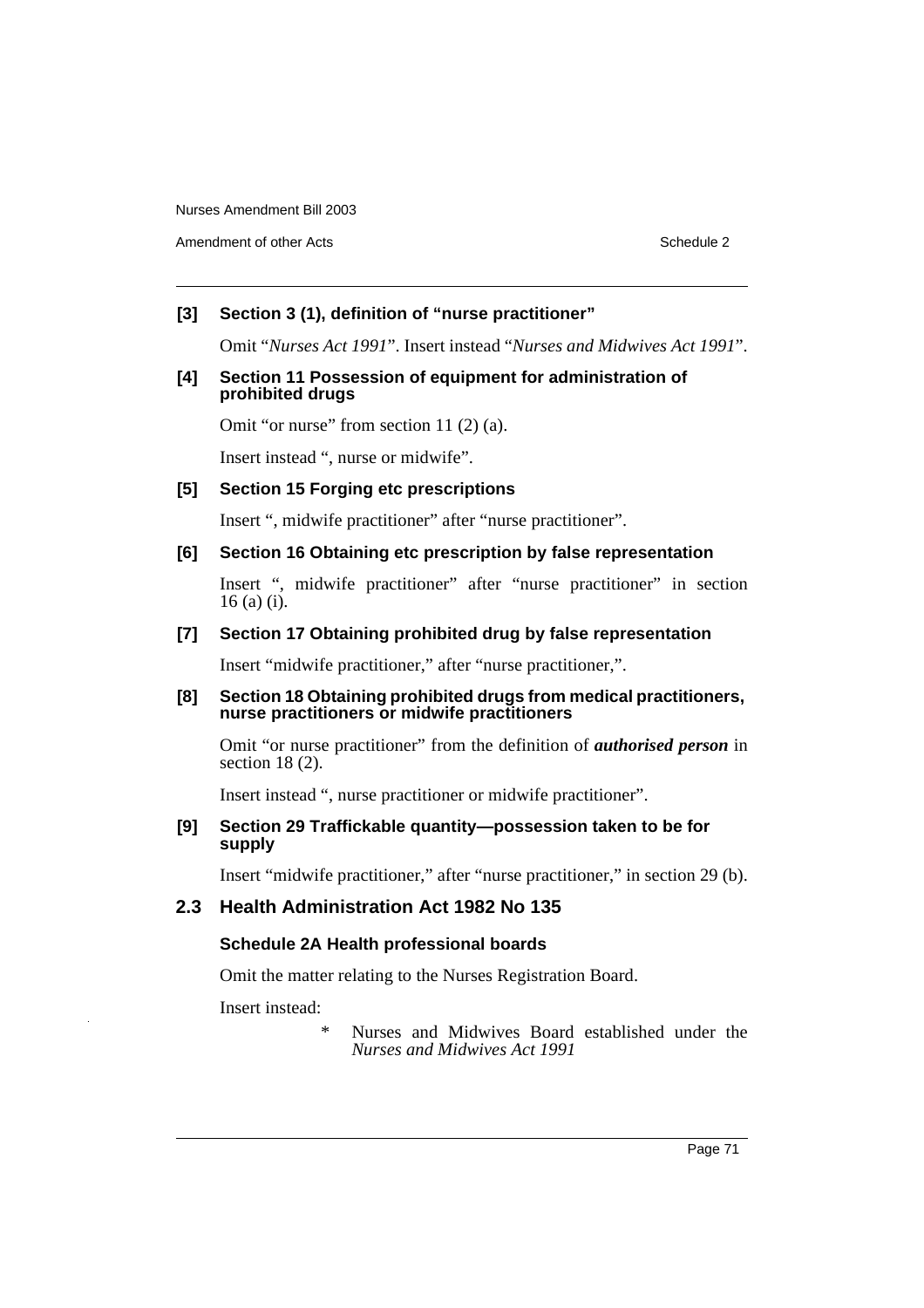Schedule 2 Amendment of other Acts

# **2.4 Health Care Complaints Act 1993 No 105**

## **[1] Section 4 Definitions**

Omit "*Nurses Act 1991*" from the definition of *health registration Act*.

Insert instead "*Nurses and Midwives Act 1991*".

### **[2] Section 40 Opportunity for persons investigated to make submissions**

Omit "*Nurses Act 1991*" from the note to the section.

Insert instead "*Nurses and Midwives Act 1991*".

## **2.5 Health Professionals (Special Events Exemption) Act 1997 No 90**

## **Section 3 Definitions**

Omit "*Nurses Act 1991*" from the definition of *Health Registration Act*.

Insert instead "*Nurses and Midwives Act 1991*".

## **2.6 Health Services Act 1997 No 154**

#### **Section 117 Duty to report certain criminal conduct and disciplinary matters**

Omit paragraph (e) of the definition of *relevant health professional registration Act* in section 117 (3).

Insert instead:

(e) in relation to an employee who is employed as a nurse or midwife—the *Nurses and Midwives Act 1991*, or

# **2.7 Human Tissue Act 1983 No 164**

## **[1] Section 4 Definitions**

Omit the definitions of *nurse* and *nursing aide* from section 4 (1).

Insert instead:

*nurse* has the same meaning as in the *Nurses and Midwives Act 1991*.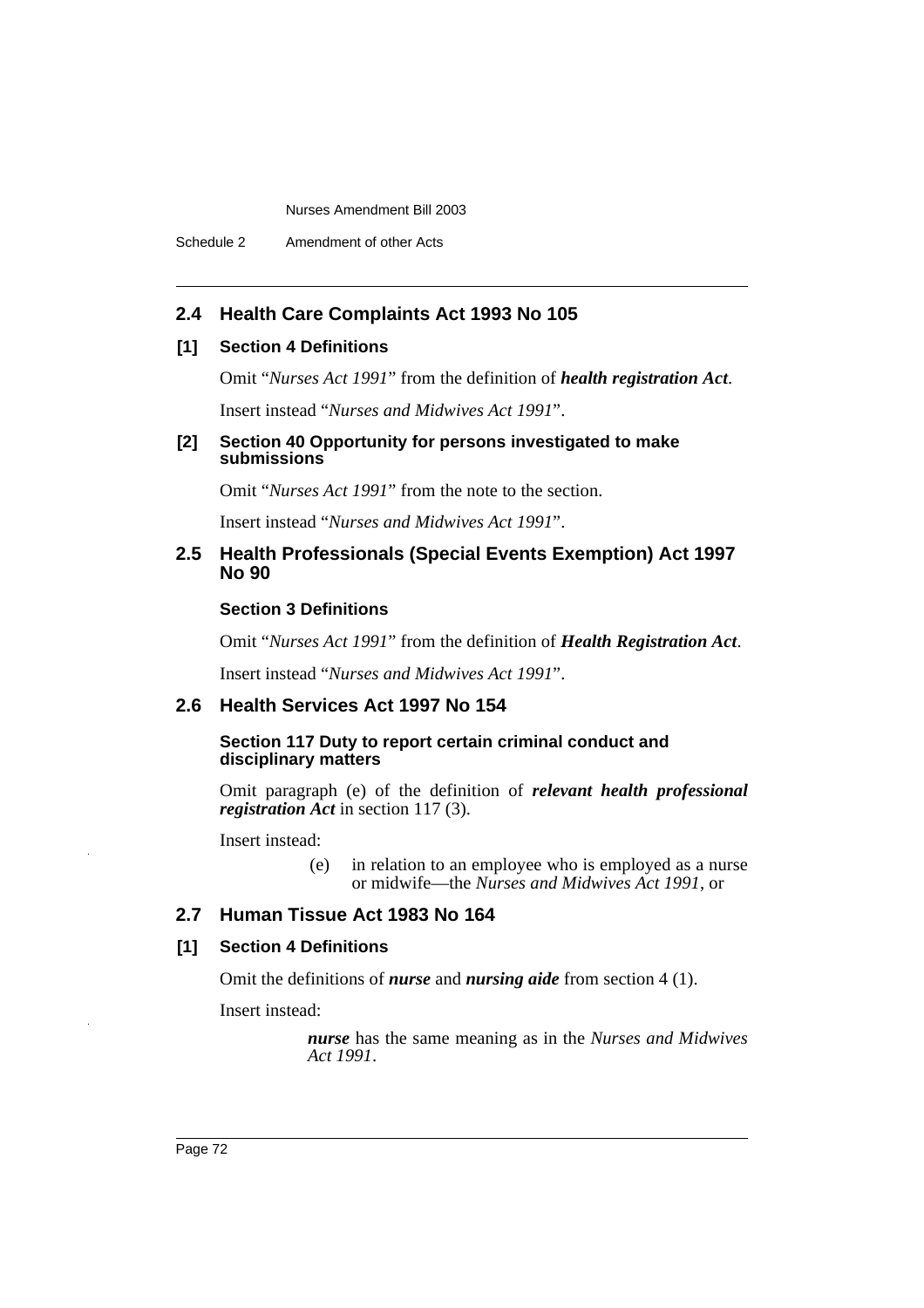Amendment of other Acts **Schedule 2** and the 2 and the 2 and 2 and 2 and 2 and 2 and 2 and 2 and 2 and 2 and 2 and 2 and 2 and 2 and 2 and 2 and 2 and 2 and 2 and 2 and 2 and 2 and 2 and 2 and 2 and 2 and 2 and 2 and 2 and

## **[2] Section 16 Revocation of consent**

Omit "or nursing aide" from section 16 (2) (a) (iii).

### **[3] Section 17 Child no longer in agreement with removal or transplantation**

Omit "or nursing aide" from section 17 (1) (a) (iii).

# **2.8 Law Enforcement (Powers and Responsibilities) Act 2002 No 103**

## **Schedule 2 Search warrants under other Acts**

Insert in alphabetical order:

*Nurses and Midwives Act 1991*, section 77B

# **2.9 Liquor Act 1982 No 147**

# **Section 6 Application of Act**

Omit section 6 (1) (d). Insert instead:

- (d) liquor where the sale is for medicinal purposes only and is made by:
	- (i) a registered medical practitioner, or
	- (ii) a nurse authorised under the *Nurses and Midwives Act 1991* to practise as a nurse practitioner, or
	- (iii) a midwife authorised under that Act to practise as a midwife practitioner, or
	- (iv) a pharmacist under the *Pharmacy Act 1964*,

# **2.10 Medical Practice Act 1992 No 94**

# **Section 111 Other health care professionals not affected**

Insert "registered midwife," after "registered nurse," in section 111 (1).

# **2.11 Nurses and Midwives Act 1991 No 9**

# **[1] Section 77B Search warrants**

Omit "authorised justice" wherever occurring in section 77B (1) and (3). Insert instead "authorised officer".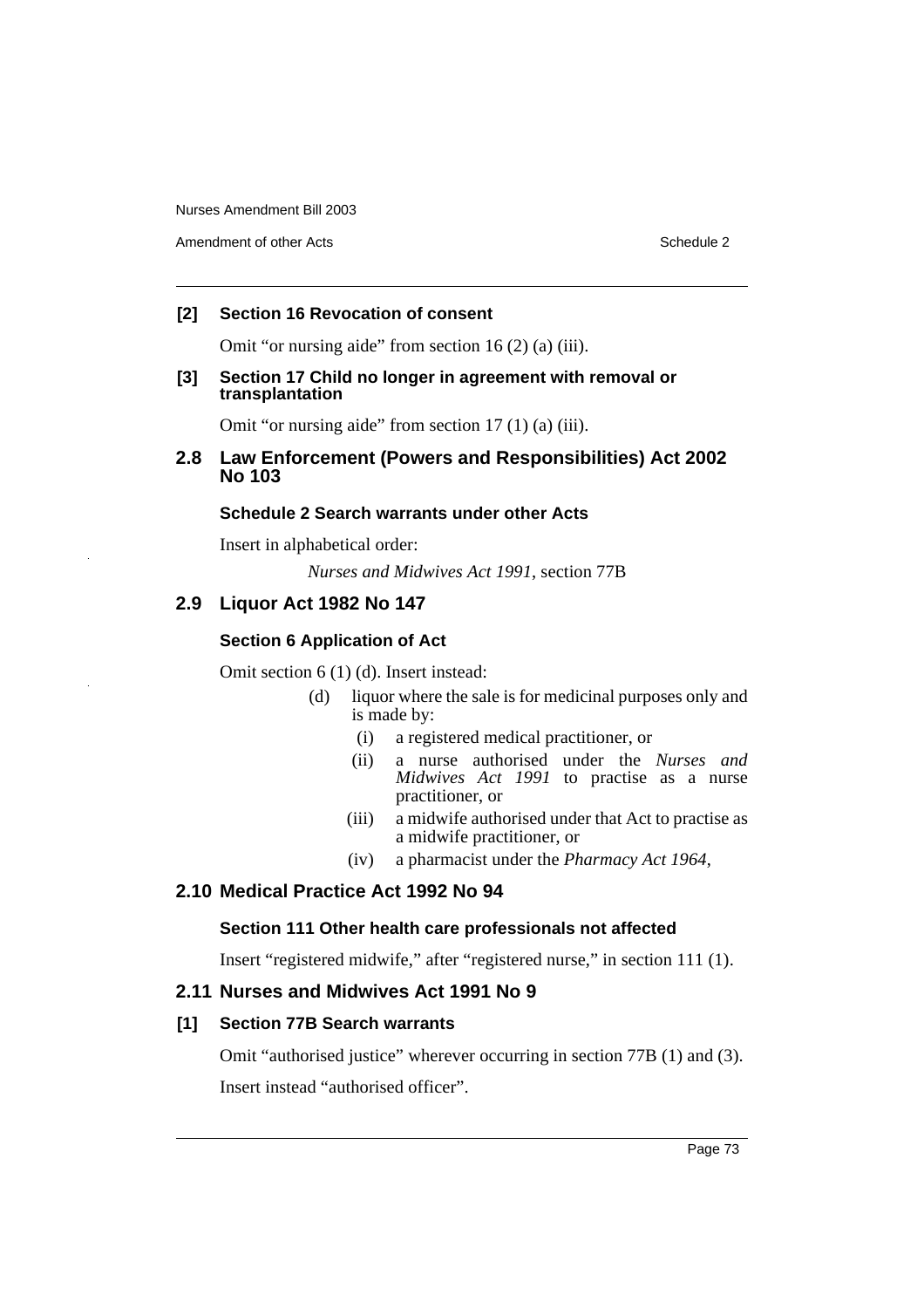Schedule 2 Amendment of other Acts

## **[2] Section 77B (4)**

Omit "Part 3 of the *Search Warrants Act 1985*".

Insert instead "Division 4 of Part 5 of the *Law Enforcement (Powers and Responsibilities) Act 2002*".

### **[3] Section 77B (5)**

Omit the subsection. Insert instead:

(5) In this section:

*authorised officer* has the same meaning as in the *Law Enforcement (Powers and Responsibilities) Act 2002*.

# **2.12 Nursing Homes Act 1988 No 124**

#### **Section 3 Definitions**

Omit "*Nurses Registration Act 1953*" from the definition of *registered nurse* in section 3 (1).

Insert instead "*Nurses and Midwives Act 1991*".

## **2.13 Pharmacy Act 1964 No 48**

#### **Section 3 Definitions**

Omit the definition of *nurse practitioner* in section 3 (1). Insert instead:

*nurse practitioner* means a person authorised under the *Nurses and Midwives Act 1991* to practise as a nurse practitioner or midwife practitioner.

## **2.14 Physiotherapists Act 2001 No 67**

#### **Section 133 Regulations**

Insert after section 133 (2) (n):

(o) infection control standards to be followed by physiotherapists in the practice of physiotherapy.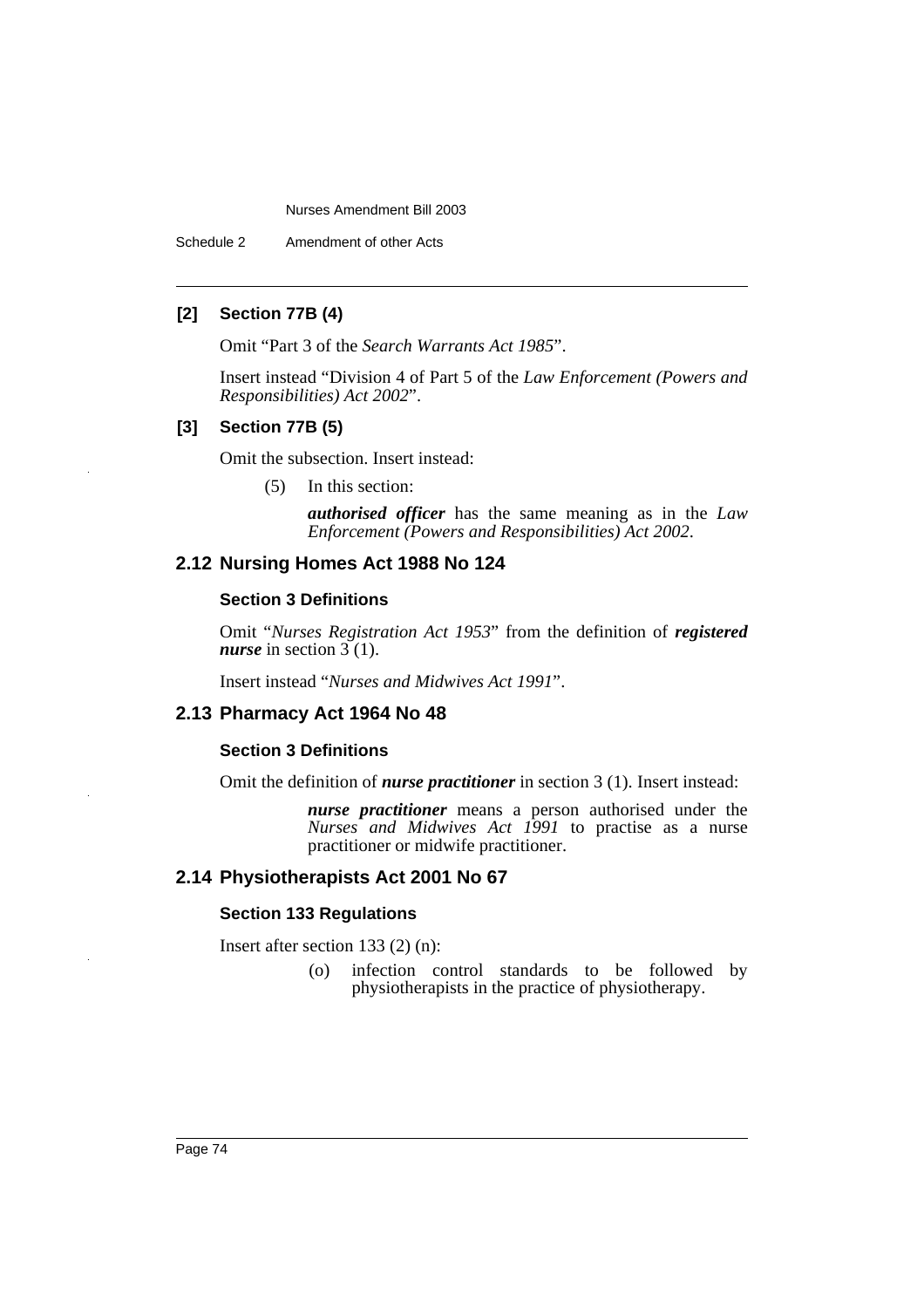Amendment of other Acts **Schedule 2** and the 2 schedule 2 and 3 schedule 2

## **2.15 Poisons and Therapeutic Goods Act 1966 No 31**

### **[1] Section 4 Definitions**

Insert in alphabetical order in section 4 (1):

*midwife practitioner* means a person authorised under the *Nurses and Midwives Act 1991* to practise as a midwife practitioner.

#### **[2] Section 4 (1), definition of "nurse practitioner"**

Omit "*Nurses Act 1991*". Insert instead "*Nurses and Midwives Act 1991*".

#### **[3] Section 8 Poisons List**

Insert "midwife practitioners authorised under that section," after "nurse practitioners authorised under section 17A," in the matter relating to Schedule One in section 8 (2).

### **[4] Section 8 (2)**

Insert "midwife practitioner authorised to prescribe the substance under that section," after "nurse practitioner authorised to prescribe the substance under section 17A," in the matter relating to Schedule Four.

#### **[5] Section 10 Prohibition on supply of certain substances otherwise than by wholesale**

Insert as section  $10(2)(a3)$ :

(a3) by a midwife practitioner who is authorised under section 17A to supply the substance in the lawful practice of his or her profession as such, or

## **[6] Section 10 (4) (a3)**

Insert as section  $10(4)(a3)$ :

(a3) by a midwife practitioner who is authorised under section 17A to supply the substance in the lawful practice of his or her profession as such, or

## **[7] Section 10 (4) (b)**

Insert "midwife practitioner," after "nurse practitioner,".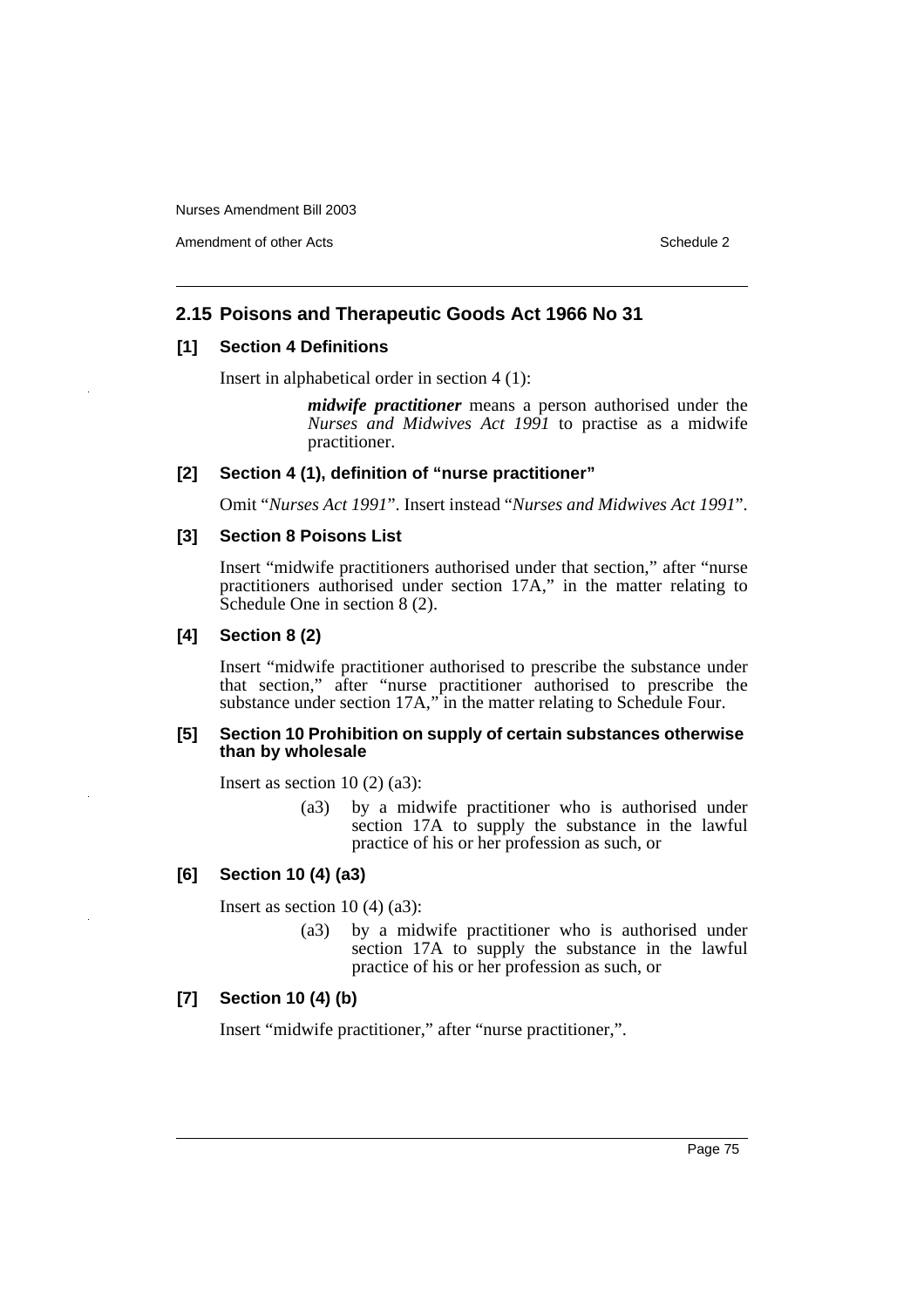## **[8] Section 10 (4) (c) and (c1)**

Insert ", midwife practitioner" after "nurse practitioner" wherever occurring.

## **[9] Section 11 Restriction on wholesale supply of certain substances**

Insert as section 11 $(2)$  $(a3)$ :

(a3) a midwife practitioner authorised under section 17A to supply or use, or have possession of, the substance concerned, or

### **[10] Section 12 Obtaining substances by false representation**

Insert as section  $12(2)(a3)$ :

(a3) a midwife practitioner authorised under section 17A to supply or use, or have possession, of, the substance concerned, or

## **[11] Section 16 Offences relating to prescribed restricted substances**

Insert as section  $16(1)(a3)$ :

(a3) the person is a midwife practitioner who is authorised under section 17A to possess the substance and the person obtains possession or attempts to obtain possession of it in the lawful practice of his or her profession,

## **[12] Section 16 (1) (b)**

Insert "midwife practitioner," after "nurse practitioner,".

## **[13] Section 16 (1) (d1)**

Insert ", midwife practitioner" after "nurse practitioner".

#### **[14] Section 16 (2)**

Insert ", midwife practitioner" after "nurse practitioner".

## **[15] Section 16 (3) (a) (i)**

Insert "midwife practitioner," after "nurse practitioner,".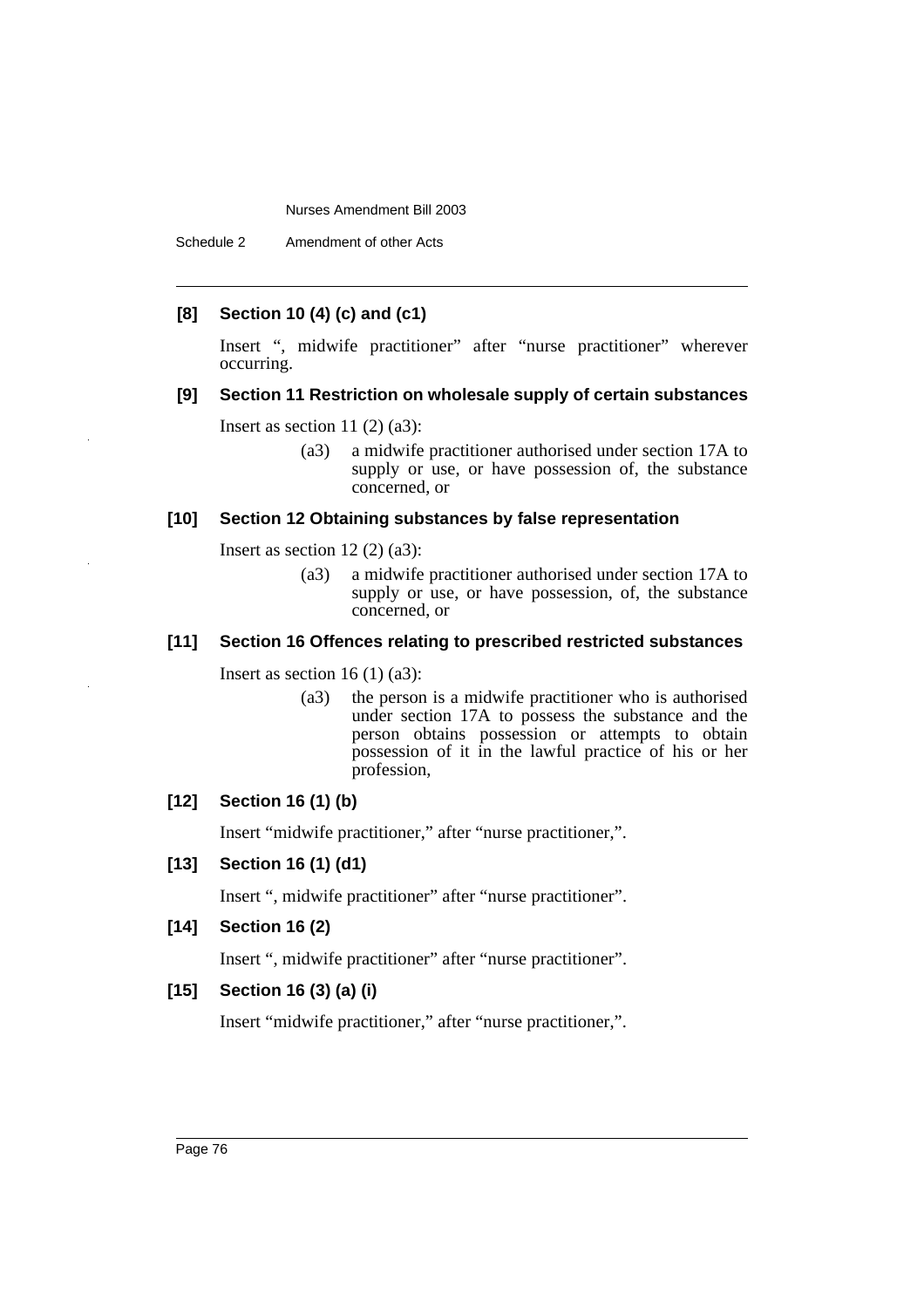Amendment of other Acts **Schedule 2** and the 2 schedule 2 and 3 schedule 2

## **[16] Section 16 (5)**

Insert "midwife practitioner," after "nurse practitioner," wherever occurring.

# **[17] Section 17 Regulations under Part 3**

Insert ", midwife practitioner" after "nurse practitioner" in section 17 (1) (j1).

#### **[18] Section 17A Director-General may authorise nurse practitioners and midwife practitioners to possess, use, prescribe or supply substances**

Insert after section 17A (1):

(1A) The Director-General may, by means of a written authorisation, authorise a midwife practitioner, or a class of midwife practitioners, to possess, use, supply or prescribe any poison or restricted substance for the purposes of the practice of a midwife practitioner's profession.

## **[19] Section 17A (2)**

Omit the subsection. Insert instead:

(2) Such an authority is to be given only if the Director-General approves guidelines, under section 78A of the *Nurses and Midwives Act 1991*, that provide for the possession, use, supply or prescription of poisons or restricted substances by nurse practitioners or midwife practitioners and is to be given in accordance with those guidelines.

#### **[20] Section 18A Evidentiary provisions**

Insert "midwife practitioner," after "nurse practitioner," in section 18A (1) (b).

## **[21] Section 34 Hawking of poisons and therapeutic goods**

Insert "midwife practitioner authorised under that section," after "nurse practitioner authorised under section 17A," in paragraph (b) of the definition of *public place* in section 34 (4).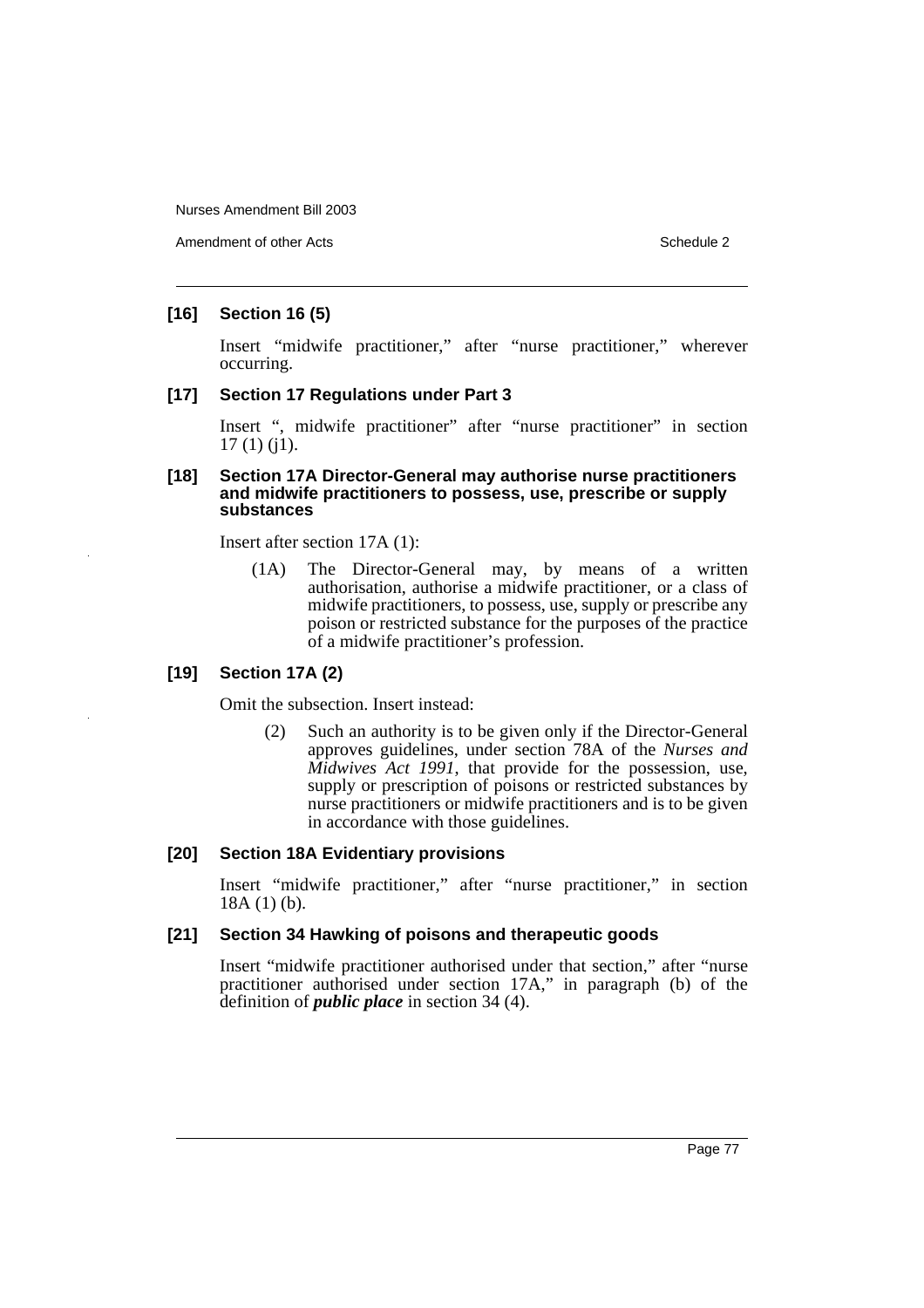## **2.16 Private Hospitals and Day Procedure Centres Act 1988 No 123**

#### **Section 3 Definitions**

Omit "*Nurses Registration Act 1953*" from the definition of *registered nurse* in section  $3(1)$ .

Insert instead "*Nurses and Midwives Act 1991*".

# **2.17 Public Finance and Audit Act 1983 No 152**

#### **Schedule 2 Statutory bodies**

Omit "Nurses Registration Board".

Insert instead "Nurses and Midwives Board".

## **2.18 Public Health Act 1991 No 10**

### **[1] Section 10AC Spinal manipulation not to be practised by unregistered person**

Omit section 10AC (1). Insert instead:

- (1) A person must not engage in spinal manipulation in the course of providing a health service (as defined in the *Health Care Complaints Act 1993*) unless the person:
	- (a) is a registered chiropractor, or a chiropractic student acting under the appropriate supervision of a registered chiropractor, or
	- (b) is a registered medical practitioner, or a medical student acting under the appropriate supervision of a registered medical practitioner, or
	- (c) is a registered osteopath, or an osteopathy student acting under the appropriate supervision of a registered osteopath, or
	- (d) is a registered physiotherapist, or a physiotherapy student acting under the appropriate supervision of a registered physiotherapist.

Maximum penalty: 50 penalty units or imprisonment for 12 months, or both.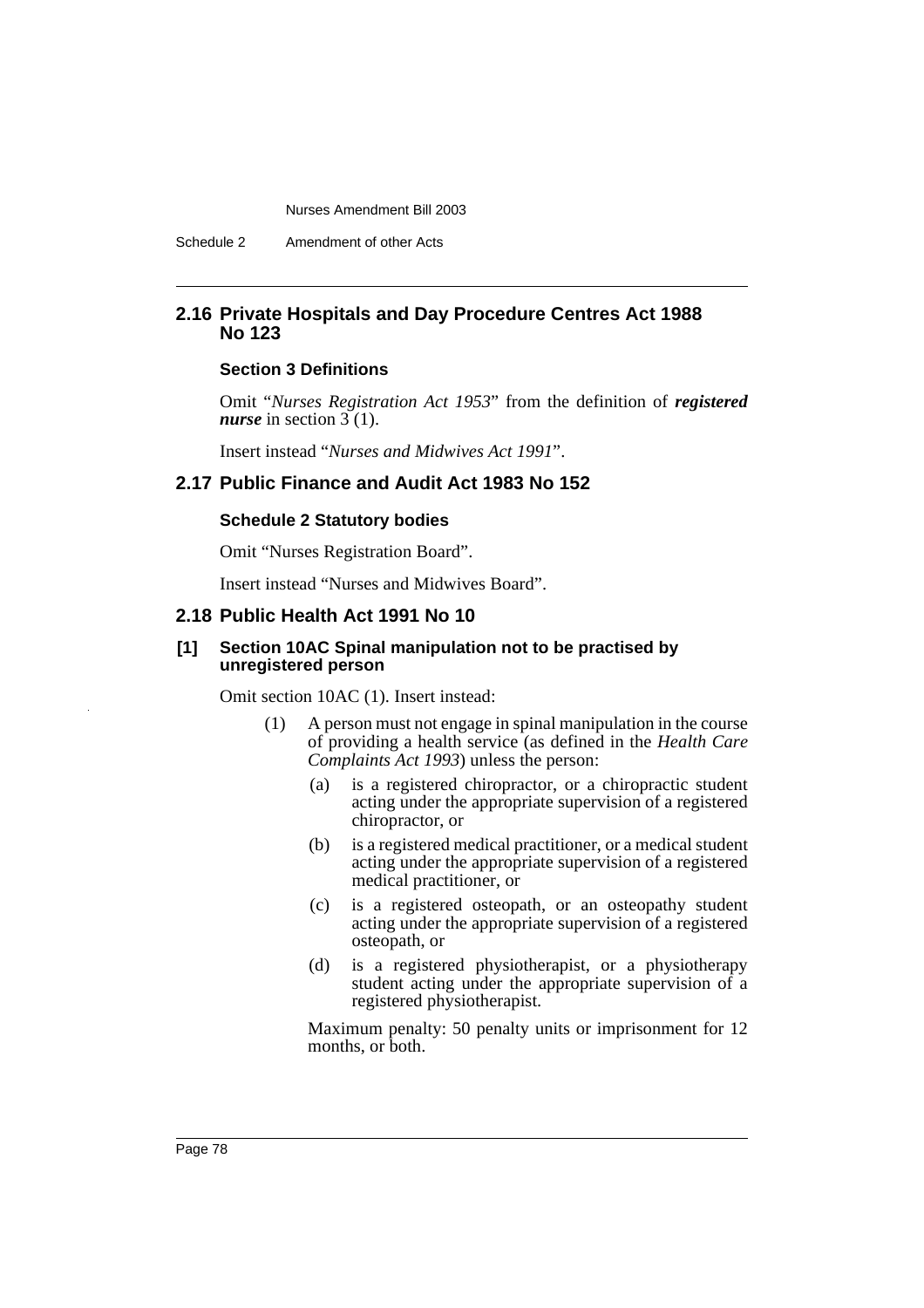Amendment of other Acts **Schedule 2** and the 2 schedule 2 and 3 schedule 2

#### **[2] Section 10AD Prescribed electrophysical treatments not to be provided by unregistered person**

Omit section 10AD (1). Insert instead:

- (1) A person must not provide a prescribed electrophysical treatment in the course of providing a health service (as defined in the *Health Care Complaints Act 1993*) unless the person:
	- (a) is a registered chiropractor, or a chiropractic student acting under the appropriate supervision of a registered chiropractor, or
	- (b) is a registered medical practitioner, or a medical student acting under the appropriate supervision of a registered medical practitioner, or
	- (c) is a registered osteopath, or an osteopathy student acting under the appropriate supervision of a registered osteopath, or
	- (d) is a registered physiotherapist, or a physiotherapy student acting under the appropriate supervision of a registered physiotherapist, or
	- (e) is a podiatrist registered under the *Podiatrists Act 1989*, or a podiatry student acting under the appropriate supervision of such a podiatrist.

Maximum penalty: 50 penalty units or imprisonment for 12 months, or both.

## **[3] Section 10AG**

Insert as section 10AG:

#### **10AG Restrictions on certain birthing practices**

- (1) A person must not engage in a restricted birthing practice unless the person is:
	- (a) a registered midwife under the *Nurses and Midwives Act 1991*, or
	- (b) a medical practitioner, or
	- (c) a medical student, or a registered nurse under the *Nurses and Midwives Act 1991*, acting under the appropriate supervision of a registered midwife under that Act or of a medical practitioner, or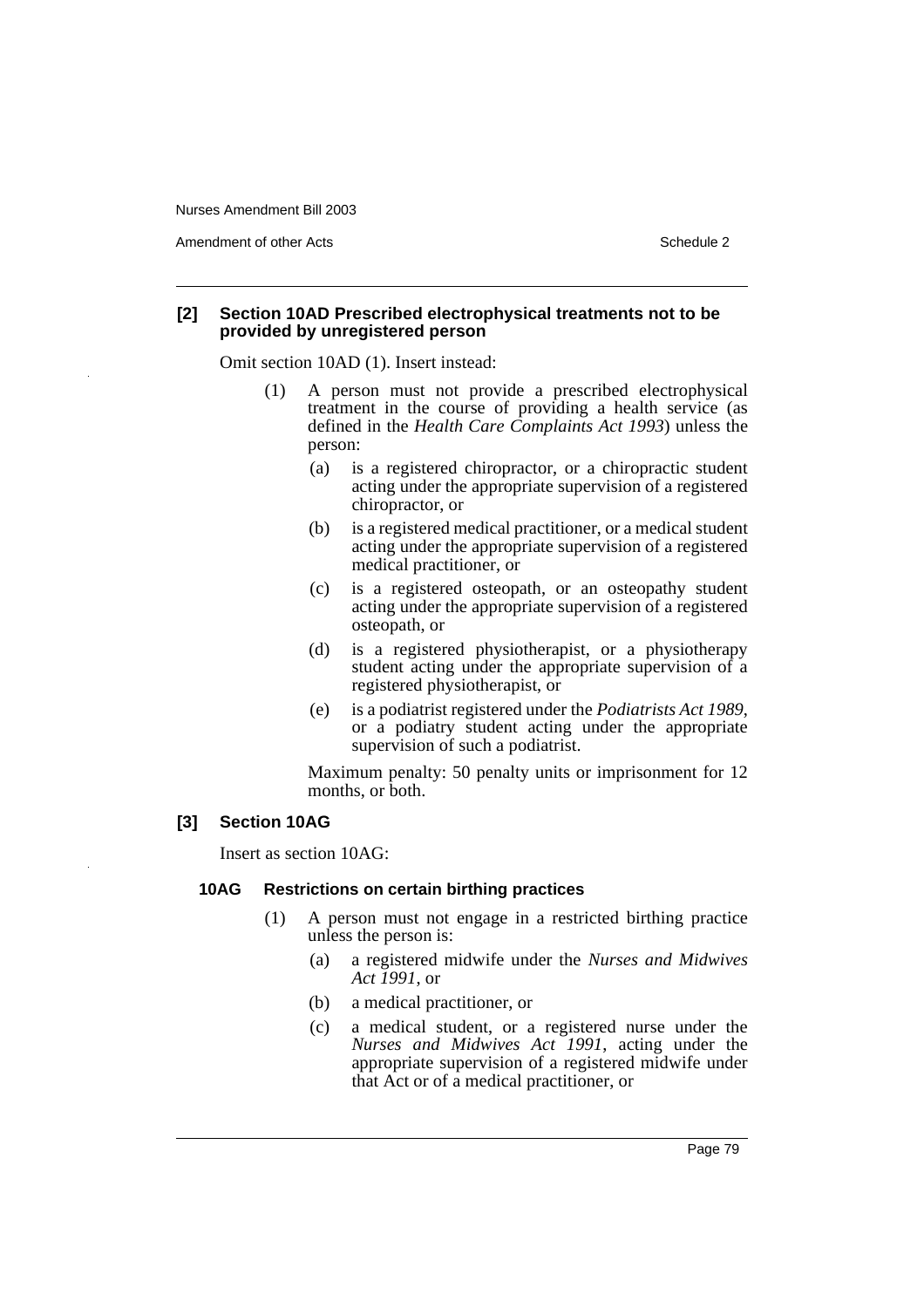Schedule 2 Amendment of other Acts

(d) a midwifery student acting under the appropriate supervision of a registered midwife under the *Nurses and Midwives Act 1991*.

Maximum penalty: 50 penalty units or imprisonment for 12 months, or both.

- (2) Proceedings for an offence against this section may be instituted within 12 months after the act or omission alleged to constitute the offence.
- (3) This section does not apply to the rendering of assistance to a woman who is giving birth to a child where the assistance is rendered in an emergency.
- (4) For the purpose of ascertaining whether the provisions of this section are being complied with, an authorised officer has and may exercise all the functions that the authorised officer has under the officer's Act for the purpose of ascertaining whether a provision of that Act is being complied with, and for that purpose:
	- (a) those functions of the authorised officer under the officer's Act apply in respect of premises on which a person engages in a restricted birthing practice in the same way as those functions apply in respect of premises on which a person engages in professional practice under the officer's Act, and
	- (b) those functions of the authorised officer under the officer's Act apply in respect of the engaging in a restricted birthing practice in the same way as they apply in respect of professional practice engaged in under the officer's Act, and
	- (c) the provisions of the officer's Act with respect to the functions of an authorised officer (including any provision that creates an offence in connection with the functions of an authorised officer) extend to apply in respect of the exercise of functions of an authorised officer under this section.
- (5) In this section:

*authorised officer* means an inspector or authorised person under any of the following Acts:

- (a) *Nurses and Midwives Act 1991*,
- (b) *Medical Practice Act 1992*.